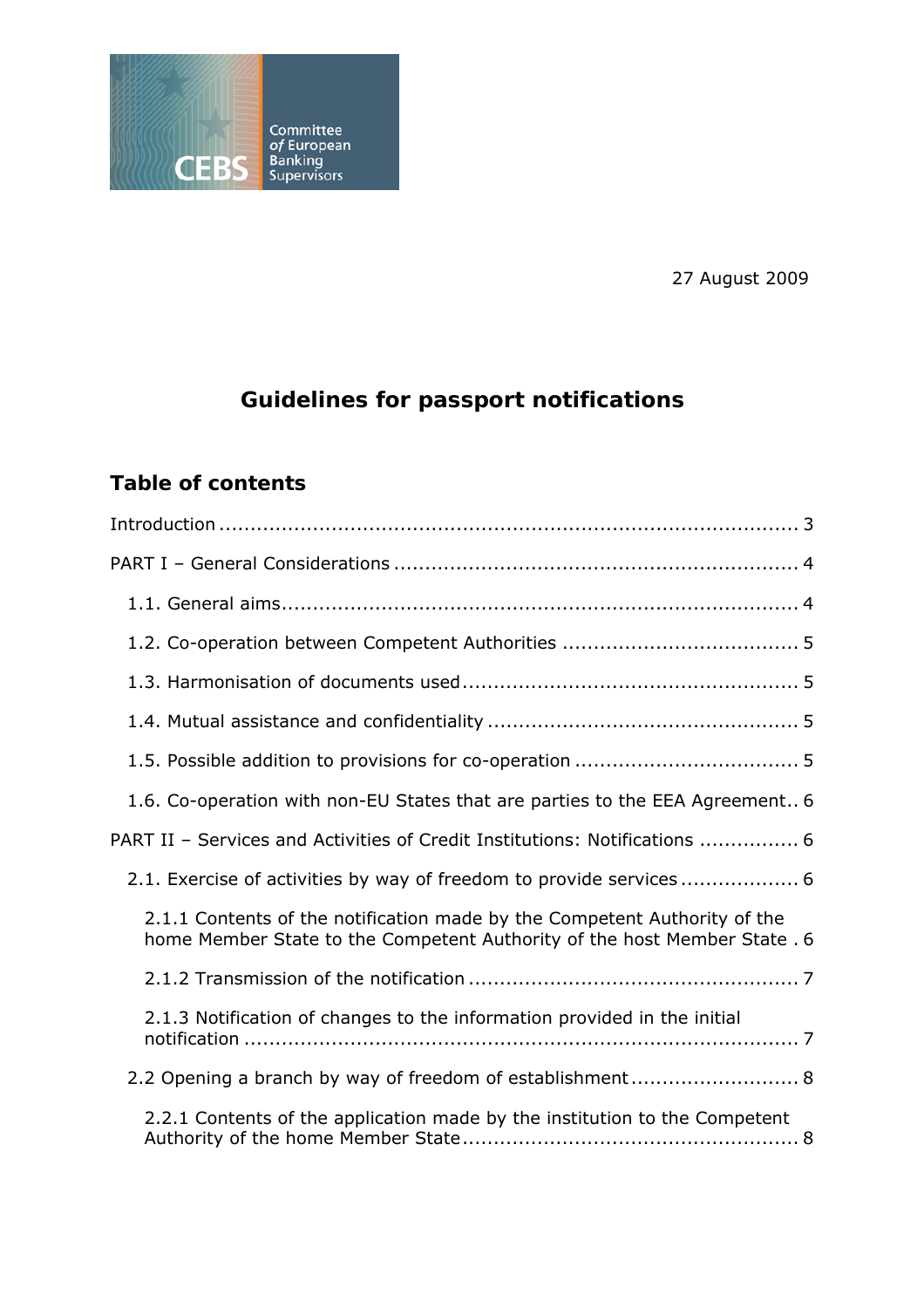| 2.2.2 Contents of the notification to be transmitted by the Competent<br>Authority of the home Member State to the Competent Authority of the host |
|----------------------------------------------------------------------------------------------------------------------------------------------------|
| 2.2.3 Notification of changes to the information provided in the initial                                                                           |
| ANNEX 1 - Standard notification form for cross-border services  13                                                                                 |
| ANNEX 2 - Standard notification form for branch establishment  16                                                                                  |
|                                                                                                                                                    |
| ANNEX 3 - List of competent authorities for notification of cross-border services                                                                  |
| ANNEX 4 - List of website addresses of public registers fro credit institutions in                                                                 |
| ANNEX 5 - List of competent bodies for receipt of complaints and out-of-court                                                                      |
|                                                                                                                                                    |
|                                                                                                                                                    |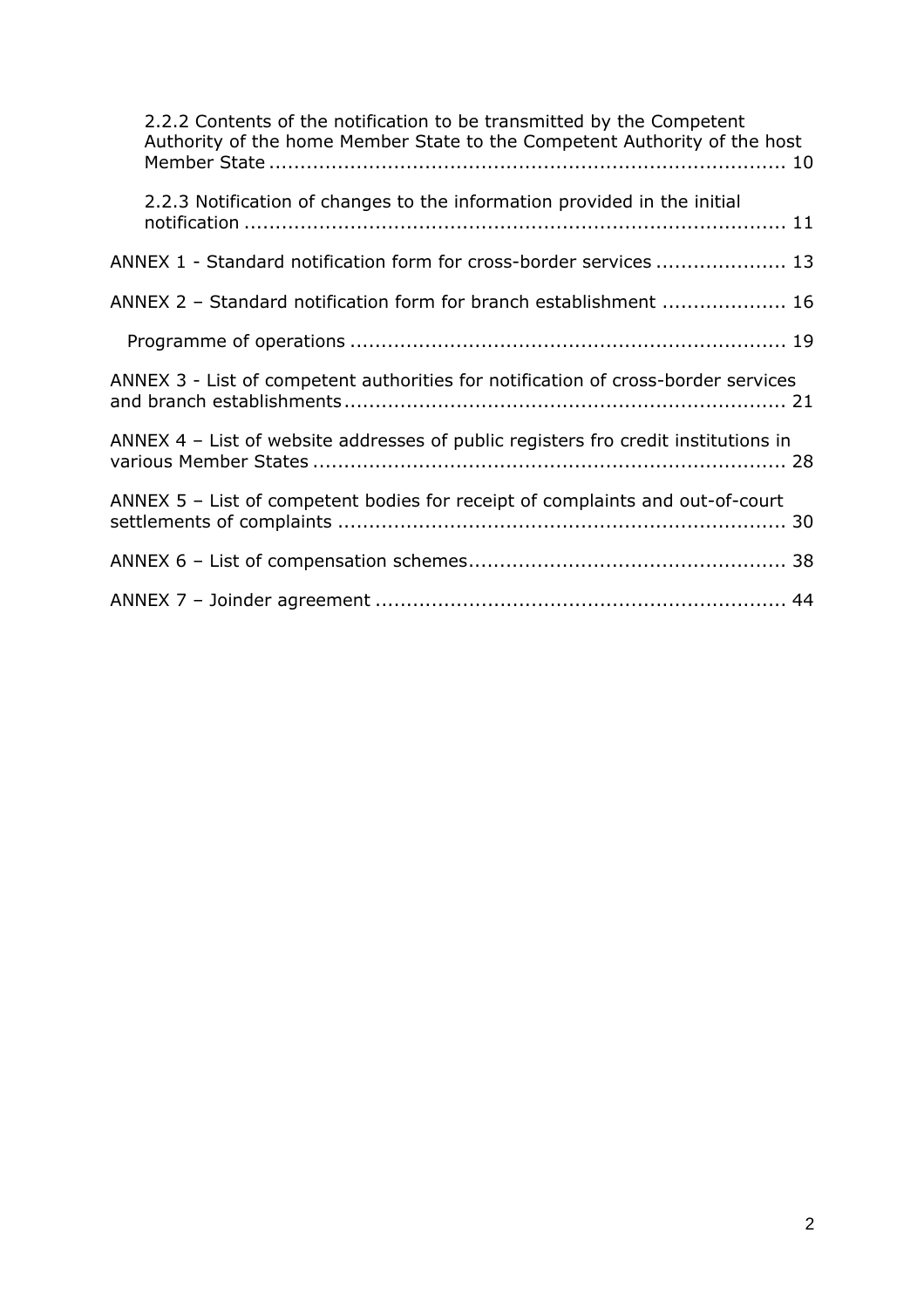## **Introduction**

- 1. This Guideline provides a framework for the co-operation of competent authorities with regard to the notification provisions of Directive 2006/48/EC of the European Parliament and of the Council of 14 June 2006 relating to the taking up and pursuit of the business of credit institutions (recast) (hereinafter, "Banking Directive"), particularly in the light of the implementation of the Directive 2004/39/EC of the European Parliament and of the Council of 21 April 2004 on markets in financial instruments (hereinafter, "MiFID").
- 2. CEBS Members, recognising the need to cooperate and exchange information to ensure an efficient passport notification process for credit institutions operating in the European Economic Area (hereinafter, "EEA"), have resolved to agree to this Guideline applying to new notifications sent under the Banking Directive as from the approval of this Guideline. CEBS Members and other signatories may update this Guideline from time to time to take into account of regulatory developments.
- 3. This Guideline applies to any **Competent Authority** as defined below for the purposes of the Guideline:
	- (i) any CEBS Member that is a Competent Authority under the Banking Directive (Competent CEBS Authority);
	- (ii) any other Competent Authority under the Banking Directive or the MiFID (hereinafter referred to as "Directives") that is not a CEBS member which signs the Joinder agreement to this Guideline set out in Annex 7.
- 4. The Competent Authorities have agreed the **Annexes** to this Guideline which are comprised of the following:
	- (i) standard notification form for cross border services (Annex 1);
	- (ii) standard notification form for branch establishment (Annex 2);
	- (iii) the list of Competent Authorities for notification of cross-border services and branch establishment (Annex 3);
	- (iv) the list of website addresses of public registers for credit institutions in the various member states (Annex 4);
	- (v) the list of competent bodies for receipt of complaints and out-of court settlements of complaints (Annex 5);
	- (vi) the list of compensation schemes (Annex 6); and
	- (vii) joinder agreement (Annex 7).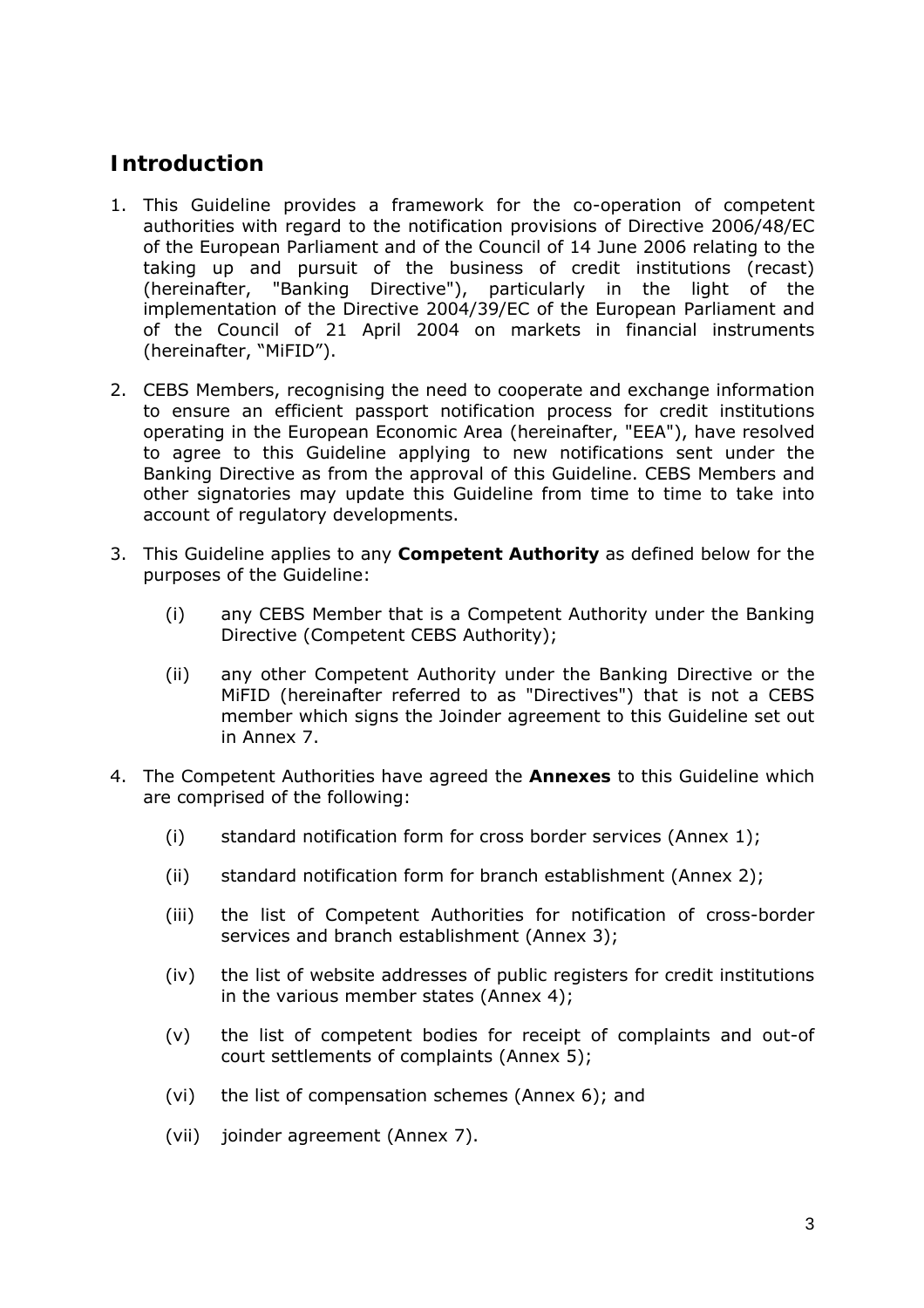5. Annexes 3 to 6 inclusive will be updated by the CEBS Secretariat to reflect any changes to the relevant lists and will be communicated to all Competent Authorities. Competent Authorities agree to inform the CEBS Secretariat of any changes to the details in these annexes in a timely manner.

## **PART I – General Considerations**

### *1.1. General aims*

- 6. In accordance with the principle of single authorisation, the decision to issue an authorisation, which is valid for the whole of the EU, shall be the sole responsibility of the Competent Authority of the home Member State. A credit institution may then provide the services or perform the activities, for which it has been authorised, throughout the Community, either through the establishment of a branch or the free provision of services.
- 7. In addition to listing the activities that may be undertaken by a credit institution, Annex I of the Banking Directive states:
- 8. "The services and activities provided for in Section A and B of Annex I of Directive 2004/39/EC of the European Parliament and of the Council of 21 April 2004 on markets in financial instruments when referring to the financial instruments provided for in Section C of Annex I of that Directive are subject to mutual recognition according to this Directive."
- 9. The Competent Authorities of the Member States consider that the adoption of the Banking Directive and MiFID makes necessary a deepening of their cooperation. The Competent Authorities intend to uphold practical cooperation between national administrative services for the purpose of facilitating the passport notification process for credit institutions within the EEA and of examining any difficulties which may arise in the application of MiFID to credit institutions.
- 10. Additionally, the increase of the membership of the EU in recent years and the consequent increased information flows between supervisors make streamlined and effective procedures and communications even more important.
- 11. In this Guideline, CEBS builds upon work already done by CESR, on the grounds that it is neither necessary nor efficient to duplicate work that has been done by another Lamfalussy Committee.
- 12. The CESR framework which has been put into place in the 'Protocol on MiFID Passport Notifications', was published in May 2007 (and updated in October 2007) in the specific context of MiFID with regard to investment firms. The main features of the Protocol on MiFID Passport Notifications were deemed applicable also for CEBS, particularly given Annex I of the Banking Directive quoted above. However adjustments are included in this Guideline compared to that adopted by CESR, to address the differences between the Directives and the specific nature of credit institutions.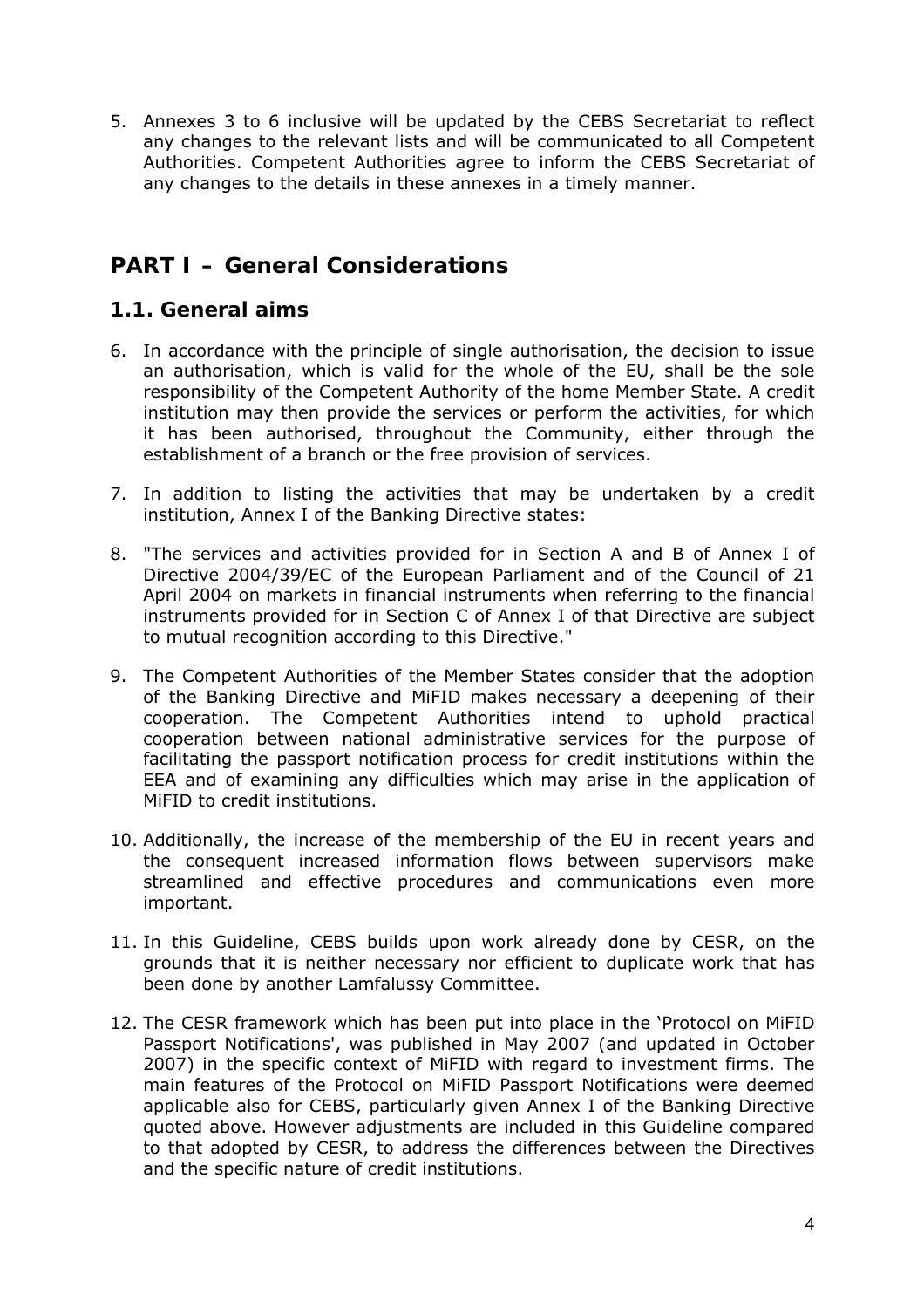### *1.2. Co-operation between Competent Authorities*

- 13. The Competent Authorities, recognising that the supervision of credit institutions has an ongoing character and that its efficiency shall be based upon the knowledge of the situation of the credit institution and the possibility of joint action, intend to co-operate in all cases necessary for the proper application of the EU passporting provisions and to mutually facilitate the carrying out of their tasks and the good functioning of the Single Market. They agree that the co-operation between Competent Authorities as a result of the provisions of the Directives should lead to genuine dialogue between themselves with a view to the promotion within the EU of a system of supervision which is as satisfactory as possible.
- 14. In this regard, each Competent Authority should designate a contact point responsible for the co-ordination of passport notifications, and whose contact details shall be made available to the other authorities.

### *1.3. Harmonisation of documents used*

15. The Competent Authorities consider that harmonisation of passport notifications, through the adoption of the common templates set out in Annexes 1 and 2, will help ensure host authorities receive the information they require and reduce the need for further requests for information.

### *1.4. Mutual assistance and confidentiality*

16. Competent Authorities shall provide each other with the fullest mutual assistance in any matters falling within the scope of this Guideline. When receiving confidential information under this Guideline, they will maintain its confidentiality according to TITLE V, CHAPTER 1, Section 2 of the Banking Directive.

### *1.5. Possible addition to provisions for co-operation*

- 17. The Competent Authorities acknowledge that the relevant provisions for cooperation set out in this document may show themselves to be inadequate when faced with actual cases. They agree that, as a result, the relevant provisions could be adapted on a bilateral basis as the need arises for a specific case and that such bilateral arrangements would be drawn up in conformity with the principles of Community law.
- 18. The Competent Authorities also agree that their co-operation may extend to areas not expressly provided for by the Directives, taking account, as far as possible, of the principles of the Directives.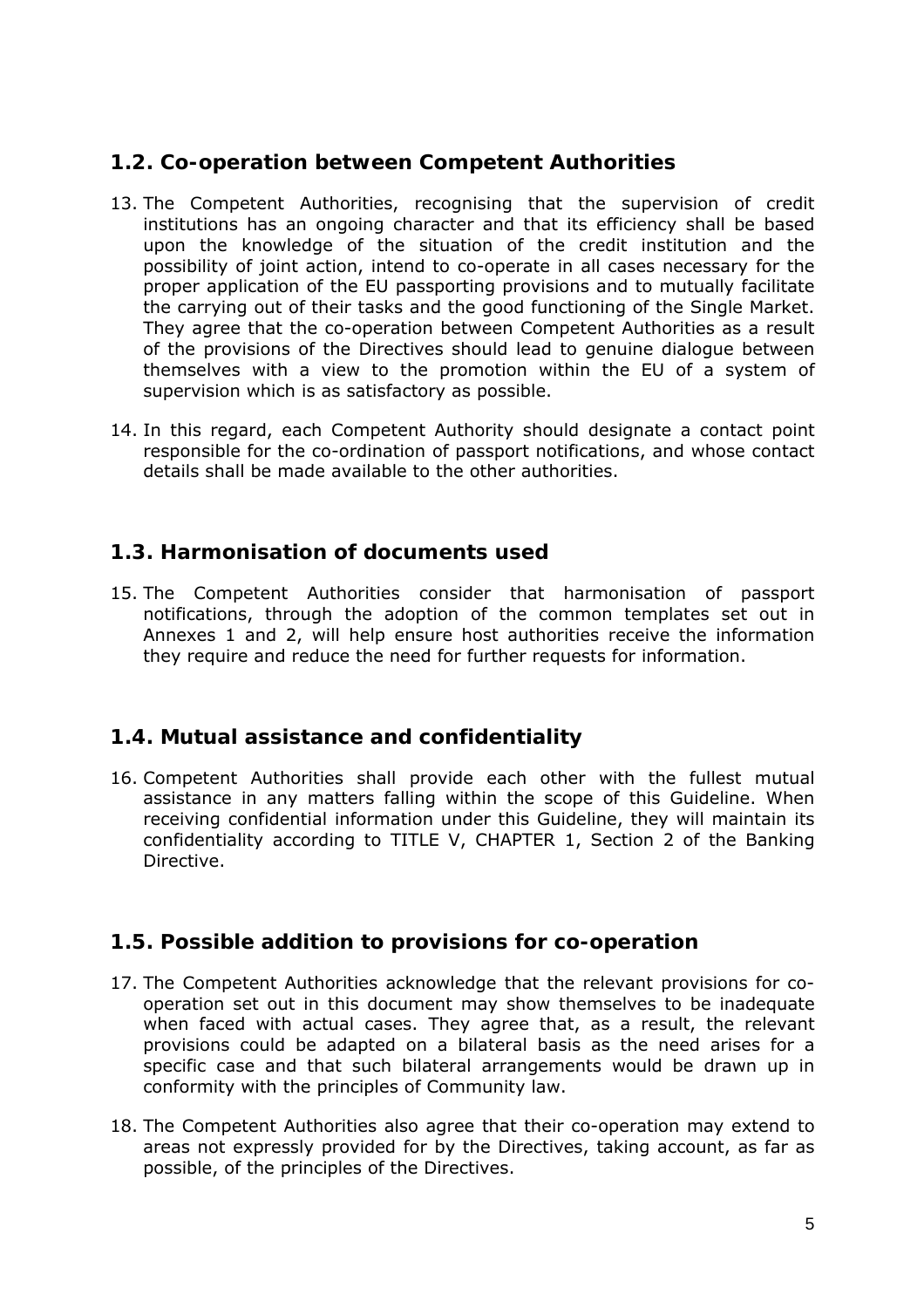### *1.6. Co-operation with non-EU States that are parties to the EEA Agreement*

- 19. The Guideline applies to the Competent Authorities of non-EU Member States that are parties to the EEA Agreement as if they were the Competent Authorities of EU Member States. Consequently, the term 'Member State' shall be used in this Guideline to include the non-EU Member States that are parties to the EEA Agreement.
- 20. Furthermore, where the term 'European Union' ('EU') is used, this shall be understood to apply to the whole EEA. If the term 'Member' (of CEBS) is used, this shall be understood to include also the supervisory authorities of the Non-EU EEA countries.
- 21. If certain supervisory tasks according to the Banking Directive fall under the competence of Authorities that are not Members of CEBS, those Authorities may, subject to approval by CEBS Members, join the present Guideline by signing the Joinder Agreement in Annex 7, if this contributes to further strengthening cross-border cooperation as provided for in this Guideline. If the term 'Competent Authority' is used, this shall also include the latter Authorities. Annex 3 lists all Competent Authorities to which the Guideline applies.

## **PART II – Services and Activities of Credit Institutions: Notifications**

### *2.1. Exercise of activities by way of freedom to provide services*

#### **2.1.1 Contents of the notification made by the Competent Authority of the home Member State to the Competent Authority of the host Member State**

- 22. Article 28 of the Banking Directive requires notification by the Competent Authority of the home Member State of the activities which the credit institution intends to carry on for the first time in the host Member State. It is agreed that this notification shall include:
	- the name and head office address of the credit institution;

• the activities listed in Annex I of the Banking Directive which will be provided into the host Member State<sup>1</sup>;

 $1$  Where notification is in respect of an electronic money institution, only Activity 5 shall be notified, with confirmation that this activity is "strictly limited to the issuance of electronic money".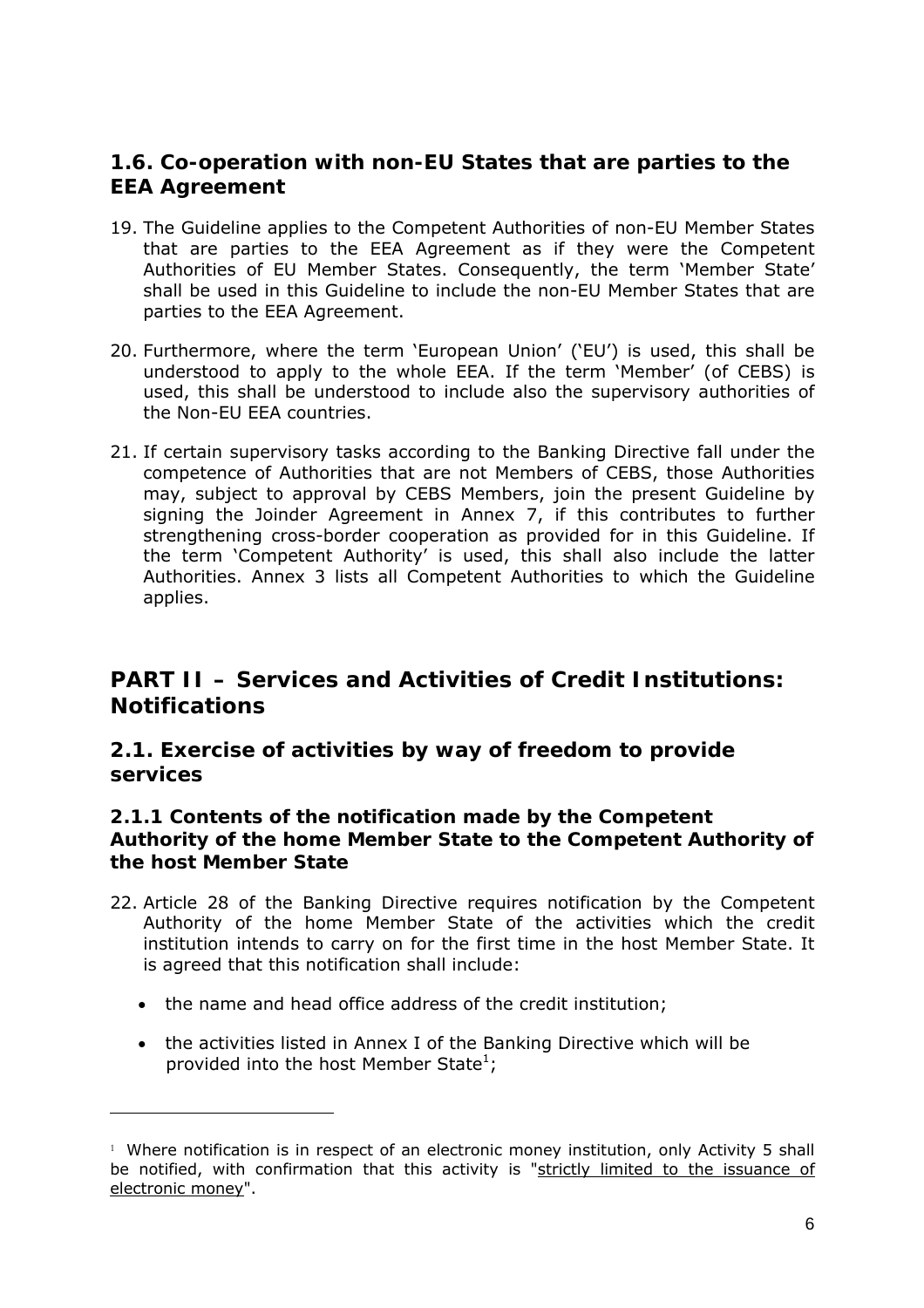- the investment services and/or activities as well as ancillary services listed in Annex 1 of MiFID which will be provided into the host Member State (if applicable).
- 23. All information shall be written in English or another language accepted by the respective home and host Competent Authorities.

#### **2.1.2 Transmission of the notification**

- 24. This information should be communicated to the Competent Authority of the host Member State as listed in Annex 3 using the standard notification form template set out at Annex 1.
- 25. This may be by post or email, depending on whether the Competent Authorities of the home and host Member State agree to exchange such notifications electronically. Annex 3 contains a list of agreed contact points for competent authorities under the Banking Directive, and an indication of whether they have agreed to accept electronic notifications whether, for example, by PDF attachment, or 'electronic signature' etc.
- 26. This information must be communicated by the Competent Authority of the home Member State as soon as is practicable, but no later than one month from its receipt.
- 27. The Competent Authority of the host Member State should acknowledge receipt of the notification from the Competent Authority of the home Member State in a timely manner.
- 28. The Competent Authorities may then add details of the service(s) and activities to be carried on in the host Member State(s) – the 'passport' – on the public registers, where applicable, in a timely manner.

### **2.1.3 Notification of changes to the information provided in the initial notification**

29. Although not specifically required under the Banking Directive, CEBS members agree that any changes to an existing services notification made under article 28, communicated by the credit institution to the Home authority (including cancellation/termination/merger) should be communicated between Home and Host competent authorities. For changes concerning the scope of activities, the notification may be established according to the Schedule attached to Annex 1.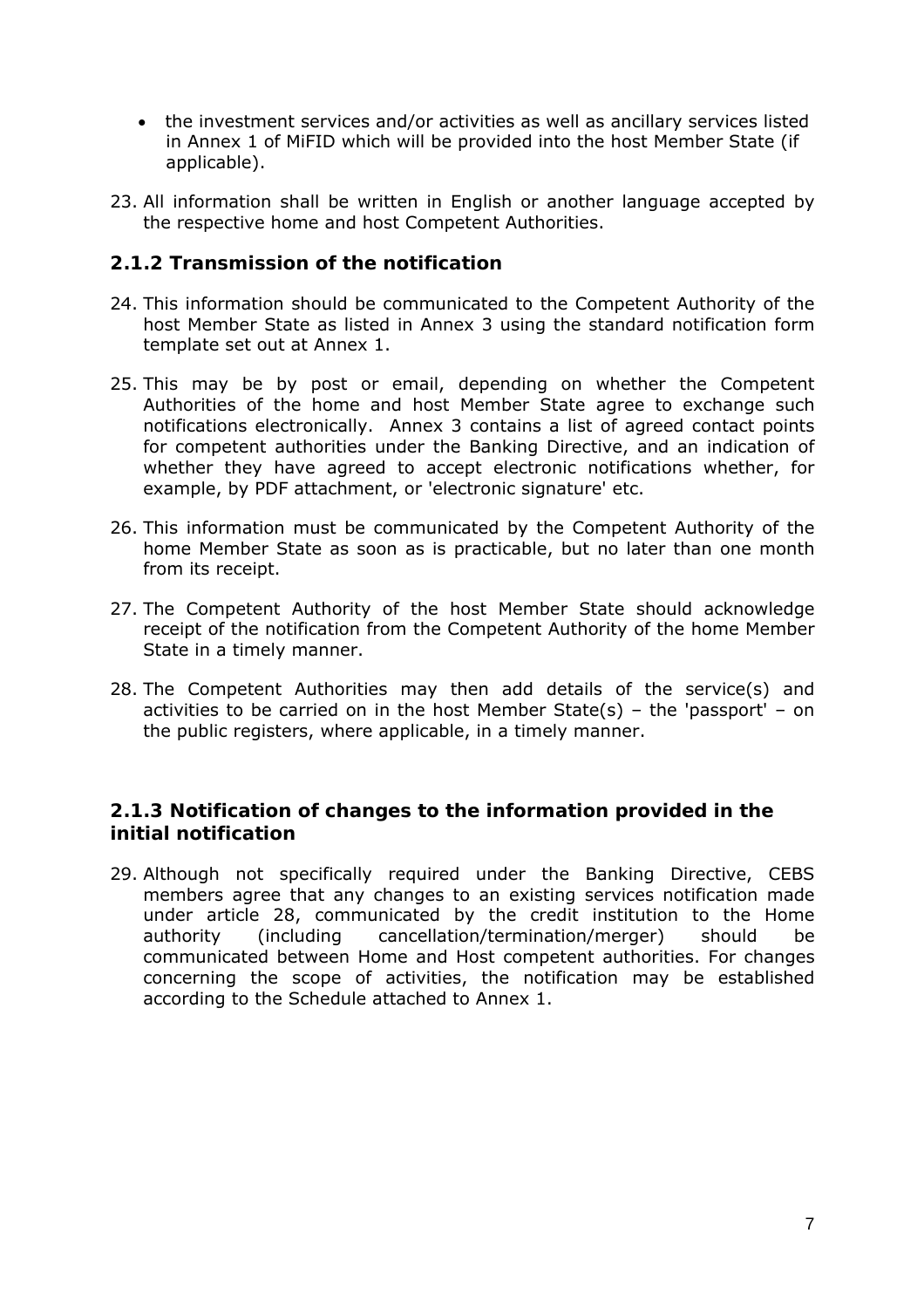### *2.2 Opening a branch by way of freedom of establishment*

#### **2.2.1 Contents of the application made by the institution to the Competent Authority of the home Member State**

- 30. Any credit institution wishing to establish a branch in another Member State must communicate certain information to the Competent Authority of its home Member State (article 25(2) of the Banking Directive), which includes a 'programme of operations' setting out, amongst other things, the types of business envisaged and the structural organisation of the branch. This does not affect the right of both Home and Host competent authorities to request additional information, as necessary.
- 31. The information provided in this instance will be more detailed than the brief summary information supplied where cross border services are being provided, as the host Member State will assume certain supervisory responsibilities in accordance with the competencies identified within article 26(1) of the Banking Directive ("general good"), article 41(1) of the Banking Directive (liquidity supervision) and – concerning credit institutions providing investment services – within article 32(7) of MiFID (see the box below). With this in mind, the Competent Authorities consider that, while it is possible to identify information that should be included in the notification sent to the Competent Authority of the host Member State, the focus and level of detail supporting a specific notification will vary depending on the business model of the institution concerned.

*Article 26(1) of the Banking Directive identifies as competence of the Authority of the Host Member State to indicate the conditions under which, in the interest of the general good (rules of conduct, consumers protection, and other general good), the activities shall be carried on.* 

*Article 41(1) of the Banking Directive establishes that Host Member States shall retain responsibility in cooperation with the competent authorities of the Home Member State for the supervision of the liquidity of the branches of credit institutions.* 

*Article 32(7) of MiFID assigns additional responsibility to the Competent Authority of the Host Member State as follows:* 

- Conduct of Business obligations (article 19(1) of MiFID)
- Information provided to clients or potential clients (article 19(2) & (3) of MiFID)
- Client profile information (article 19(4) to 19(6) of MiFID)
- Client records (article 19(7) of MiFID)
- Reporting on services provided to clients (article 19(8) of MiFID)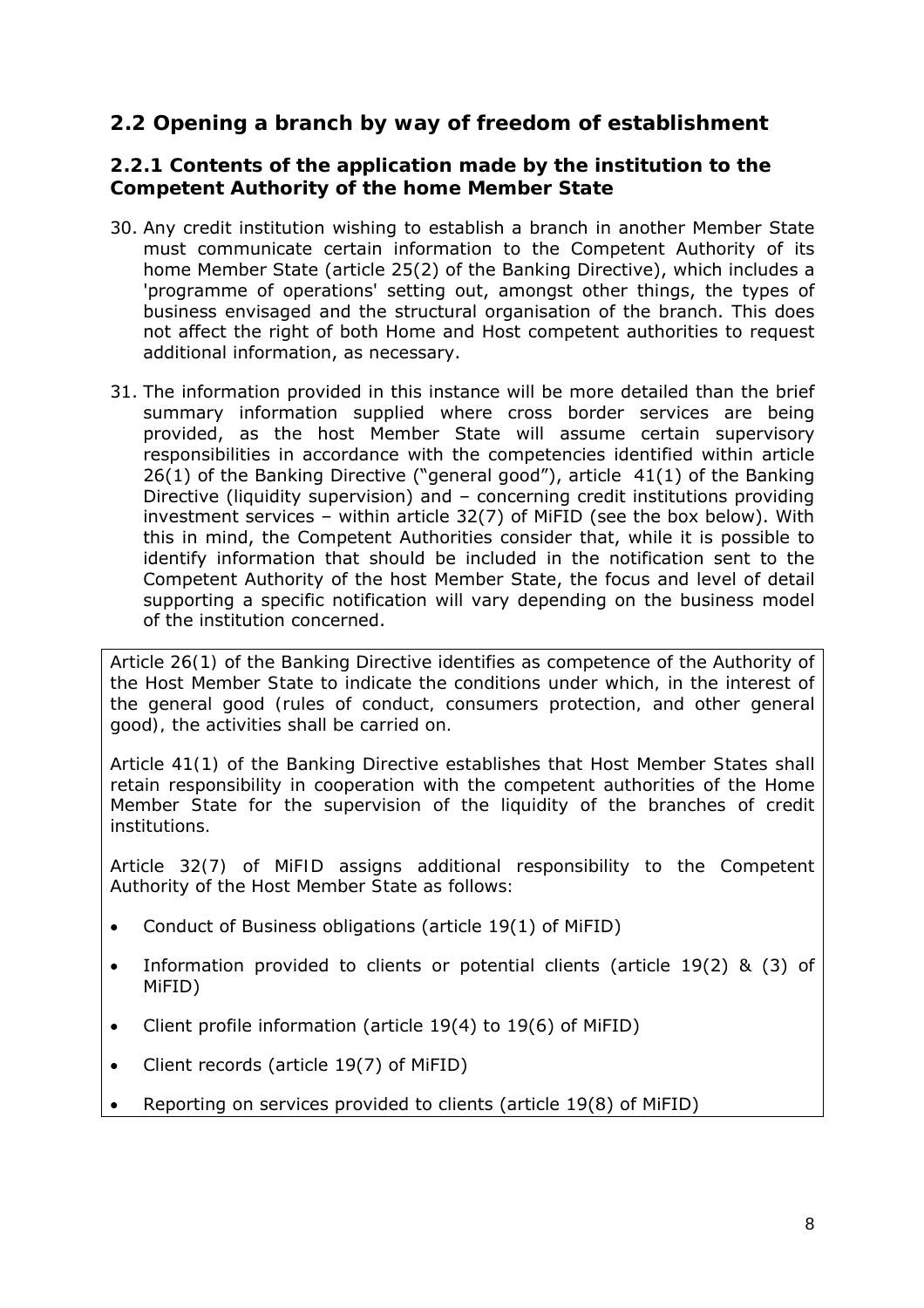- Best execution and order handling (articles 21 & 22 of MiFID as well as article 45 of Directive 2006/73/EC<sup>2</sup>)
- Obligation to uphold market integrity and transaction reporting (article 25 of MiFID)
- Pre and post trade transparency (articles 27 and 28 of MiFID)
- Right to examine arrangements and to request changes in order to ensure compliance with the above mentioned obligations (article 32(7) of MiFID).

In addition, article 13(9) of MiFID gives the Competent Authority of the host Member State responsibility for "enforcing record keeping obligations with regard to transactions undertaken by the branch".

- 32. The Competent Authorities agree that, where a branch is being established, the details requested by the Competent Authority of the home Member State from the institution in support of their passport application should usually include the following:
	- Name, head office address and branch address of the credit institution and the address in the host Member State from which documents may be obtained if it is different;
	- details of the accredited compensation scheme of which the institution is a member<sup>3</sup>;
		- the activities listed in Annex I of the Banking Directive which will be provided in the host Member State;
	- the investment services and/or activities as well as ancillary services listed in Annex 1 of the MiFID which will be provided into the host Member State (if applicable);
	- the names of those responsible for the management of the branch; and
	- a 'programme of operations' as set out in detail in the Schedule attached to Annex 2 including at least the following information:

#### **Business plan**

- A high level strategy, explaining how the branch will contribute to the institution's/group's strategy and what the main functions of the branch will be.
- A description of the type of customers or counterparties the branch will be dealing with and how the institution will obtain and deal with those clients.

<sup>&</sup>lt;sup>2</sup> Commission Directive 2006/73/EC of 10 August 2006 implementing Directive 2004/39/EC of the European Parliament and of the Council as regards organisational requirements and operating conditions for investment firms and defined terms for the purposes of that Directive.

 $3$  A list of accredited compensation schemes in each Member State is attached (Annex 6).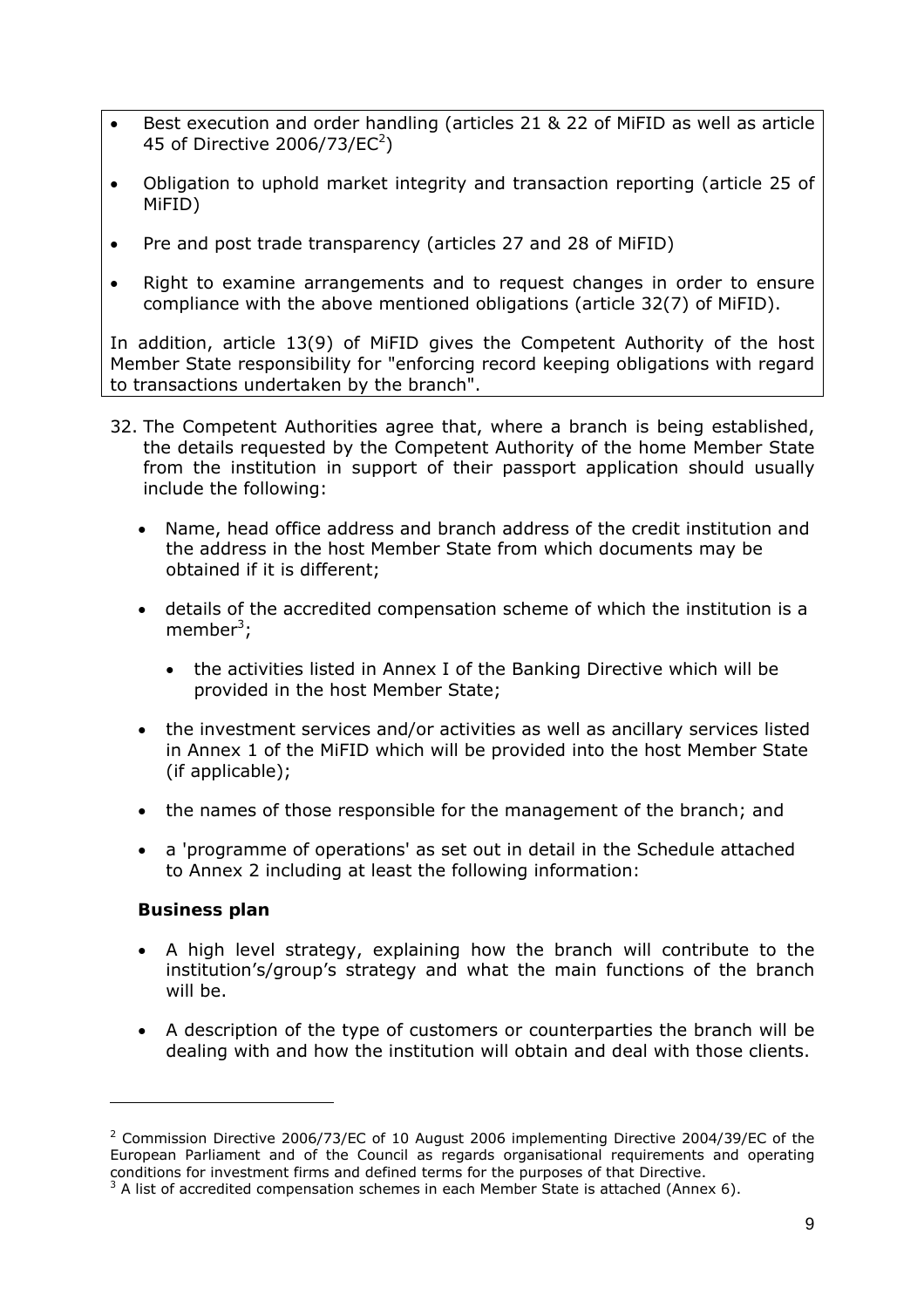#### **Organisational structure**

- A high-level summary of the organisational structure of the branch, showing both functional and legal reporting lines (if a matrix management structure is in operation), how the branch fits into the corporate structure of the institution/group and how the branch reports to the head office.
- Details of individuals managing the branch.

#### **Systems and Controls**

- The branch's principal policies and limited covering liquidity, and the procedures for determining them;
- Summary details of the systems and controls that will be put in place, including:
	- o Details of the audit arrangements of the branch (including where applicable details of the external auditor);
	- o anti money laundering arrangements; and
	- o controls over outsourcing and other arrangements with third parties in connection with the regulated activities carried on in the branch.

#### **Financial information**

• Forecast statements for profit and loss and cash flow, both over at least a twelve month period.

#### **Investment activities** (if applicable)

- Details of arrangements for:
	- o safeguarding client money and assets;
	- o compliance with the obligations identified in the box above under this section (2.2.1) (if applicable);
	- o internal Code of Conduct, which should include controls over personal account dealing (if applicable);

#### **2.2.2 Contents of the notification to be transmitted by the Competent Authority of the home Member State to the Competent Authority of the host Member State**

33. The high-level information identified in the first six bullet points above should be communicated to the Competent Authority of the host Member State using the standard notification form contained in Annex 2. The information contained within the programme of operations will generally be more detailed and is not easily captured in a standard format. With this in mind, the programme of operations template in Annex 2 has been developed to facilitate consistent, efficient and accurate communication of the information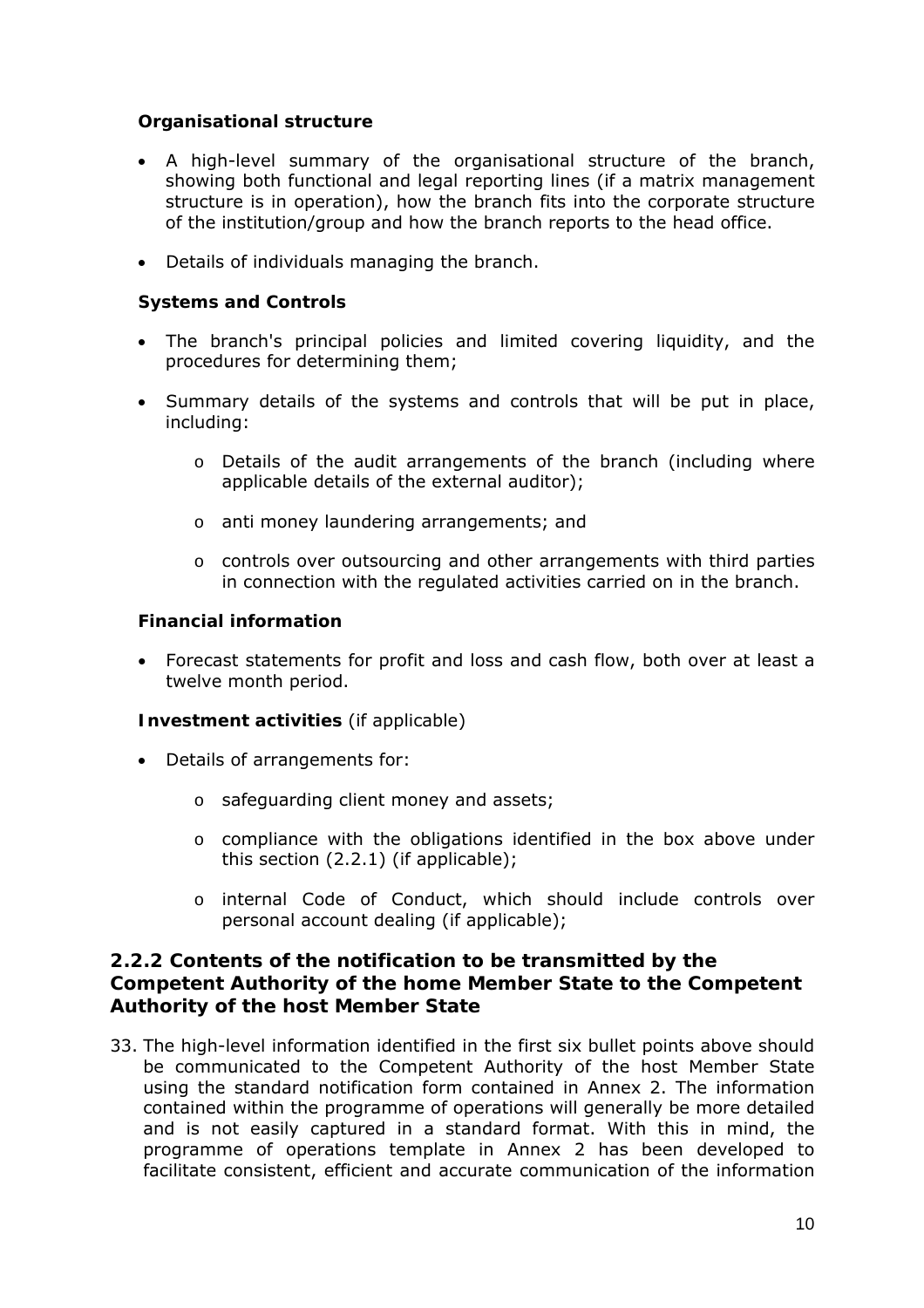contained within a programme of operations between home and host Member State. It is recommended that the Competent Authority of the home Member State requires credit institutions making a passport notification to submit the programme of operations template in the language of the home Member State, along with a translated copy in the language of the host Member State (or another language that is mutually acceptable to the Competent Authorities of the home and host Member State concerned) for onward transmission to the Competent Authority of the host Member State.

- 34. Unless the Competent Authority of the home Member State has reason to doubt the adequacy of the administrative structure or the financial situation of the credit institution, taking into account the activities envisaged, the notification must be transmitted to the Competent Authority of the host Member State within three months of its receipt.
- 35. This may be by post or email, depending on whether the Competent Authorities of the home and host Member State agree to exchange such notifications electronically. Annex 3 contains a list of agreed contact points for competent authorities under the Banking Directive, and an indication of whether they have agreed to accept electronic notifications whether, for example, by PDF attachment, or 'electronic signature' etc.
- 36. The Competent Authority of the home Member State will then write to the contact named in the notification form of the credit institution confirming that such a communication has been made, and confirming the date such communication was made.
- 37. The Competent Authority of the host Member State should acknowledge receipt of the notification to the Competent Authority of the home Member State in a timely manner, but no later than two months from its receipt. Moreover, the host authority will have to inform the institution's contact named in the notification form of any conditions under which, in the interests of the general good, the activity(ies) shall be carried on in the host Member State.
- 38. The Competent Authorities may then add details of the service(s) and activities to be carried on  $-$  the 'passport'  $-$  on the public registers, where applicable, in a timely manner.

#### **2.2.3 Notification of changes to the information provided in the initial notification**

39. Credit institutions shall give written notice of any change in respect of the establishment of a branch to the Competent Authority of the home and host Member State at least one month before implementing the change. Once it has taken its decision to accept the change the Competent Authority of the home Member State shall inform the Competent Authority of the host Member State of the change. Notification of such changes should be made as soon as is practicable and no later than one month from the date of receipt by the Competent Authority of the home Member State.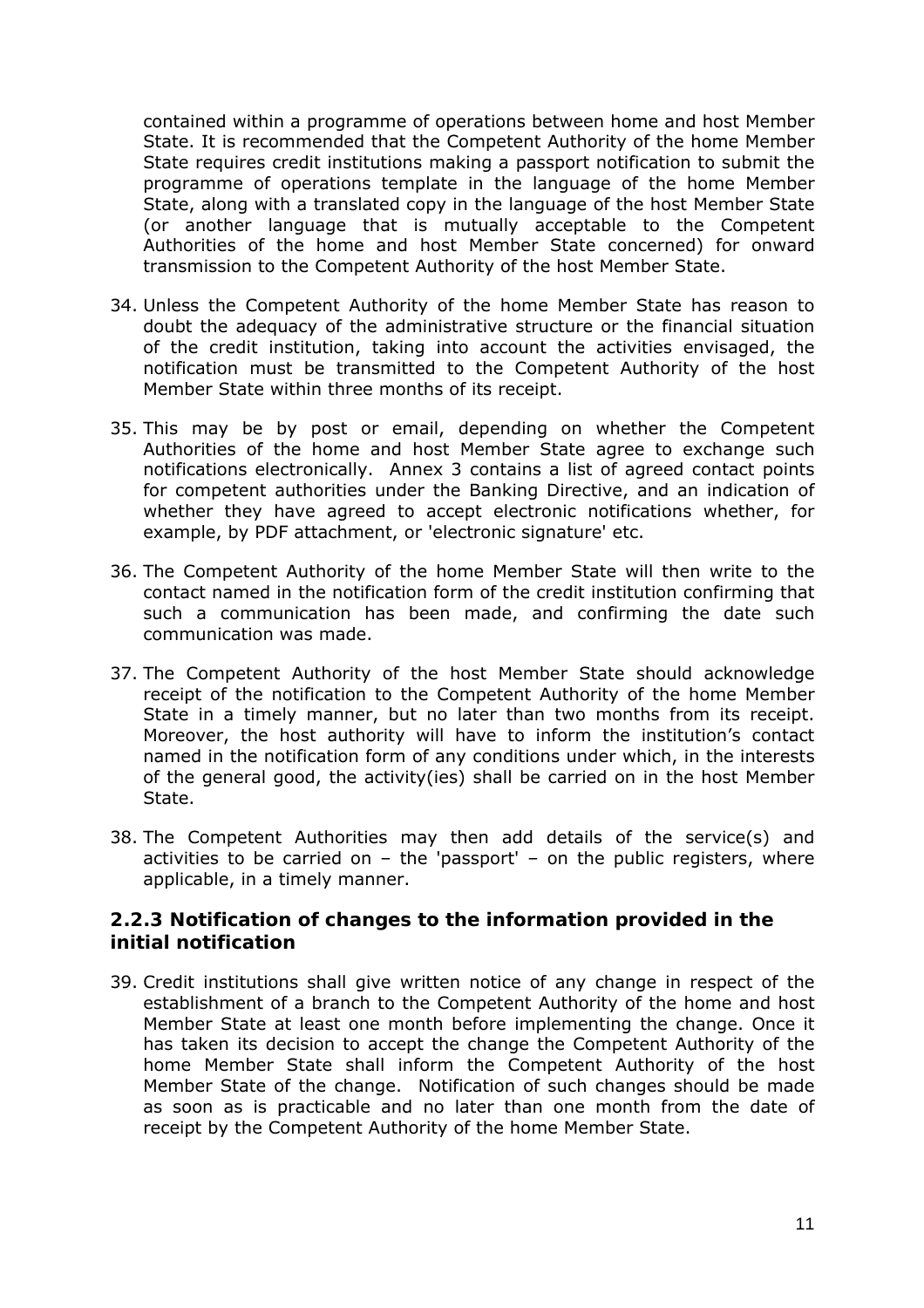40. This may be by post or email, depending on whether the Competent Authorities of the home and host Member State agree to exchange such notifications electronically. Annex 3 contains a list of agreed contact points for competent authorities under the Banking Directive, and an indication of whether they have agreed to accept electronic notifications whether, for example, by PDF attachment, or 'electronic signature' etc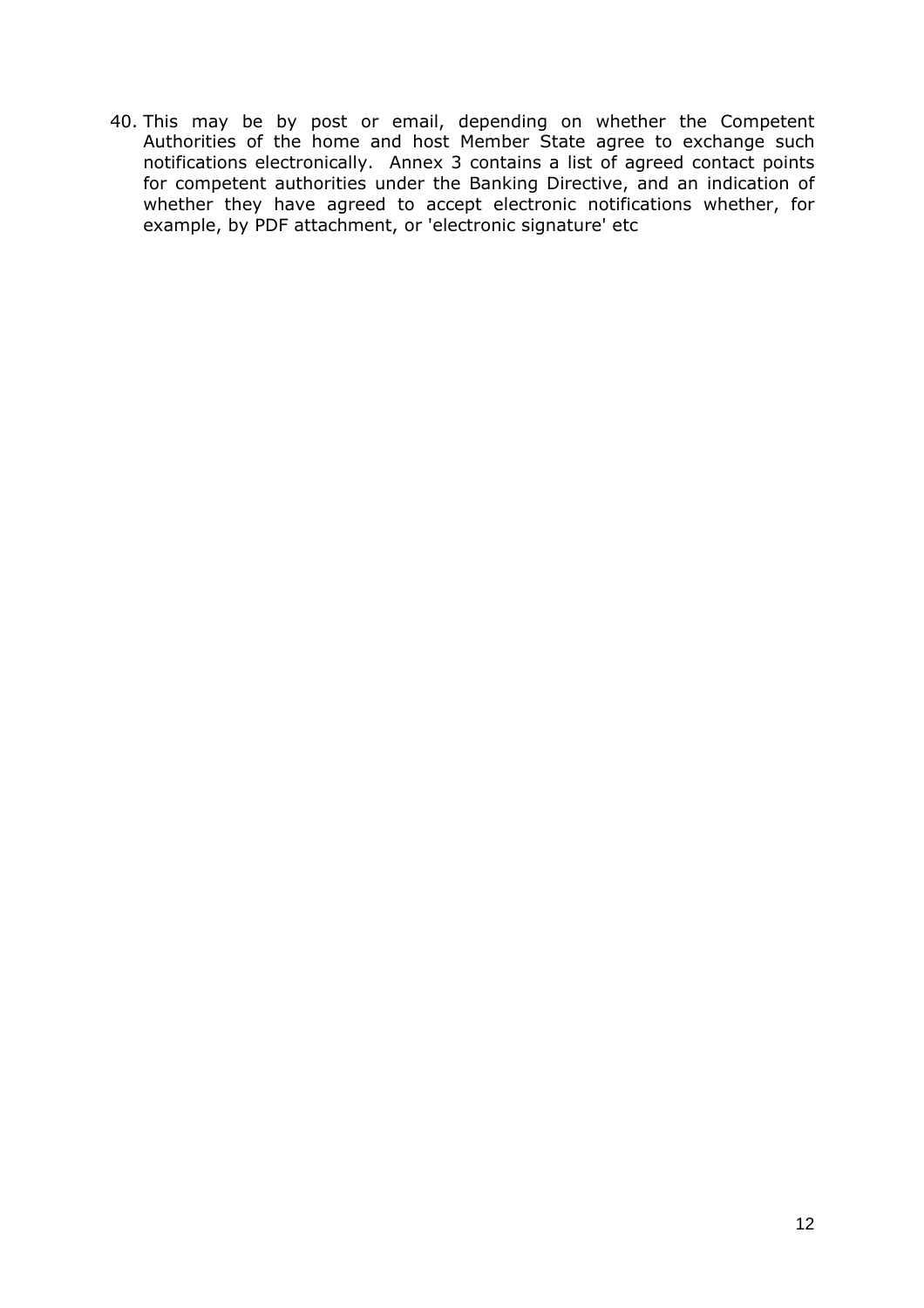## **ANNEX 1 - Standard notification form for cross-border services**

Direct line: Local fax: Email:

> [Date] **Our Ref:**

Dear,

#### **Notification in accordance with Article 28 of the Recast Banking Directive (2006/48/EC)**

[In accordance with Article 28(2) of the Recast Banking Directive (2006/48/EC),] I wish to notify you that **[Name of institution]**, a credit institution authorised by [Competent Authority of the home Member State], intends to [carry on the activities listed in the attached schedule for the first time under the freedom to provide services]/[to change the activities previously notified on a cross-border basis].

The relevant activities are covered by the credit institution's authorisation and the credit institution is validly licensed under the laws of [Member State] to conduct all these activities.

If you have any queries, please do not hesitate to contact me. Yours sincerely,

[Signatory details]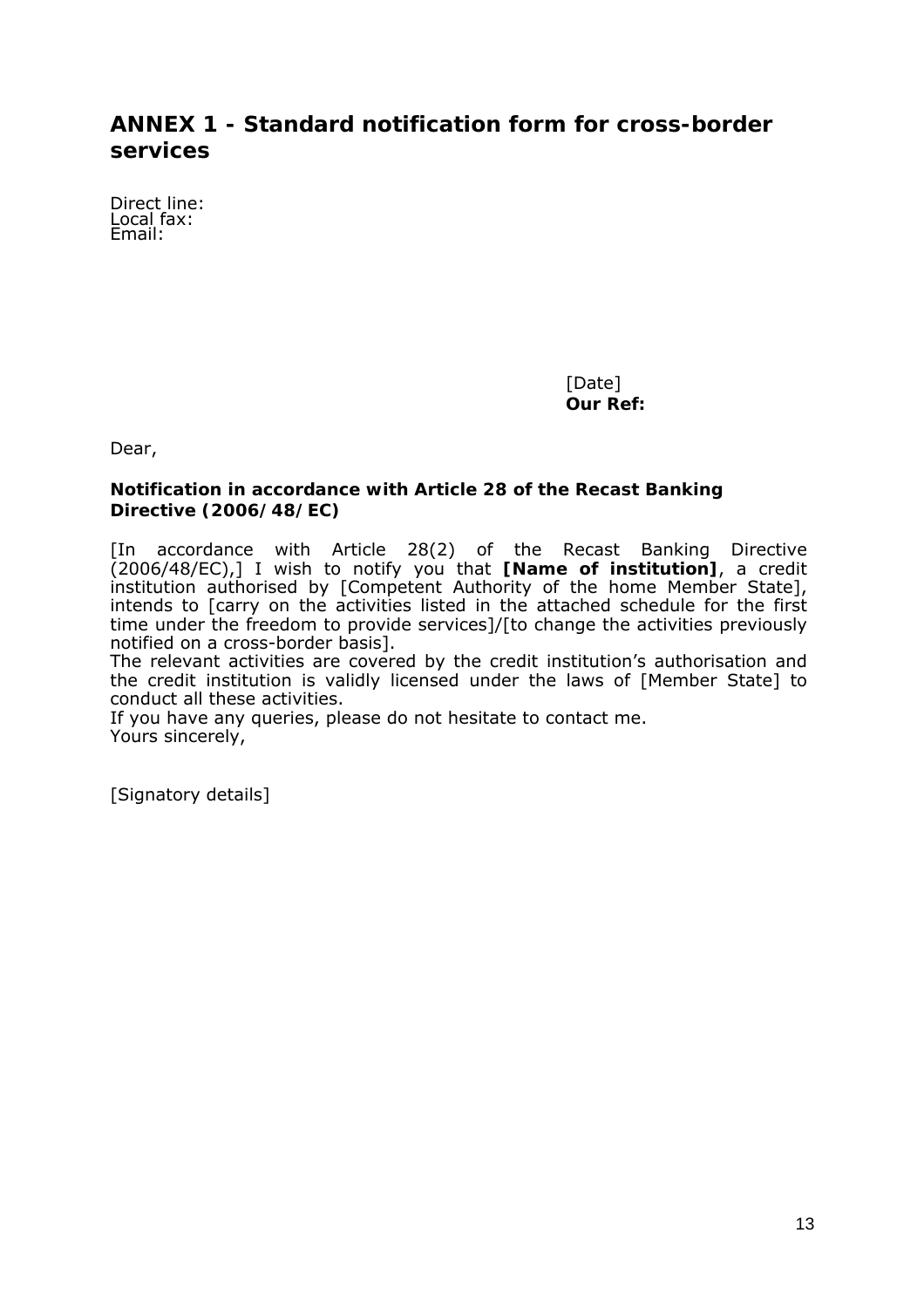#### **SCHEDULE TO NOTIFICATION DATED [date] IN ACCORDANCE WITH ARTICLE 28 OF THE RECAST BANKING DIRECTIVE 2006/48/EC**

| Type of notification:                                      | [e.g first time / changes <sup>4</sup> ]          |
|------------------------------------------------------------|---------------------------------------------------|
| Notification reference:                                    | [Home State ref]                                  |
| Member State into which<br>activities are to be provided : | [Host State]                                      |
| Name of Credit Institution:                                | [name]                                            |
| Address:                                                   | [Head Office address]                             |
| Telephone No:                                              | [tel no]                                          |
| Fax No:                                                    | $\lceil$ fax no $\rceil$                          |
| Email:                                                     | [email address]                                   |
| Contact:                                                   | [name]                                            |
| Home State:                                                | [Home State]                                      |
| <b>Authorisation Status:</b>                               | Authorised by [Home State competent<br>authority] |

**Date from which activities will be provided :** 

#### **Activities to be provided in accordance with Annex I of Directive 2006/48/EC**

| 1. |     | Acceptance of deposits                                                                                                                                                                    |  |
|----|-----|-------------------------------------------------------------------------------------------------------------------------------------------------------------------------------------------|--|
| 2. |     | Lending                                                                                                                                                                                   |  |
| 3. |     | <b>Financial Leasing</b>                                                                                                                                                                  |  |
| 4. |     | Payment services as defined in Article 4(3) of Directive<br>2007/64/EC of the European Parliament and of the Council<br>of 13 November 2007 on payment services in the internal<br>market |  |
| 5. |     | Issuing and administering other means of payment<br>(e.g. travellers' cheques and bankers' drafts) insofar as this<br>activity is not covered by point 4                                  |  |
| 6. |     | Guarantees and commitments                                                                                                                                                                |  |
| 7. |     | Trading for own account or for account of customers in:                                                                                                                                   |  |
|    | 7a. | money market instruments                                                                                                                                                                  |  |
|    | 7b. | foreign exchange                                                                                                                                                                          |  |
|    | 7c. | financial futures and options                                                                                                                                                             |  |
|    | 7d. | exchange and interest-rate instruments                                                                                                                                                    |  |
|    |     | 7e. transferable securities                                                                                                                                                               |  |
| 8. |     | Participation in securities issues and the provision of<br>services related to such issues                                                                                                |  |
|    |     |                                                                                                                                                                                           |  |

<sup>4</sup> to be delivered by Home State competent authority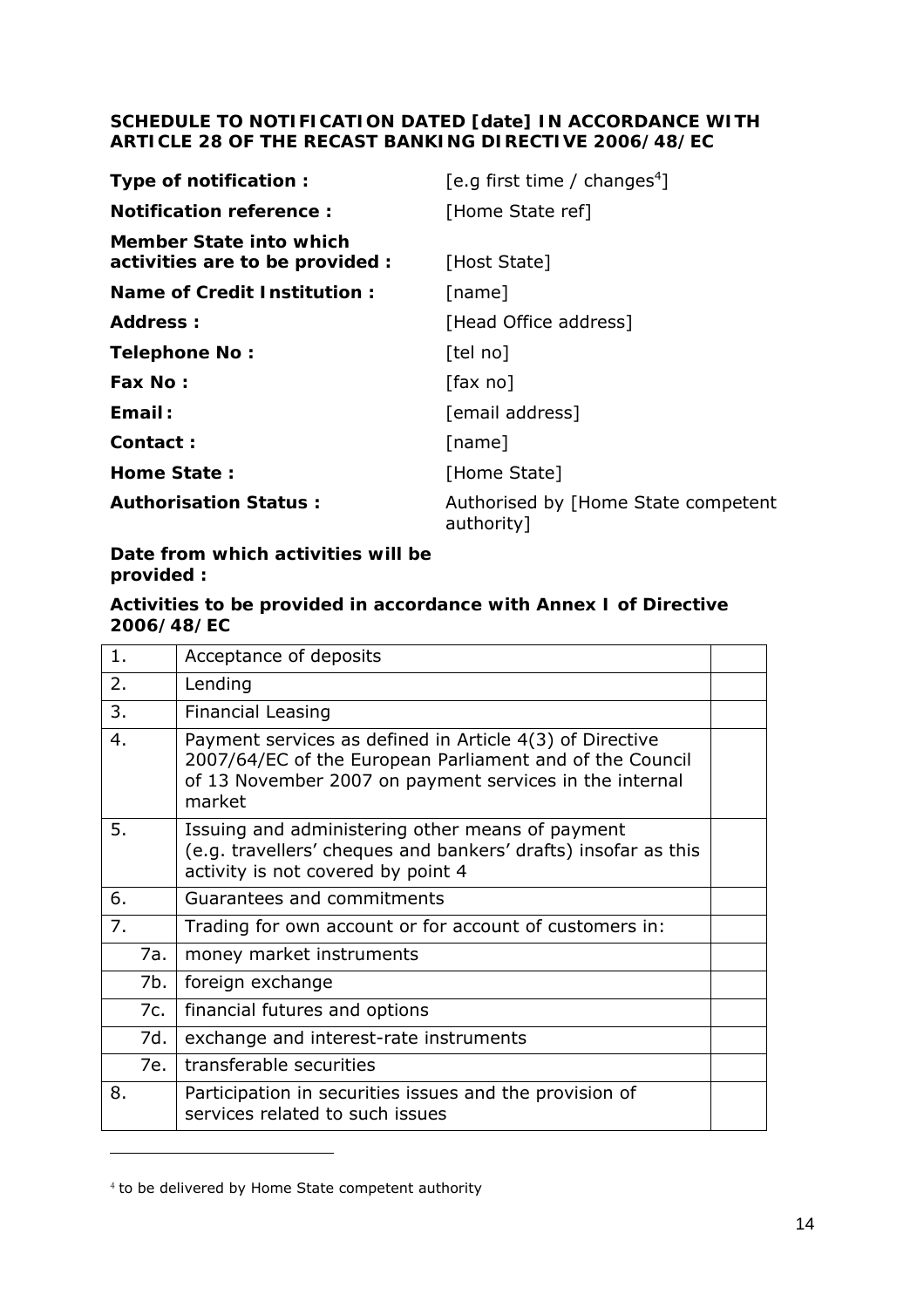| 9.  | Advice to undertakings on capital structure, industrial<br>strategy, and related questions and advice as well as<br>services relating to mergers and the purchase of<br>undertakings |  |
|-----|--------------------------------------------------------------------------------------------------------------------------------------------------------------------------------------|--|
| 10. | Money broking                                                                                                                                                                        |  |
| 11. | Portfolio management and advice                                                                                                                                                      |  |
| 12. | Safekeeping and administration of securities                                                                                                                                         |  |
| 13. | Credit reference services                                                                                                                                                            |  |
| 14. | Safe custody services                                                                                                                                                                |  |

Details of investment services that the Credit Institution is authorised to provide on a cross-border basis

| <b>Instrumen</b><br>ts | Financial Investment services and<br>activities |                     |                              |                                |                   |                   | <b>Ancillary services</b> |                   |                  |                     |                   |                               |        |        |                     |
|------------------------|-------------------------------------------------|---------------------|------------------------------|--------------------------------|-------------------|-------------------|---------------------------|-------------------|------------------|---------------------|-------------------|-------------------------------|--------|--------|---------------------|
|                        | A<br>1                                          | A<br>$\overline{2}$ | $\mathbf{A}$<br>$\mathbf{3}$ | $\mathbf{A}$<br>$\overline{4}$ | $\mathbf{A}$<br>5 | $\mathbf{A}$<br>6 | A<br>$\overline{7}$       | $\mathbf{A}$<br>8 | $\mathbf B$<br>1 | B<br>$\overline{2}$ | B<br>$\mathbf{3}$ | $\mathbf B$<br>$\overline{4}$ | B<br>5 | B<br>6 | B<br>$\overline{7}$ |
| C <sub>1</sub>         |                                                 |                     |                              |                                |                   |                   |                           |                   |                  |                     |                   |                               |        |        |                     |
| C <sub>2</sub>         |                                                 |                     |                              |                                |                   |                   |                           |                   |                  |                     |                   |                               |        |        |                     |
| C <sub>3</sub>         |                                                 |                     |                              |                                |                   |                   |                           |                   |                  |                     |                   |                               |        |        |                     |
| C <sub>4</sub>         |                                                 |                     |                              |                                |                   |                   |                           |                   |                  |                     |                   |                               |        |        |                     |
| C <sub>5</sub>         |                                                 |                     |                              |                                |                   |                   |                           |                   |                  |                     |                   |                               |        |        |                     |
| C6                     |                                                 |                     |                              |                                |                   |                   |                           |                   |                  |                     |                   |                               |        |        |                     |
| C <sub>7</sub>         |                                                 |                     |                              |                                |                   |                   |                           |                   |                  |                     |                   |                               |        |        |                     |
| C8                     |                                                 |                     |                              |                                |                   |                   |                           |                   |                  |                     |                   |                               |        |        |                     |
| C <sub>9</sub>         |                                                 |                     |                              |                                |                   |                   |                           |                   |                  |                     |                   |                               |        |        |                     |
| <b>C10</b>             |                                                 |                     |                              |                                |                   |                   |                           |                   |                  |                     |                   |                               |        |        |                     |

*Note 1: abbreviations in the table are to the relevant provisions in MiFID (e.g. A1 refers to Annex 1 Section A paragraph 1 MiFID)* 

*Note 2: matrix should cover all activities (old and new) provided by the credit institution under the freedom to provide services*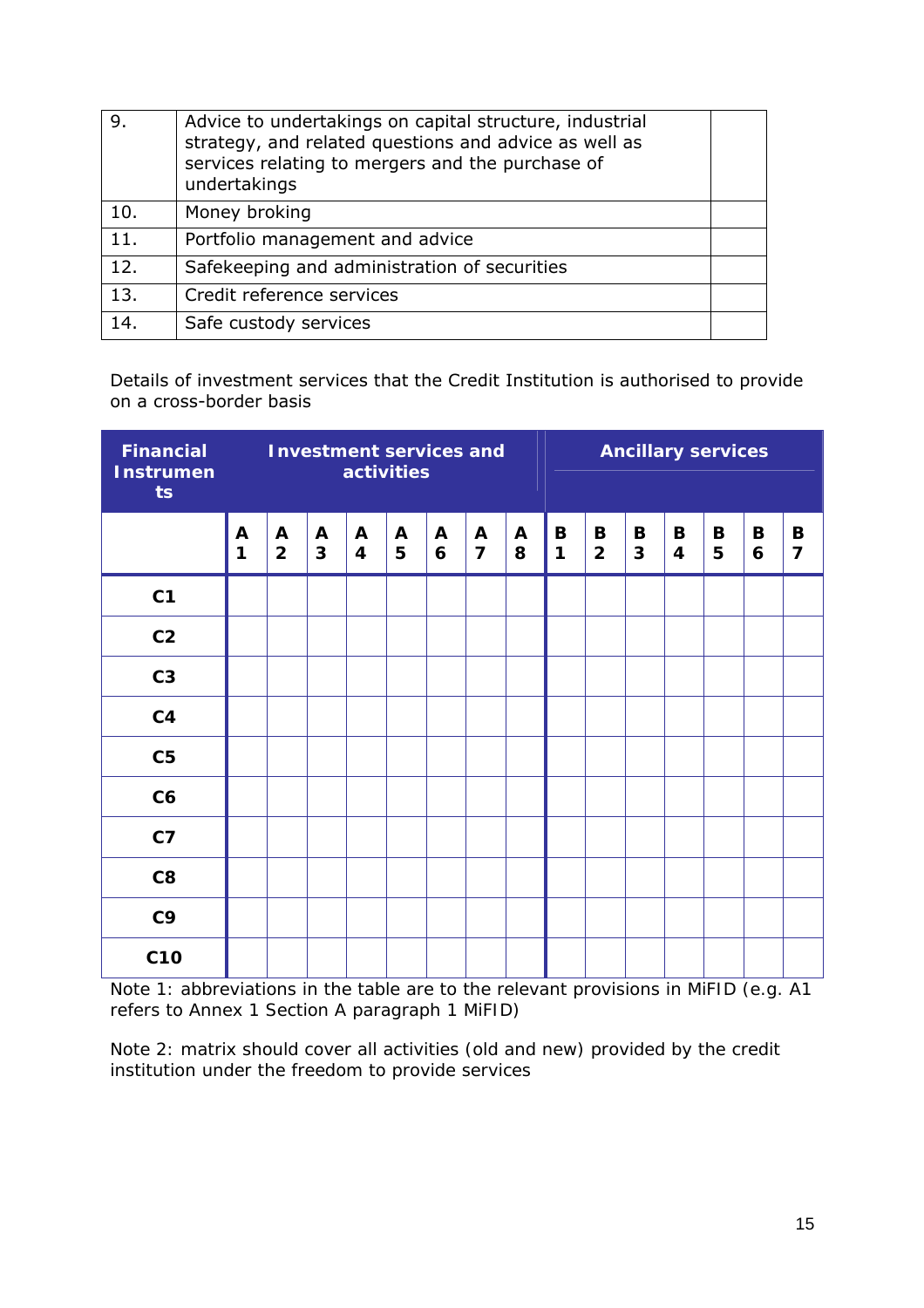## **ANNEX 2 – Standard notification form for branch establishment**

Direct line: Local fax: Email:

[Date]

**Our Ref:** 

Dear

#### **Notification in accordance with Article 25 [26.3] of the Recast Banking Directive (2006/48/EC)**

In accordance with Article 25.3 [or 26.3] of the Recast Banking Directive (2006/48/EC), I wish to notify you that **[Name of institution]**, a credit institution authorised by [Competent Authority of the home Member State], intends to establish a branch [change the scope of activities previously notified] to carry out the activities listed in the attached schedule under the freedom of establishment.

[if notification under Article 25:] The branch managers will be [Names], whose CVs are attached, and there will be a total of [X] employees at the branch. A staff organisational chart is attached together with a programme of operations. The branch address is:

**XXXXX XXXXX XXXXX** Tel: Fax: Email:

[Name of institution] is a participant in the [Home State accredited compensation scheme(s)], which provides cover for eligible depositors and/or investors as required by the [Home State legislation] in respect of banking and/or financial business carried on by the institution in the [Home State] and through its branch offices in the European Economic Area. As of [date] the own funds of [Name of institution] amount to EUR [XXX]. The solvency ratio of this credit institution is [XXX].

If you have any queries, please do not hesitate to contact me.

Yours sincerely, [Signatory details]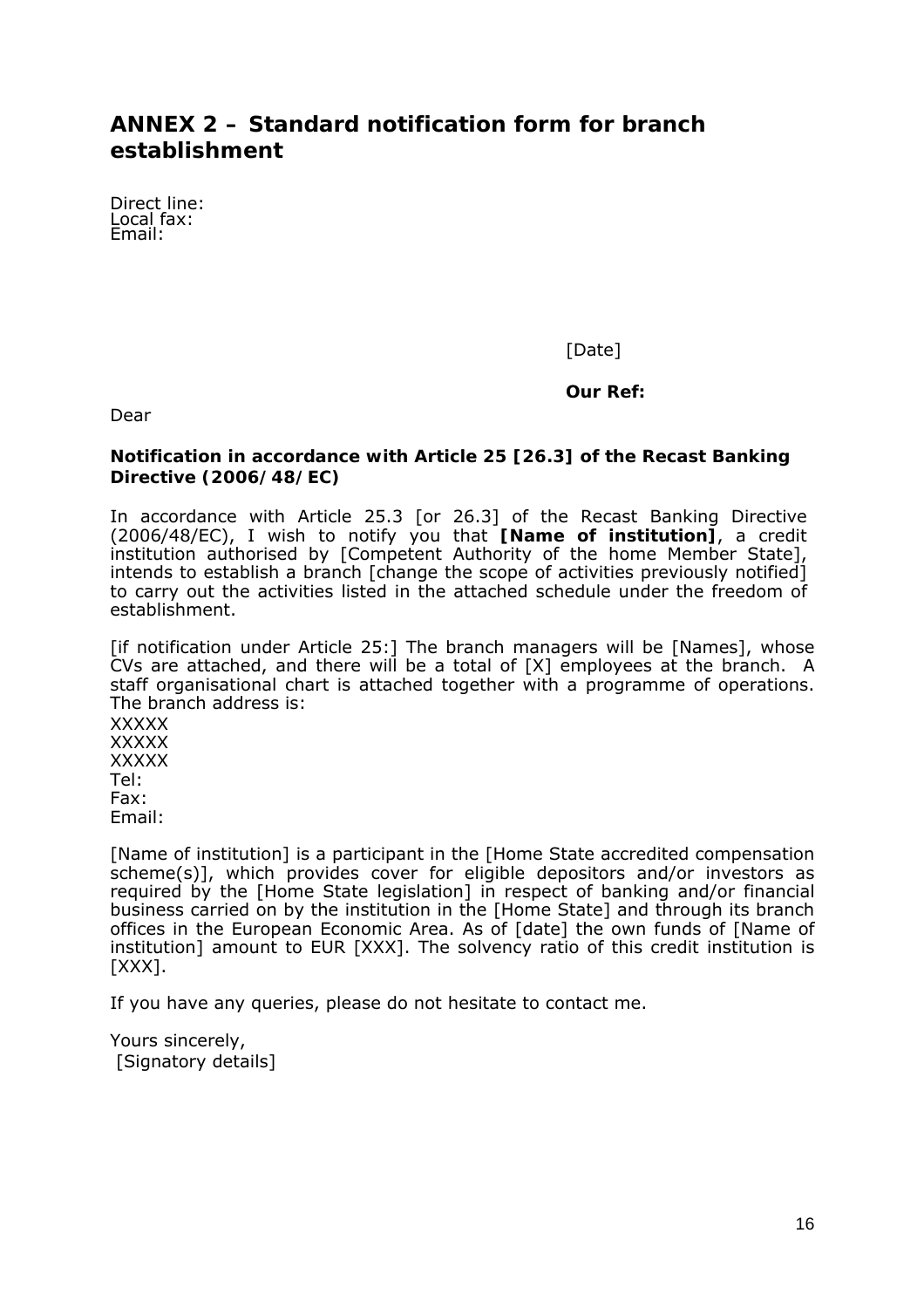#### **SCHEDULE TO NOTIFICATION DATED [date] IN ACCORDANCE WITH ARTICLE 25 [or 26(3)] OF THE RECAST BANKING DIRECTIVE 2006/48/EC**

| Type of notification :                                   | [e.g first time / changes]                                   |
|----------------------------------------------------------|--------------------------------------------------------------|
| <b>Notification reference:</b>                           | [Home State reference]                                       |
| Member State into which<br>branch is to be established : | [Host State]                                                 |
| <b>Name of Credit Institution:</b>                       | [name]                                                       |
| Address:                                                 | [Head Office address]                                        |
| <b>Telephone No:</b>                                     | [tel no]                                                     |
| Fax No:                                                  | $\lceil$ fax no $\rceil$                                     |
| Email:                                                   | [email address]                                              |
| Contact:                                                 | [name]                                                       |
| <b>Home State:</b>                                       | [Home State]                                                 |
| <b>Authorisation Status:</b>                             | Authorised by [Home State competent<br>authority]            |
| <b>Financial status:</b>                                 | [level of own funds, sum of the capital<br>requirements] $5$ |

**Date on which branch intends to commence business :** 

#### **Activities to be provided in accordance with Annex I of Directive 2006/48/EC:**

| 1.  |     | Acceptance of deposits                                  |  |
|-----|-----|---------------------------------------------------------|--|
| 2.  |     | Lending                                                 |  |
| 3.  |     | <b>Financial Leasing</b>                                |  |
| 4.  |     | Money transmission services                             |  |
| -5. |     | Issuing and administering means of payment              |  |
| 6.  |     | Guarantees and commitments                              |  |
| 7.  |     | Trading for own account or for account of customers in: |  |
|     | 7a. | money market instruments                                |  |
|     | 7b. | foreign exchange                                        |  |
|     |     |                                                         |  |

<sup>&</sup>lt;sup>5</sup> to be delivered by Home State competent authority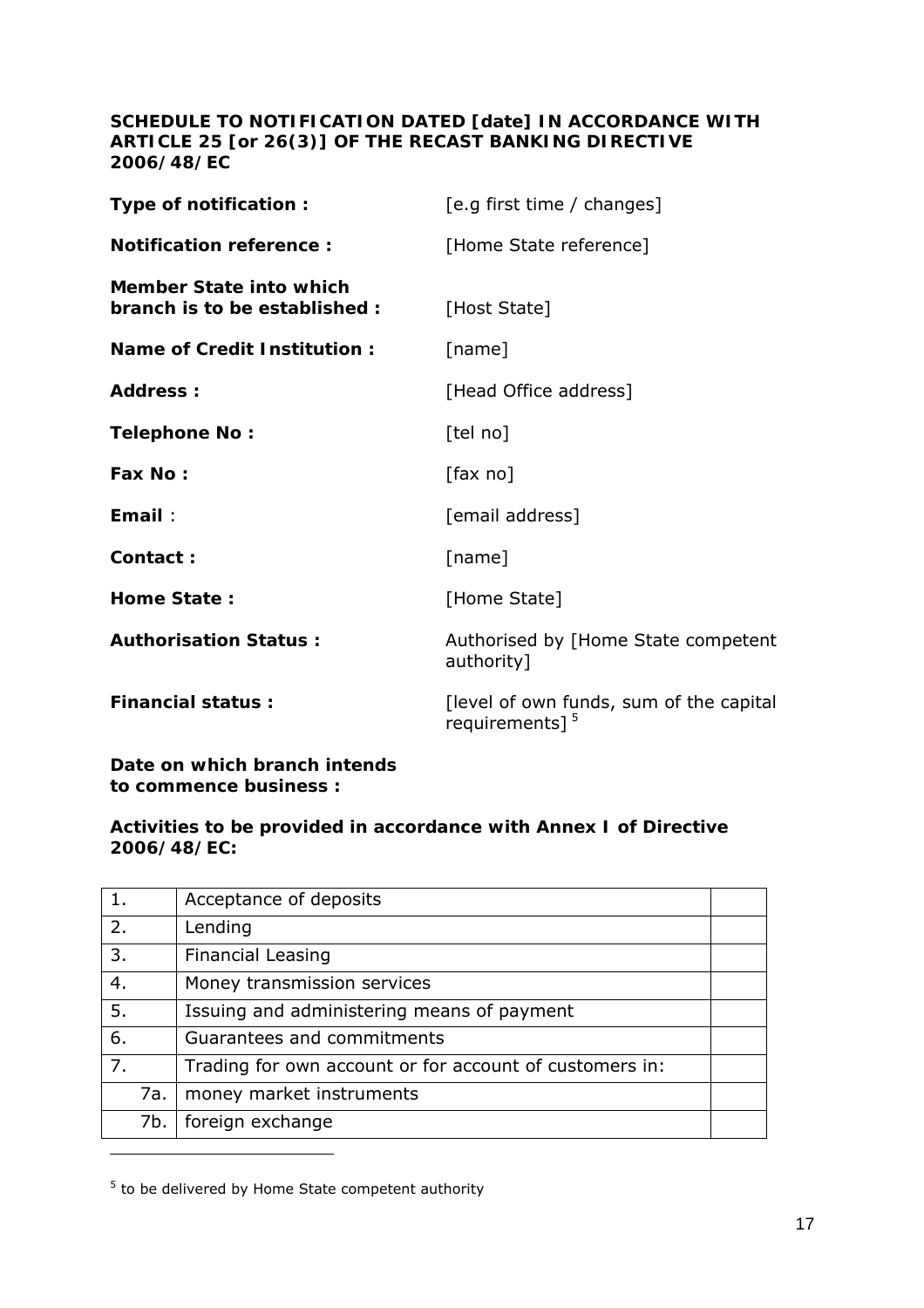| 7c. | financial futures and options                                                                                                                                                        |  |
|-----|--------------------------------------------------------------------------------------------------------------------------------------------------------------------------------------|--|
| 7d. | exchange and interest-rate instruments                                                                                                                                               |  |
| 7e. | transferable securities                                                                                                                                                              |  |
| 8.  | Participation in securities issues and the provision of<br>services related to such issues                                                                                           |  |
| 9.  | Advice to undertakings on capital structure, industrial<br>strategy, and related questions and advice as well as<br>services relating to mergers and the purchase of<br>undertakings |  |
| 10. | Money broking                                                                                                                                                                        |  |
| 11. | Portfolio management and advice                                                                                                                                                      |  |
| 12. | Safekeeping and administration of securities                                                                                                                                         |  |
| 13. | Credit reference services                                                                                                                                                            |  |
| 14. | Safe custody services                                                                                                                                                                |  |

Details of investment services that the Credit Institution will provide on a crossborder basis

| <b>Financial</b><br><b>Instruments</b> |    | <b>Investment services and activities</b> |    |    |           |    |           |                | <b>Ancillary services</b> |           |           |           |           |           |           |  |
|----------------------------------------|----|-------------------------------------------|----|----|-----------|----|-----------|----------------|---------------------------|-----------|-----------|-----------|-----------|-----------|-----------|--|
|                                        | A1 | A2                                        | A3 | A4 | <b>A5</b> | A6 | <b>A7</b> | A <sub>8</sub> | <b>B1</b>                 | <b>B2</b> | <b>B3</b> | <b>B4</b> | <b>B5</b> | <b>B6</b> | <b>B7</b> |  |
| C <sub>1</sub>                         |    |                                           |    |    |           |    |           |                |                           |           |           |           |           |           |           |  |
| C <sub>2</sub>                         |    |                                           |    |    |           |    |           |                |                           |           |           |           |           |           |           |  |
| C <sub>3</sub>                         |    |                                           |    |    |           |    |           |                |                           |           |           |           |           |           |           |  |
| C <sub>4</sub>                         |    |                                           |    |    |           |    |           |                |                           |           |           |           |           |           |           |  |
| C <sub>5</sub>                         |    |                                           |    |    |           |    |           |                |                           |           |           |           |           |           |           |  |
| C6                                     |    |                                           |    |    |           |    |           |                |                           |           |           |           |           |           |           |  |
| C <sub>7</sub>                         |    |                                           |    |    |           |    |           |                |                           |           |           |           |           |           |           |  |
| C8                                     |    |                                           |    |    |           |    |           |                |                           |           |           |           |           |           |           |  |
| C <sub>9</sub>                         |    |                                           |    |    |           |    |           |                |                           |           |           |           |           |           |           |  |
| <b>C10</b>                             |    |                                           |    |    |           |    |           |                |                           |           |           |           |           |           |           |  |

*Note 1: abbreviations in the table are to the relevant provisions in MiFID (e.g. A1 refers to Annex 1 Section A paragraph 1 MiFID)*

*Note 2: matrix should cover all activities (old and new) provided by the branch*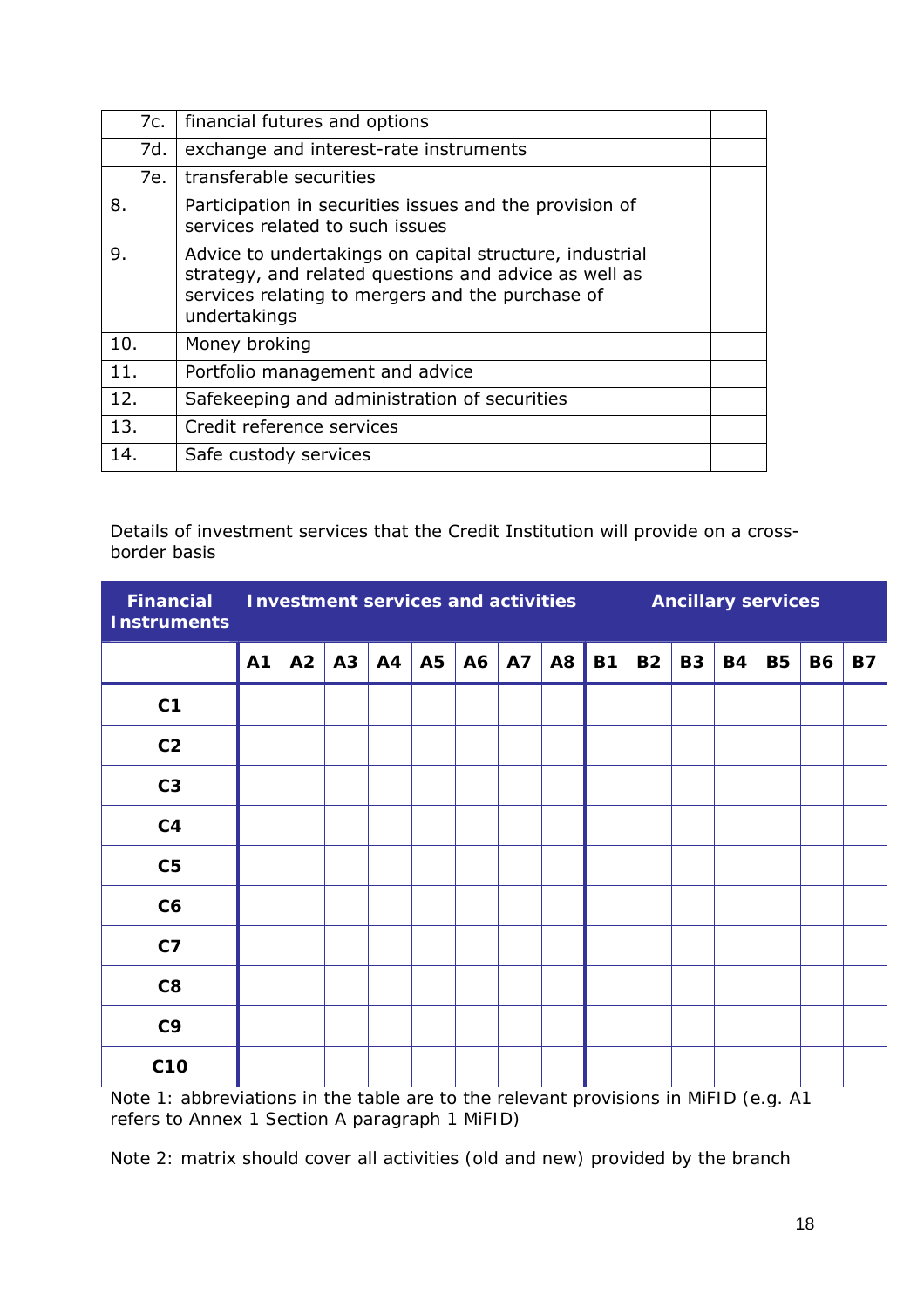## *Programme of operations*

*(This summary should be completed in both, the language of the home state and the host state or a language mutually acceptable to the Competent Authorities of both the home and host Member State.)*

| Requirement                             | Response |
|-----------------------------------------|----------|
| <u>1. Business Plan</u>                 |          |
| a) How will the branch contribute       |          |
| to the overall strategy of the          |          |
| institution/group?                      |          |
| What will be the main<br>b)             |          |
| objectives and functions of the         |          |
| branch?                                 |          |
| Describe the types of<br>C)             |          |
| customers/counterparties the            |          |
| branch will be dealing with             |          |
| Describe how the institution will<br>d) |          |
| obtain and deal with these              |          |
| customers/clients                       |          |
| 2. Organisational structure             |          |
| a) Briefly describe how the branch      |          |
| fits into the corporate structure       |          |
| of the group                            |          |
| Description of the<br>b)                |          |
| administrative structure of the         |          |
| branch (number of business              |          |
| units/premises; number of               |          |
| employees; organisational               |          |
| chart, showing both functional          |          |
| and legal reporting lines);             |          |
| Details of the branch<br>$\mathcal{C}$  |          |
| manager(s) – $CV(s)$ to be              |          |
| supplied                                |          |
| Details of any direct business<br>d)    |          |
| relations (clients, partners,           |          |
| counterparties) and conditions          |          |
| under which they operate                |          |
| e) Details of links with                |          |
| administrative and IT systems           |          |
| of the head office;                     |          |
| Details of links with internal<br>f)    |          |
| control system of the head              |          |
| office;                                 |          |
| 3. Systems & Controls                   |          |
| a) Measures for supervising risk        |          |
| management procedures                   |          |
| <i>(includes</i>                        |          |
| credit/market/operational/liquid        |          |
| ity)                                    |          |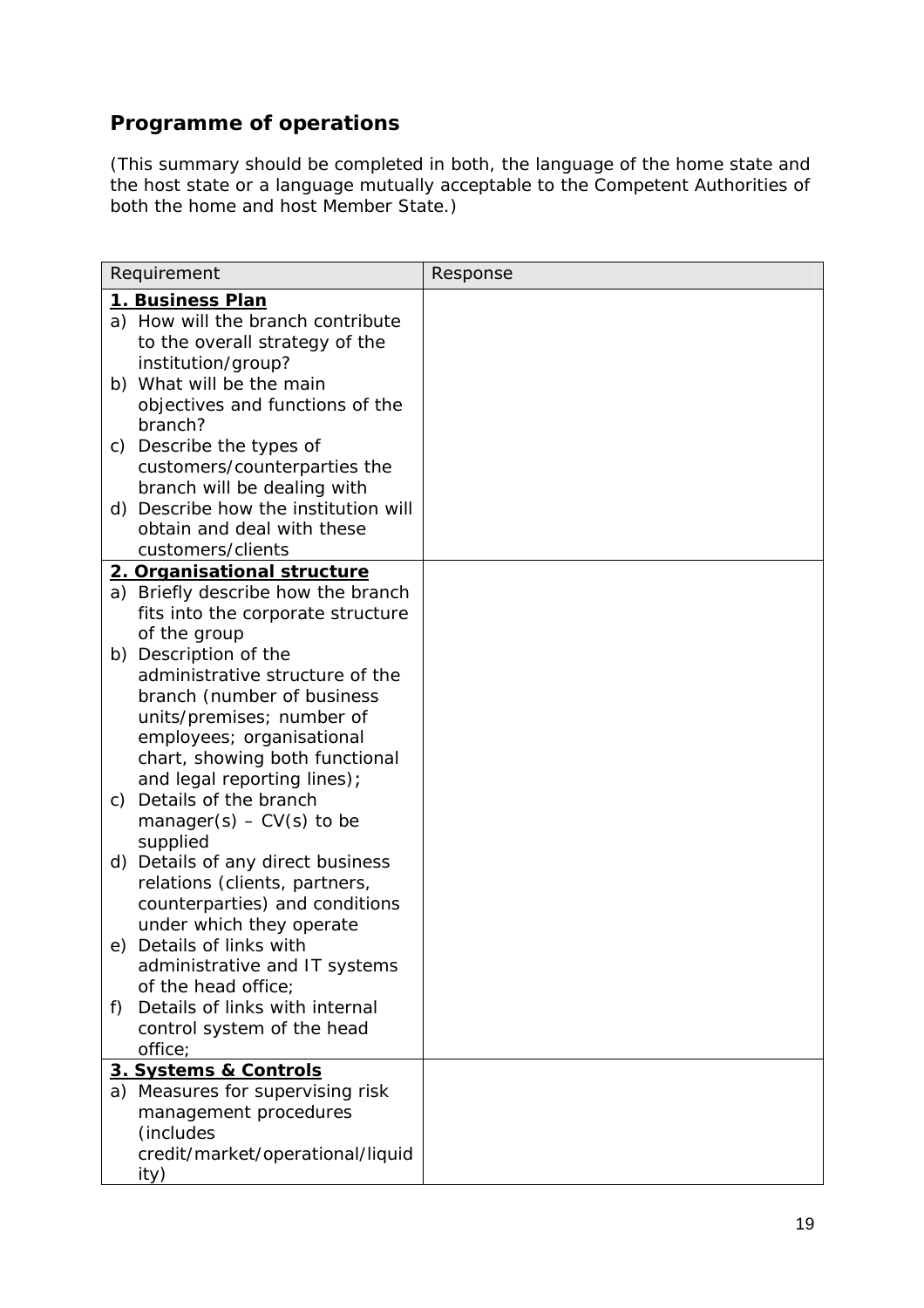| b) Powers of the branch in respect    |  |
|---------------------------------------|--|
| of granting credit facilities         |  |
| Details of the audit<br>C)            |  |
| arrangements of the branch            |  |
| (including where applicable           |  |
| details of the external auditor)      |  |
| anti-money laundering<br>d)           |  |
| procedures (including the name        |  |
| of the AML compliance officer)        |  |
| monitoring and control of<br>e)       |  |
| critical outsourcing                  |  |
| arrangements (if applicable)          |  |
| 4. Financial information              |  |
| Attach a forecast for over at least   |  |
| a 12 month period, of material        |  |
| <i>items of the Balance Sheet and</i> |  |
| Profit and Loss.                      |  |
| 5 Investment activities (if           |  |
| applicable)                           |  |
|                                       |  |
| Provide details of arrangements       |  |
| for:                                  |  |
| safeguarding client money             |  |
| and assets                            |  |
| compliance with the conduct           |  |
| of business and other                 |  |
| obligations that fall under           |  |
| the responsibility of the             |  |
| Competent Authority of the            |  |
| host Member State                     |  |
| according to MiFID Article            |  |
| 32(7) and record keeping              |  |
| under MiFID Article 13(9)             |  |
| code of conduct, including            |  |
| personal account dealing              |  |
| Provide details of the individual     |  |
| who will be responsible for           |  |
| compliance of the branch              |  |
| Provide details of the individual     |  |
| responsible for dealing with          |  |
| complaints in relation to the         |  |
| investment activities of the          |  |
| branch                                |  |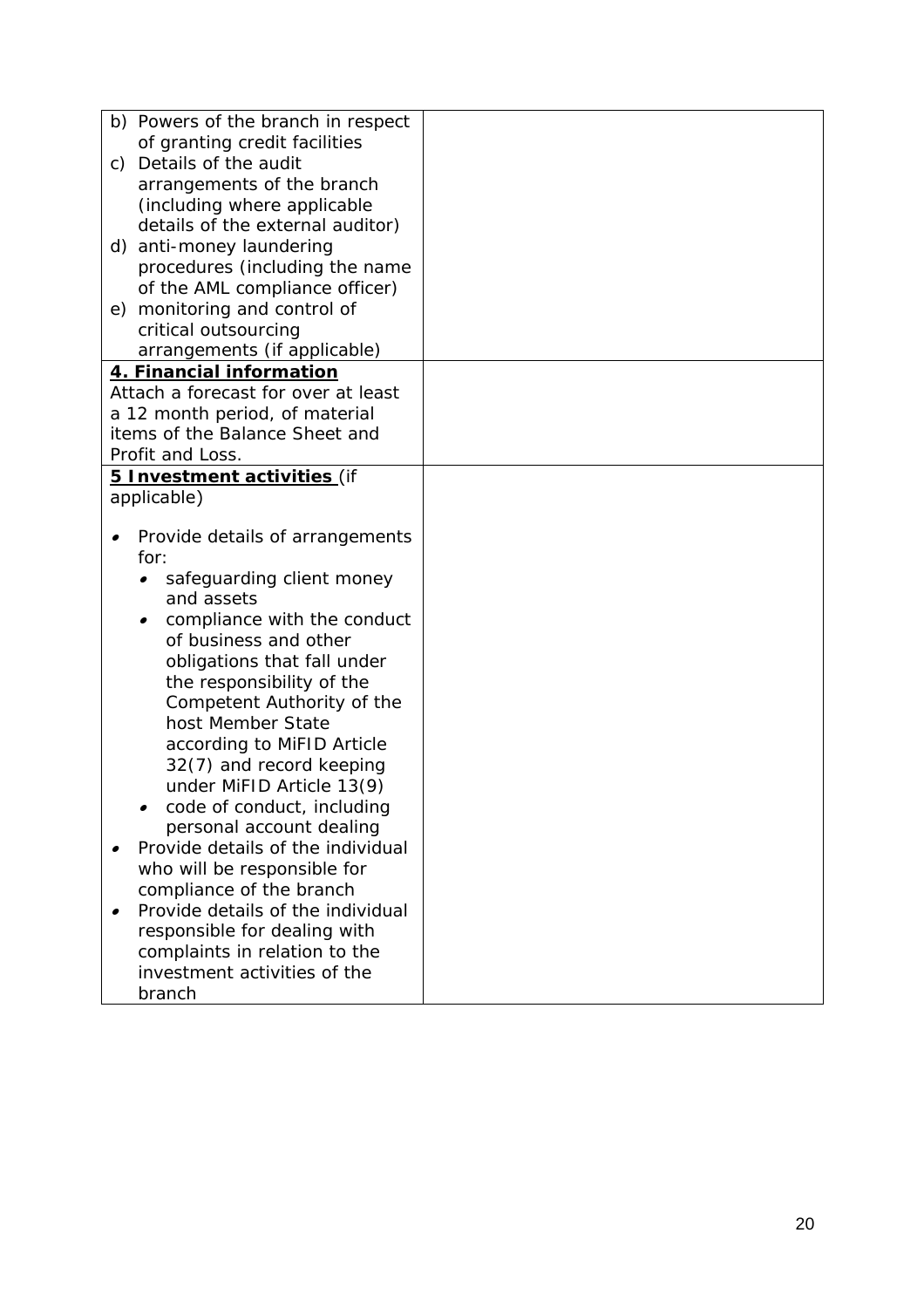## **ANNEX 3 - List of competent authorities for notification of cross-border services and branch establishments**

| <b>Member</b><br><b>State</b> | <b>Competent Authority</b>                                                                                                                                                                                                          | e-mail<br>accepted for<br>cross-border<br>notifications | e-mail<br>accepted for<br>branch<br>notifications |
|-------------------------------|-------------------------------------------------------------------------------------------------------------------------------------------------------------------------------------------------------------------------------------|---------------------------------------------------------|---------------------------------------------------|
| Austria                       | <b>Financial Market Authority</b><br>(Banking Supervision Department)<br>Ms Karin DREER<br>Praterstrasse 23<br>A-1020 Vienna<br><b>AUSTRIA</b><br>Tel: +43 1249 1207                                                                | Yes                                                     | Yes                                               |
|                               | Fax: +43 1249 591299<br>Email:<br>passport.notifications@fma.gv.at                                                                                                                                                                  |                                                         |                                                   |
| Belgium                       | Commission Bancaire Financiere et<br>des Assurances<br>(Prudential Supervision<br>Department)<br>12 rue de Congrès<br>1000 Brussels<br><b>BELGIUM</b><br>Tel: +32 2535 2211<br>Fax:<br>Email:e-<br>notification.passporting@cbfa.be | Yes                                                     | <b>No</b>                                         |
| <b>Bulgaria</b>               | <b>Bulgarian National Bank</b><br>(Banking Supervision Department)<br>1, Knyaz Alexander I Square<br>1000 Sofia<br><b>BULGARIA</b><br>Tel: +359 (2) 9145 2103<br>Fax: +359 (2) 9145 2535<br>E-mail: timnev.t@bnbank.org             | <b>No</b>                                               | <b>No</b>                                         |
| Cyprus                        | Central Bank of Cyprus<br>Banking Supervision and<br><b>Regulation Division</b><br>80 Kennedy Avenue<br>1395 Nicosia<br><b>CYPRUS</b>                                                                                               | Yes                                                     | No                                                |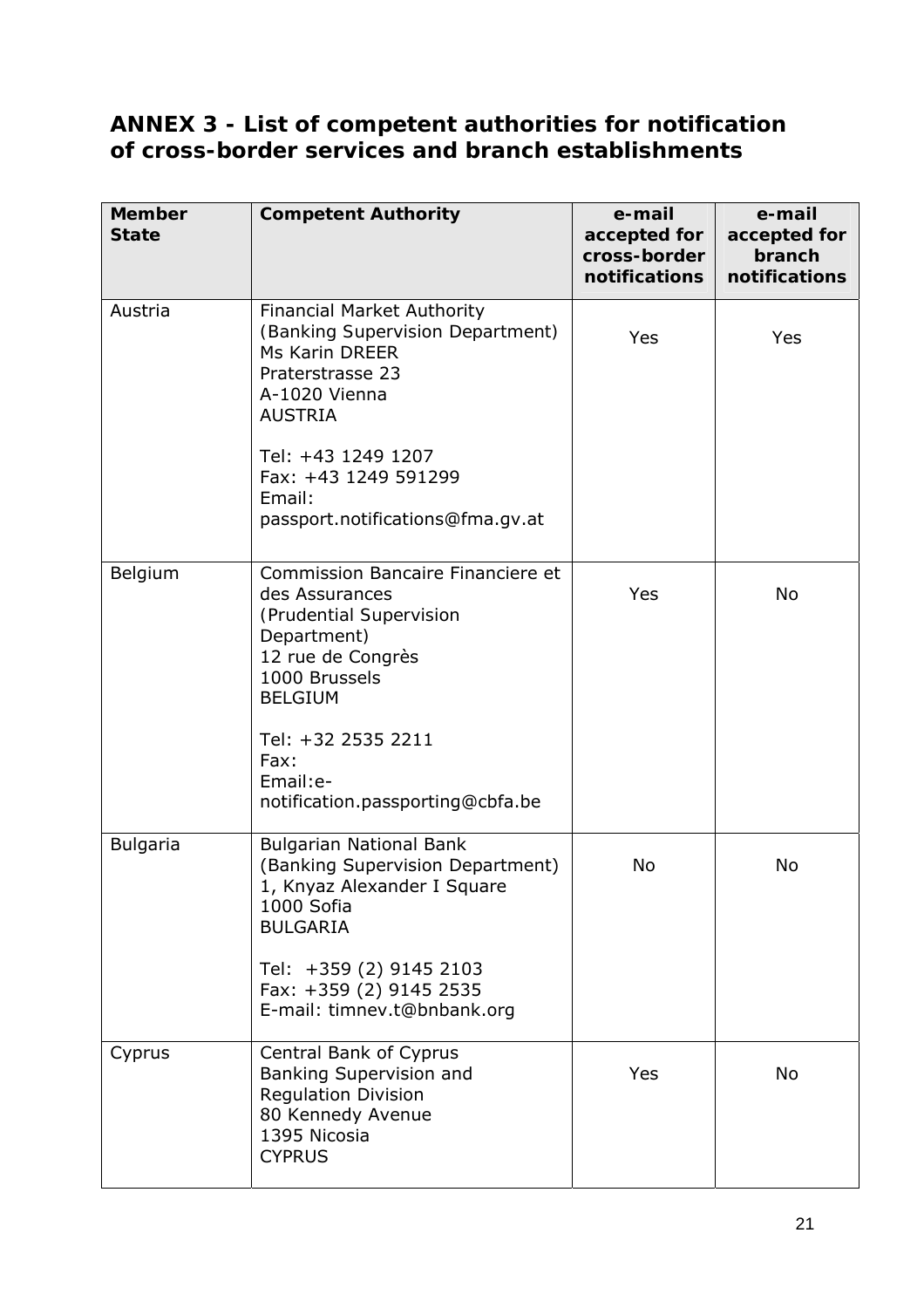|                | Tel: +357 2271 4100<br>Fax: +357 2237 8152<br>Email:<br>passport.notifications@centralbank<br>.gov.cy                                                                                                |     |           |
|----------------|------------------------------------------------------------------------------------------------------------------------------------------------------------------------------------------------------|-----|-----------|
| Czech Republic | <b>Czech National Bank</b><br>Na Přikopě 28<br>11503 Prague 1<br><b>CZECH REPUBLIC</b><br>Tel: +420 22441 2004                                                                                       | Yes | <b>No</b> |
|                | Fax: +420 22441 2922<br>Email:                                                                                                                                                                       |     |           |
| Denmark        | Finanstilsynet/ The Danish<br>Financial Supervisory Authority<br>Aahusgade 110<br>2100 Copenhagen<br><b>DENMARK</b><br>Tel: +45 3355 8282                                                            | Yes | Yes       |
|                | Fax: +45 3355 8200<br>Email: Finanstilsynet@ftnet.dk                                                                                                                                                 |     |           |
| Estonia        | <b>Estonian Financial Supervision</b><br>Authority<br>Sakala 4<br>15030 Tallinn<br><b>ESTONIA</b>                                                                                                    | Yes | Yes       |
|                | Tel: +372 668 8500<br>Fax: +372 668 0501<br>Email: notification@fi.ee                                                                                                                                |     |           |
| Finland        | Finanssivalvonta<br>Snellmaninkatu 6, PO Box 103<br>00101 Helsinki<br><b>FINLAND</b>                                                                                                                 | Yes | Yes       |
|                | Tel: +358 108 3151<br>Fax: +358 108 315328<br>Email: fin-fsa.notifications@bof.fi                                                                                                                    |     |           |
| France         | Banque de France<br>Direction des Établissements de<br>crédit et des Entreprises<br>d'Investissement<br>Affaires européennes<br>CC 40-1359<br>31 rue Croix des Petits Champs<br>75001 PARIS CEDEX 01 | Yes | <b>No</b> |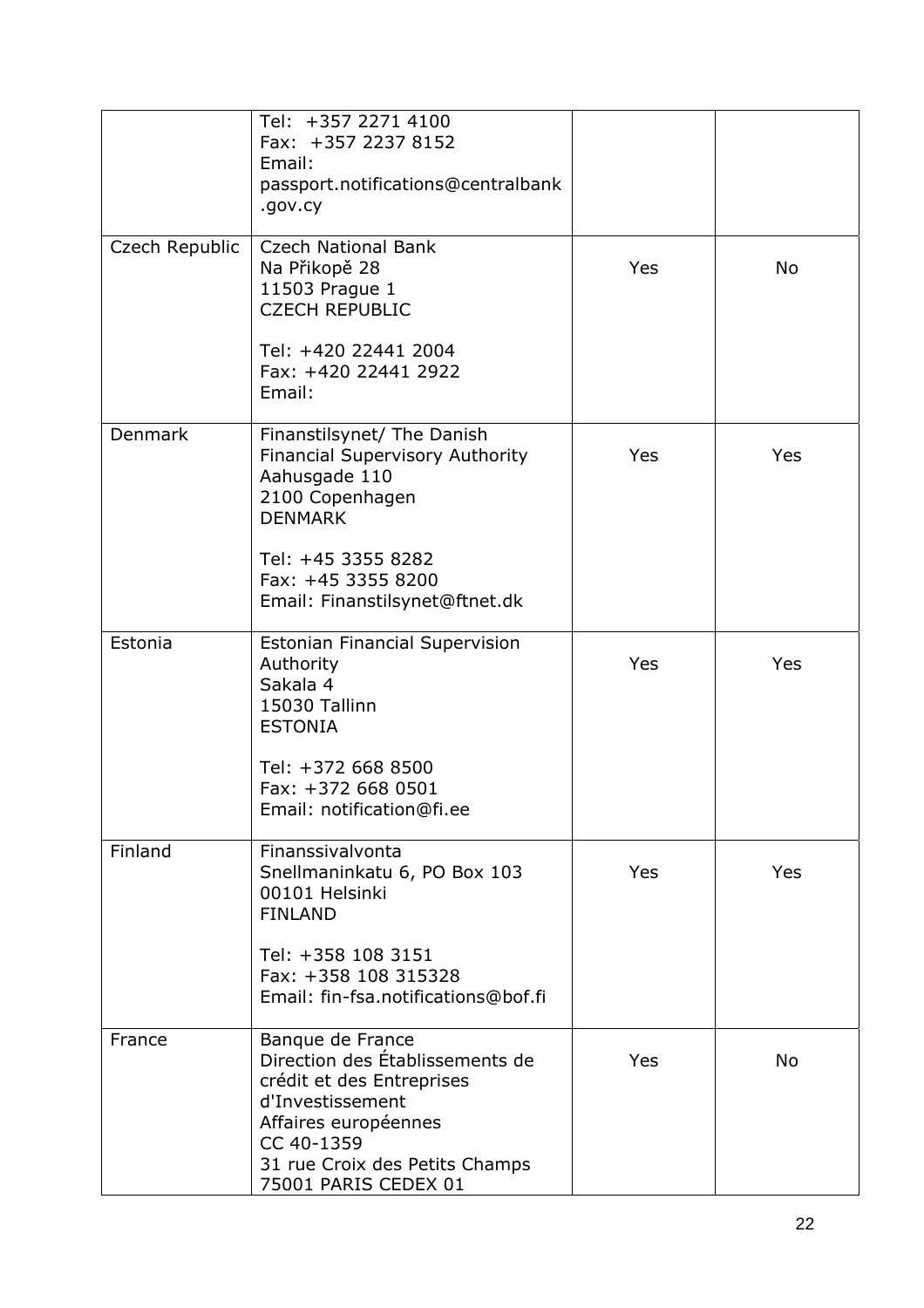|         | <b>FRANCE</b><br>Tel: (+33 1) 42 92 41 02<br>Fax: (+33 1) 42 92 21 70<br>Email: passport.notifications@banq<br>ue-France.fr                                                                                                                                 |     |           |
|---------|-------------------------------------------------------------------------------------------------------------------------------------------------------------------------------------------------------------------------------------------------------------|-----|-----------|
| Germany | Bundesanstalt für<br>Finanzdienstleistungsaufsicht<br>(BaFin)<br>Graurheindorfer Strasse 108<br>53117 Bonn<br><b>GERMANY</b><br>Tel: +49 228 41080<br>Fax: +49 228 4108 1550<br>Email:<br>passport.creditinstitutions@bafin.d<br>e                          | Yes | <b>No</b> |
| Greece  | <b>Bank of Greece</b><br>Supervision of Credit and Financial<br>Institutions<br>21 El. Venizelos Av.<br>10250 Athens<br><b>GREECE</b><br>Tel: +30 210 320 5116, 5090,<br>5025<br>Fax: +30 210 320 5400<br>Email: passport.notifications@bank<br>ofgreece.gr | Yes | No        |
| Hungary | Hungarian Financial Supervisory<br>Authority<br>Krisztina krt. 39<br>H-1013 Budapest<br><b>HUNGARY</b><br>Tel: +36 1489 9100<br>Fax: +36 1489 9102<br>Email: single.passport@pszaf.hu                                                                       | Yes | Yes       |
| Iceland | Fjarmalaeftirlitið<br>Suðurlandsbraut 32<br>108 Reykjavik<br><b>ICELAND</b><br>Tel: +354 525 2700<br>Fax: +354 525 2727<br>Email: helga@fme.is                                                                                                              | Yes | Yes       |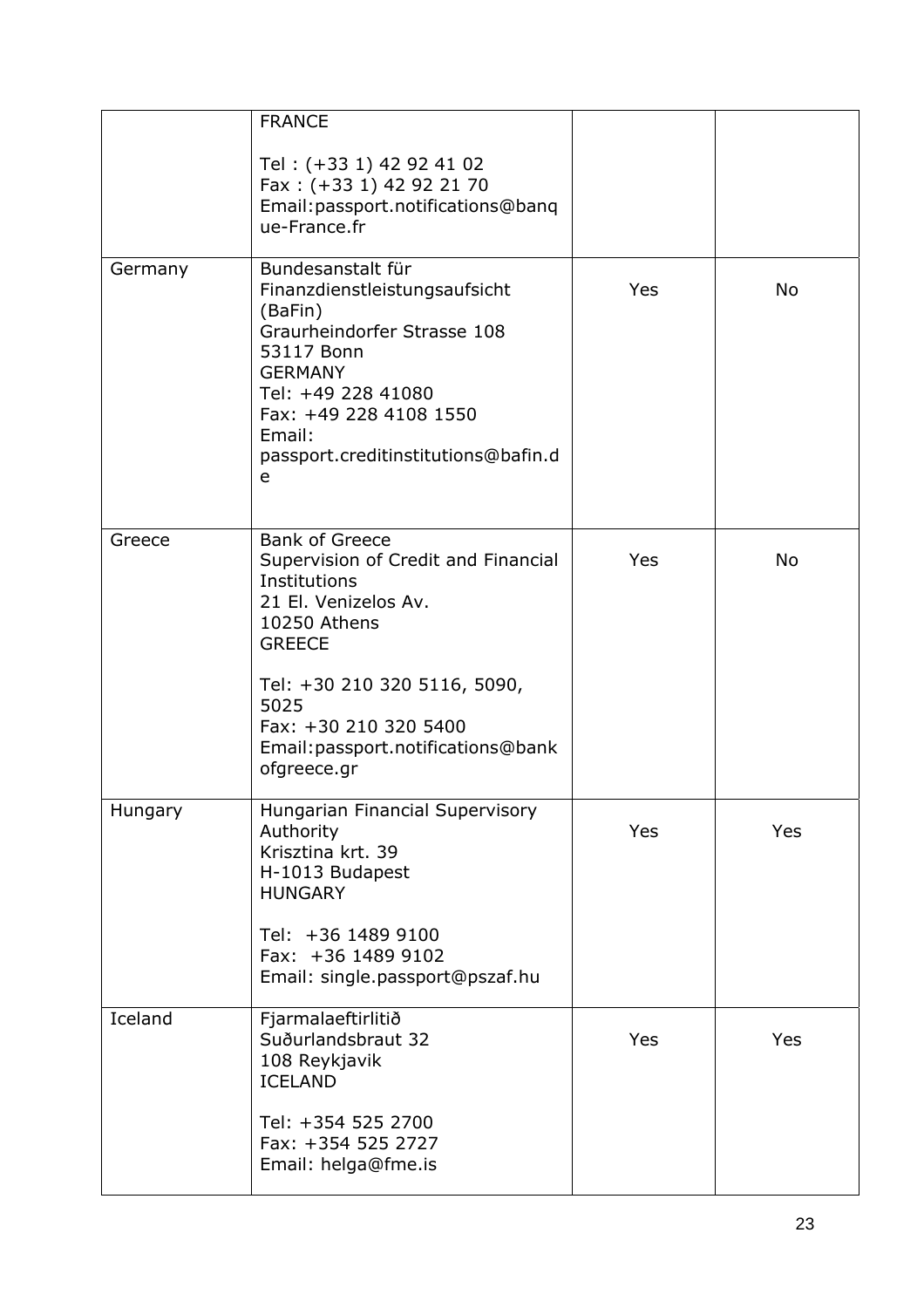| Ireland       | <b>Irish Financial Services Regulatory</b><br>Authority<br>(International Credit Institutions)<br>PO Box 9138<br>College Green<br>Dublin 2<br><b>IRELAND</b><br>Tel: +00 3531 224 4000<br>Fax: +00 3531 679 0362<br>Email: | Yes                                                                                                 | No        |
|---------------|----------------------------------------------------------------------------------------------------------------------------------------------------------------------------------------------------------------------------|-----------------------------------------------------------------------------------------------------|-----------|
| Italy         | Bank of Italy<br>(External Relations and General<br>Affairs Department)<br>Via Milano, 64<br>00187 Rome<br><b>ITALY</b><br>Tel: +39 06 47924525<br>Fax: +39 06 47925110<br>Email:<br>rea.costituzioni@bancaditalia.it      | Yes, in pdf (or<br>equivalent)<br>format with<br>the visible<br>signature of<br>the home<br>country | <b>No</b> |
| Latvia        | <b>Financial and Capital Market</b><br>Commission<br>1 Kungu Street<br>Riga LV 1050<br>LATVIA<br>Tel: +371 6777 4800<br>Fax: +371 6722 5755<br>Email: single.passport@fktk.lv                                              | Yes                                                                                                 | Yes       |
| Liechtenstein | Financial Market Authority (FMA)<br>Heiligkreuz 8<br><b>PO Box 279</b><br>9490 Vaduz<br>Principality of Liechtenstein<br>Tel: +423 236 6226<br>Fax: +423 236 7374<br>Email: passport@fma-li.li                             | Yes                                                                                                 | No        |
| Lithuania     | Bank of Lithuania<br>(Credit Institutions Supervision<br>Department)<br>14 Jogailos St<br>LT-2001 Vilnius<br>LITHUANIA<br>Tel: +370 268 0500                                                                               | Yes                                                                                                 | No        |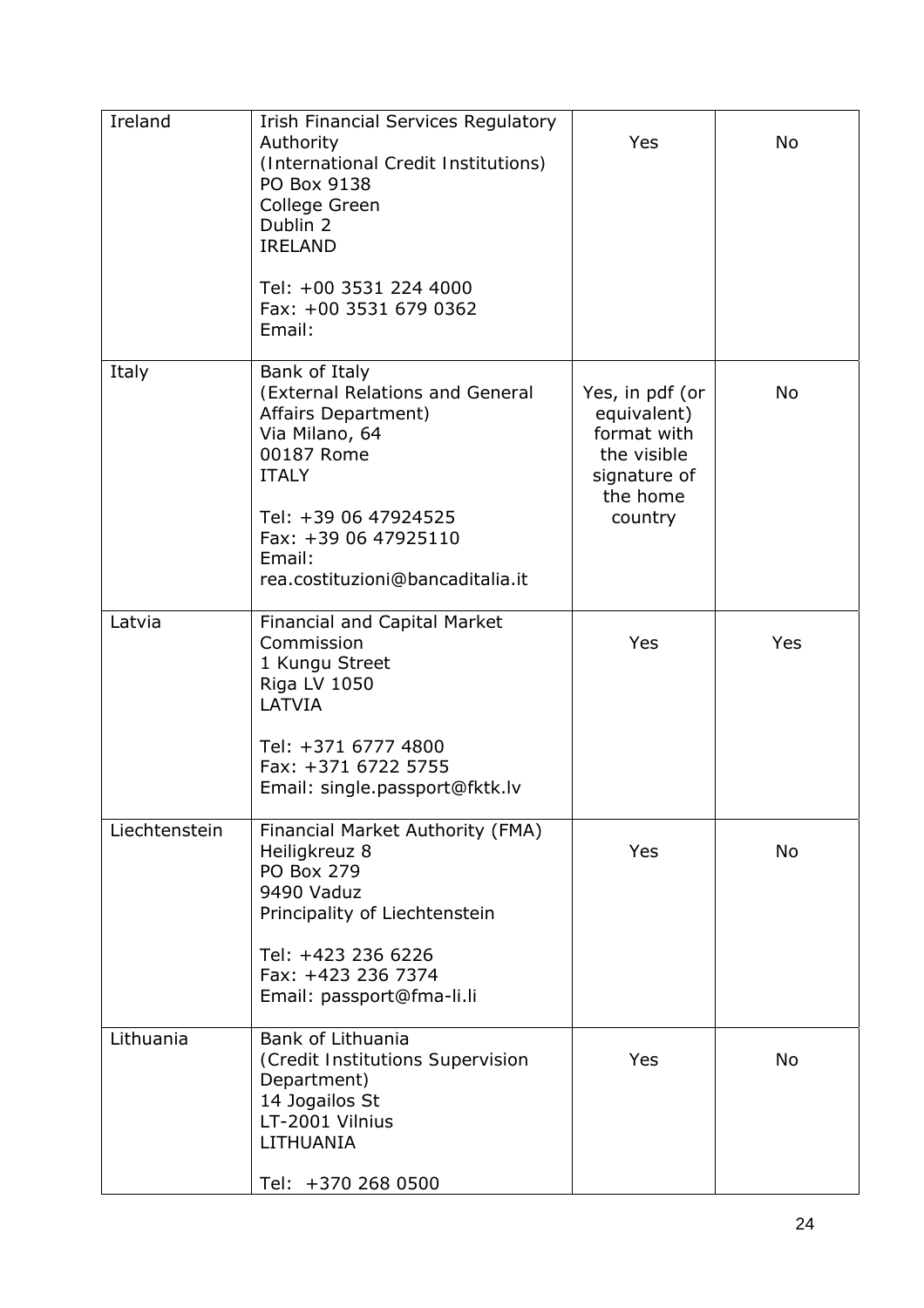|             | Fax: +370 261 5665<br>Email: passport.notifications@lb.lt                                                                                                                                                 |            |           |
|-------------|-----------------------------------------------------------------------------------------------------------------------------------------------------------------------------------------------------------|------------|-----------|
| Luxembourg  | Commission de Surveillance du<br>Secteur Financier<br>110 route d'Arlon<br>L-2991 Luxembourg<br><b>LUXEMBOURG</b><br>Tel: +352 26 2511<br>Fax: +352 26 251601<br>Email:<br>passport.notifications@cssf.lu | <b>Yes</b> | Yes       |
| Malta       | Malta Financial Services Authority<br><b>Banking Unit</b><br>Notabile Road<br>Attard BKR 3000<br><b>MALTA</b><br>Tel: +356 2144 1155<br>Fax: +356 2144 9234<br>Email: bu@mfsa.com.mt                      | <b>Yes</b> | Yes       |
| Netherlands | De Nederlandsche Bank NV<br>Westeinde 1<br>PO Box 98<br>1000 AB Amsterdam<br><b>NETHERLANDS</b><br>Tel: +31 20 524 3332<br>Fax: +31 20 524 3669<br>Email:<br>passport.notifications@dnb.nl                | <b>Yes</b> | <b>No</b> |
| Norway      | Kredittilsynet<br>(Capital Markets Department)<br>Ostensjoveien 43<br>PO Box 100 Bryn<br>N-0611 Oslo<br><b>NORWAY</b><br>Tel: +47 2293 9800<br>Fax: +47 2263 0226<br>Email: post@kredittilsynet.no        | Yes        | Yes       |
| Poland      | Komisja Nadzoru Finansowego<br>Plac Powstańców Warszawa 1<br>00-950 Warsaw Poland<br>(phones, fax and e-mail for each<br>one sector are yet to be<br>determined)                                          | No         | No        |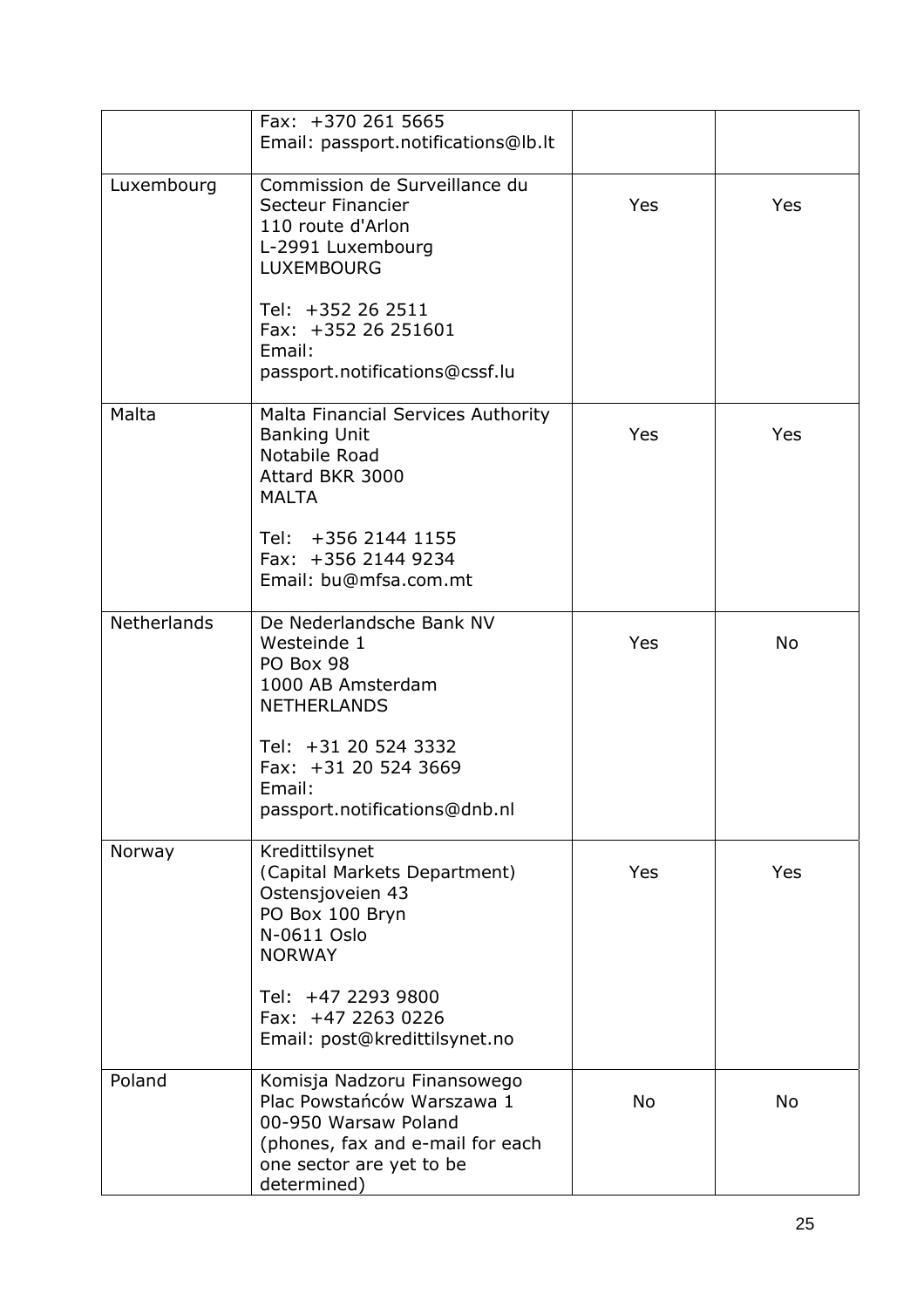| Portugal           | Banco de Portugal<br>(Banking Supervision Department)<br>Rua Francisco Ribeiro, 2<br>1150-165 Lisbon<br><b>PORTUGAL</b><br>Tel: +351 21313 0000<br>Fax: +351 21353 2591<br>Email:              | <b>No</b>  | <b>No</b> |
|--------------------|------------------------------------------------------------------------------------------------------------------------------------------------------------------------------------------------|------------|-----------|
| Romania            | National Bank of Romania<br>25 Lipscani Street<br>030031 Bucharest (Sector 3)<br><b>ROMANIA</b><br>Tel: +40 (21) 307 02 11<br>Fax: +40 (21) 312 38 05<br>Email: notifications@bnro.ro          | <b>Yes</b> | <b>No</b> |
| Slovak<br>Republic | The National Bank of Slovakia<br>Imricha Karvaša 1<br>813 25 Bratislava<br><b>SLOVAK REPUBLIC</b><br>Tel: +421 2 5787 2865<br>Fax: +421 2 5787 1176<br>Email: notificationsfi@nbs.sk           | Yes        | <b>No</b> |
| Slovenia           | <b>Bank of Slovenia</b><br>(Banking Supervision Department)<br>Slovenska 35<br>S1-1505 Ljubljana<br><b>SLOVENIA</b><br>Tel: +386 1471 9000<br>Fax: +386 1251 5516<br>Email:                    | <b>No</b>  | <b>No</b> |
| Spain              | Banco de Espana<br>(General Directorate of Regulation)<br>Alcala 48<br>28014 Madrid<br><b>SPAIN</b><br>Tel: +34 91 338 5000<br>Fax: +34 91 531 0059<br>Email: pasaporte.comunitario@bde.<br>es | Yes        | <b>No</b> |
| Sweden             | Finansinspektionen<br>(Licences and Legal Affairs                                                                                                                                              | Yes        | Yes       |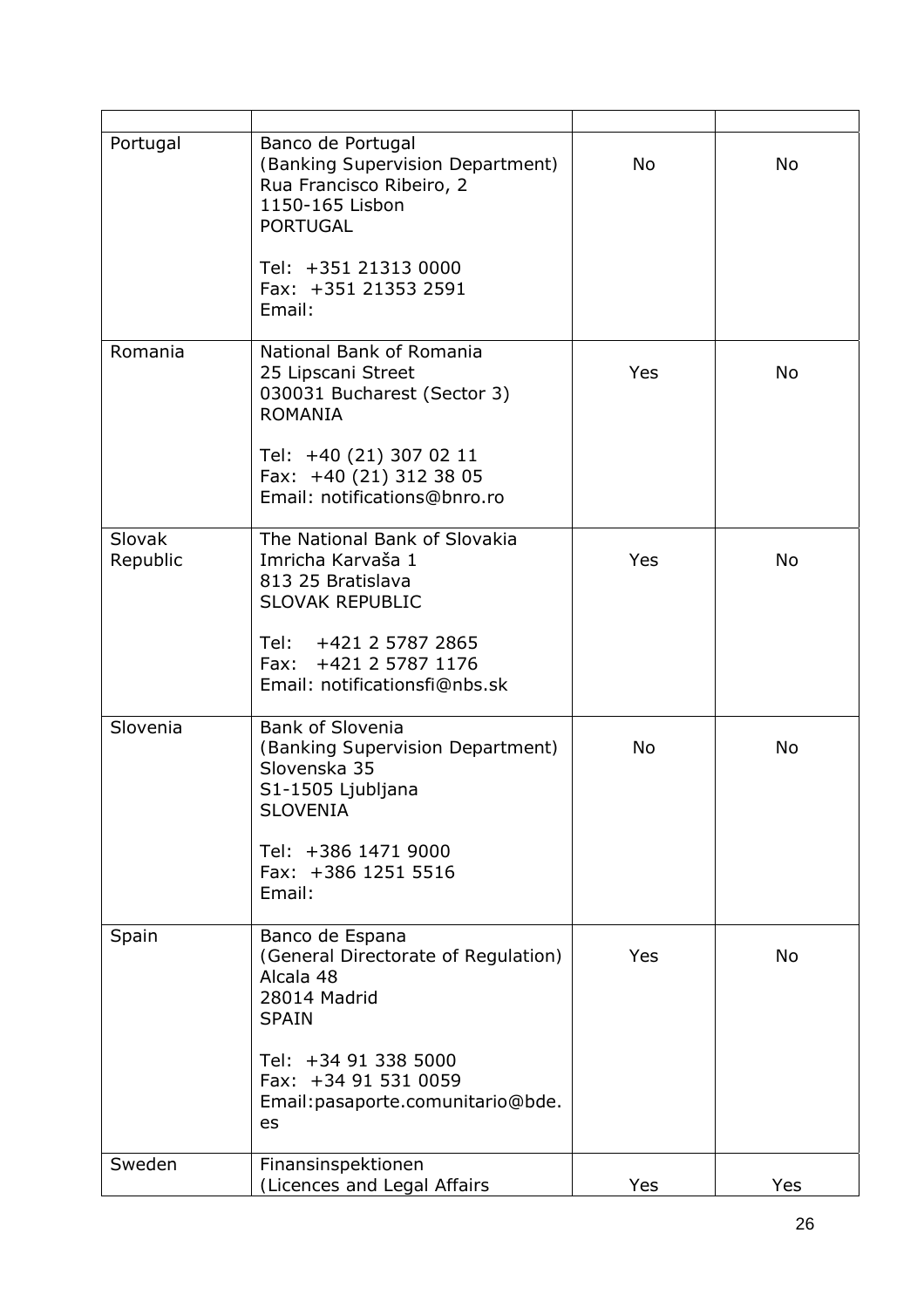|                   | Department)<br>PO Box 6750<br>SE-113 85 Stockholm<br><b>SWEDEN</b><br>Tel: +468 787 8000<br>Fax: +468 24 1335<br>Email: finansinspektionen@fi.se                                                                                                                                  |            |     |
|-------------------|-----------------------------------------------------------------------------------------------------------------------------------------------------------------------------------------------------------------------------------------------------------------------------------|------------|-----|
| United<br>Kingdom | The Financial Services Authority<br>(FSA)<br>(Passport Notification Unit)<br>25 The North Colonnade<br>Canary Wharf<br>London<br><b>E14 5HS</b><br><b>UNITED KINGDOM</b><br>Tel: +44 (0) 20 7066 1000<br>Fax: +44 (0) 20 7066 9798<br>Email:<br>passport.notifications@fsa.gov.uk | <b>Yes</b> | Yes |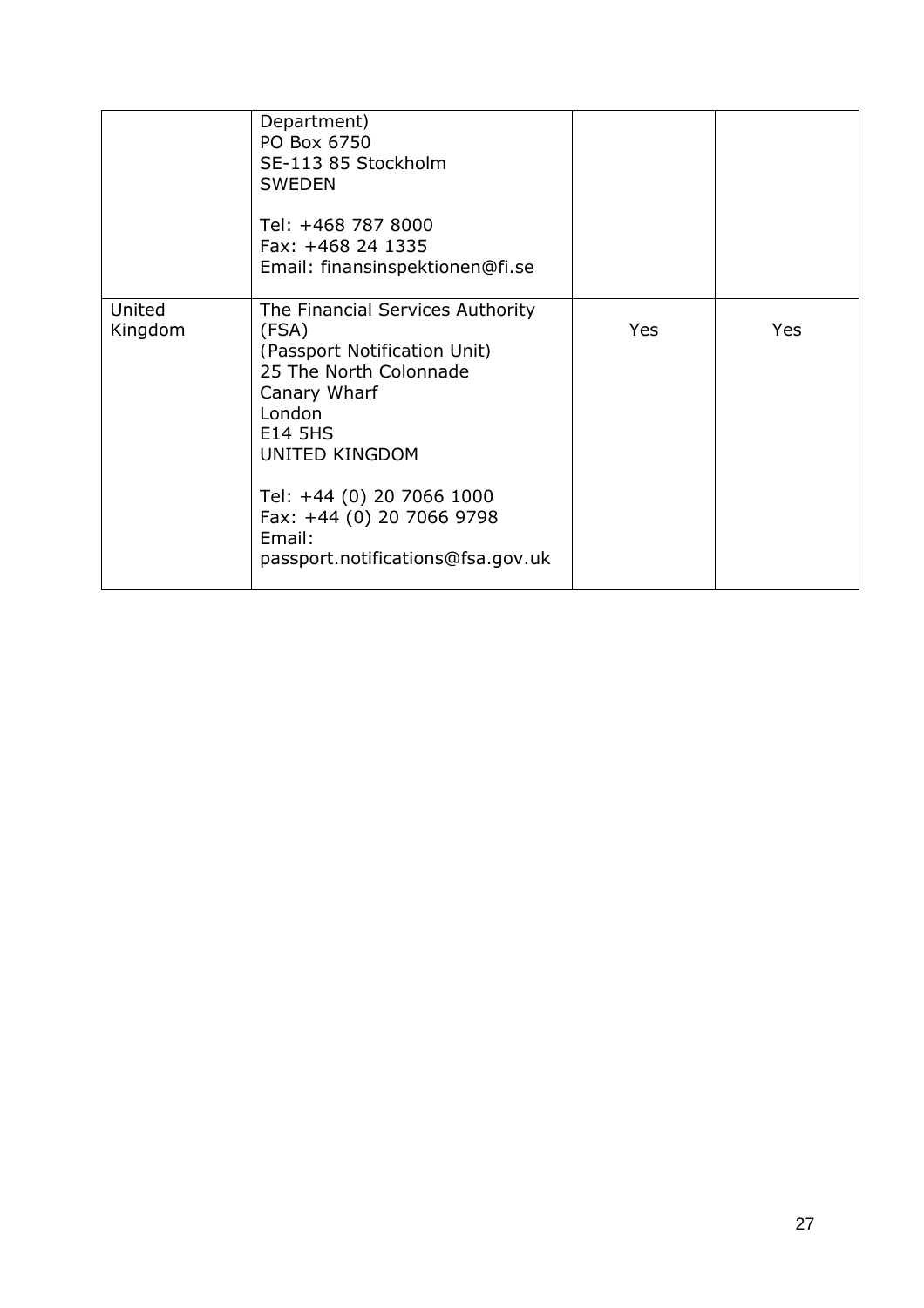## **ANNEX 4 – List of website addresses of public registers for credit institutions in various Member States**

| <b>Member State</b> | <b>Website Address</b>                                                                       |
|---------------------|----------------------------------------------------------------------------------------------|
| Austria             | www.fma.gv.at                                                                                |
| Belgium             | www.cbfa.be                                                                                  |
| <b>Bulgaria</b>     | www.bnbank.org                                                                               |
| Cyprus              | www.centralbank.gov.cy                                                                       |
| Czech Republic      | www.cnb.cz                                                                                   |
| <b>Denmark</b>      | www.ftnet.dk                                                                                 |
| Estonia             | www.fi.ee                                                                                    |
| Finland             | www.fin-fsa.fi                                                                               |
| France              | www.banque-france.fr/gb/supervi/agrement/agrement_list.htm                                   |
| Germany             | www.bafin.de                                                                                 |
|                     | http://www.bafin.de/nn 720486/EN/Service/Searchcompanies/searchcompanies node.html? nnn=true |
| Greece              | www.bankofgreece.gr                                                                          |
| Hungary             | www.pszaf.hu                                                                                 |
| Iceland             | www.fme.is                                                                                   |
| Ireland             | www.financialregulator.ie                                                                    |
| Italy               | www.bancaditalia.it                                                                          |
| Latvia              | www.fktk.lv                                                                                  |
| Liechtenstein       | www.fma-li.li                                                                                |
| Lithuania           | www.lb.lt                                                                                    |
| Luxembourg          | www.cssf.lu                                                                                  |
| Malta               | www.mfsa.com.mt                                                                              |
| <b>Netherlands</b>  | www.dnb.nl                                                                                   |
| Norway              | www.kredittilsynet.no                                                                        |
| Poland              | www.knf.gov.pl                                                                               |
| Portugal            | www.bportugal.pt                                                                             |
| Romania             | www.bnro.ro                                                                                  |
| Slovak Republic     | www.nbs.sk                                                                                   |
| Slovenia            | www.bsi.si                                                                                   |
| Spain               | www.bde.es                                                                                   |
| Sweden              | www.fi.se                                                                                    |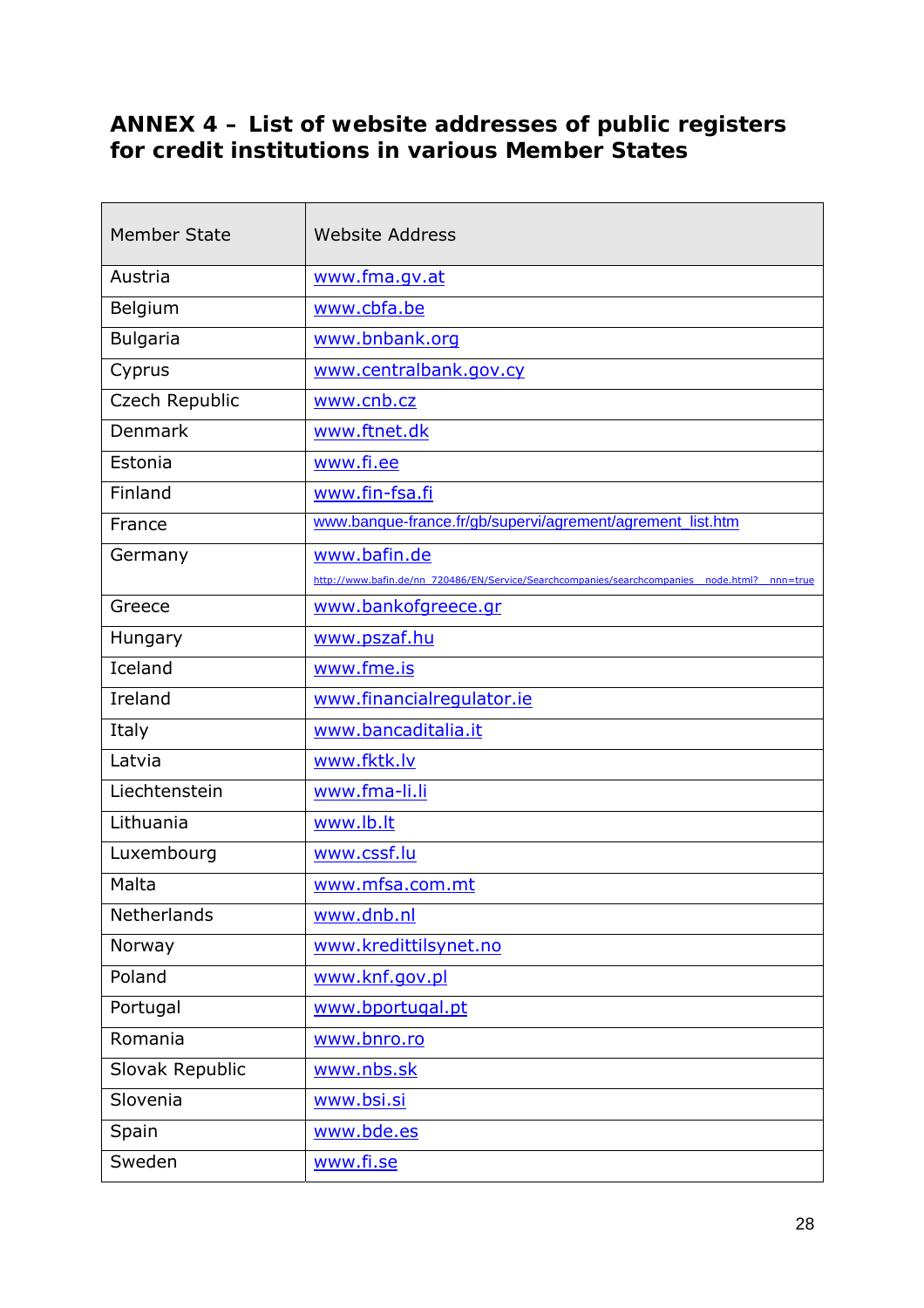| United Kingdom | www.fsa.gov.uk/register |
|----------------|-------------------------|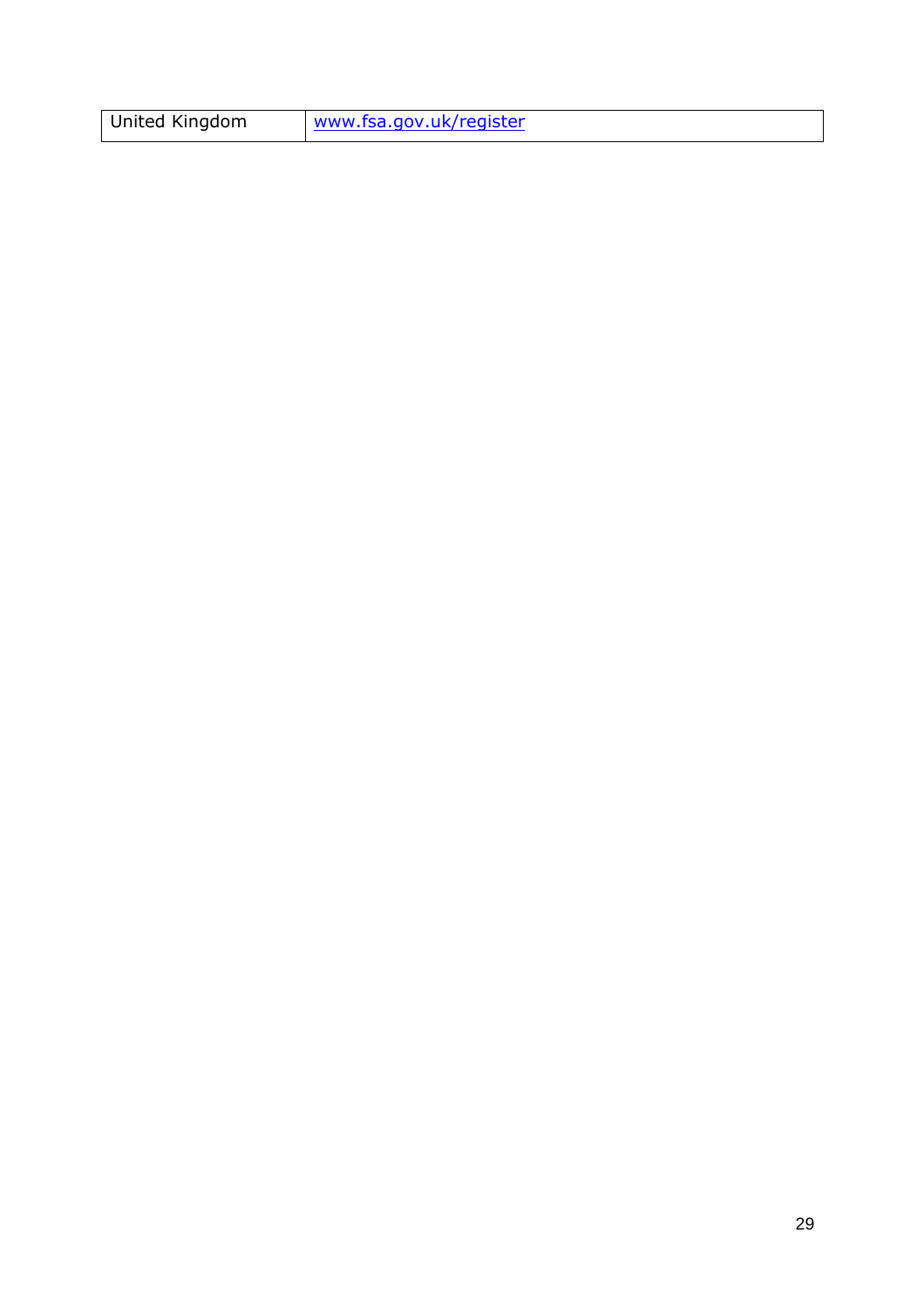## **ANNEX 5 – List of competent bodies for receipt of complaints and out-of-court settlements of complaints**

| <b>Member State</b> | Competent Body                                                                                                                                                                                                                                                                                                                                                                                                                                                            | Receipt of<br>complaints                 | Out-of-court<br>settlements             |
|---------------------|---------------------------------------------------------------------------------------------------------------------------------------------------------------------------------------------------------------------------------------------------------------------------------------------------------------------------------------------------------------------------------------------------------------------------------------------------------------------------|------------------------------------------|-----------------------------------------|
| Austria             | <b>Financial Market Authority</b><br>Department for consumer<br>information and complaints<br>management<br>Praterstrasse 23<br>A-1020 Vienna<br><b>AUSTRIA</b><br>Tel: +43 124959 5108<br>Fax: +43 124959 5199<br>E-Mail: fma@fma.gv.at                                                                                                                                                                                                                                  | Yes                                      | No                                      |
| Belgium             | Service de médiation<br><b>Banques</b><br>Crédit - Placements<br>Ombudsman<br>Rue Belliard 15-17, boîte 8<br>1040 Brussels<br>Tel.: +32 2 545 77 70<br>Fax: +32 2 545 77 79<br>Email: Ombudsman@OmbFin.be                                                                                                                                                                                                                                                                 | Yes                                      | Yes                                     |
| <b>Bulgaria</b>     | 1. Legal Services and Administration<br>Directorate<br><b>Banking Supervision Department</b><br><b>Bulgarian National Bank</b><br>1, Knyaz Alexander I Square<br>1000 Sofia<br>Tel: +359 (2) 9145 2103<br>Fax: +359 (2) 9145 2535<br>Email: Timnev.T@bnbank.org<br>2. Payment Disputes Conciliation<br>Committee at the Commission for<br><b>Consumers Protection</b><br>4 A, Slaveykov Square<br>1000 Sofia<br>Email: info@kzp.bg<br>Tel: +359 2 933 05 00<br>www.kzp.bg | Yes<br>Yes<br>Payment<br><b>Disputes</b> | No<br>Yes<br>Payment<br><b>Disputes</b> |
| Cyprus              |                                                                                                                                                                                                                                                                                                                                                                                                                                                                           |                                          |                                         |
| Czech Republic      | <b>Czech National Bank</b>                                                                                                                                                                                                                                                                                                                                                                                                                                                |                                          |                                         |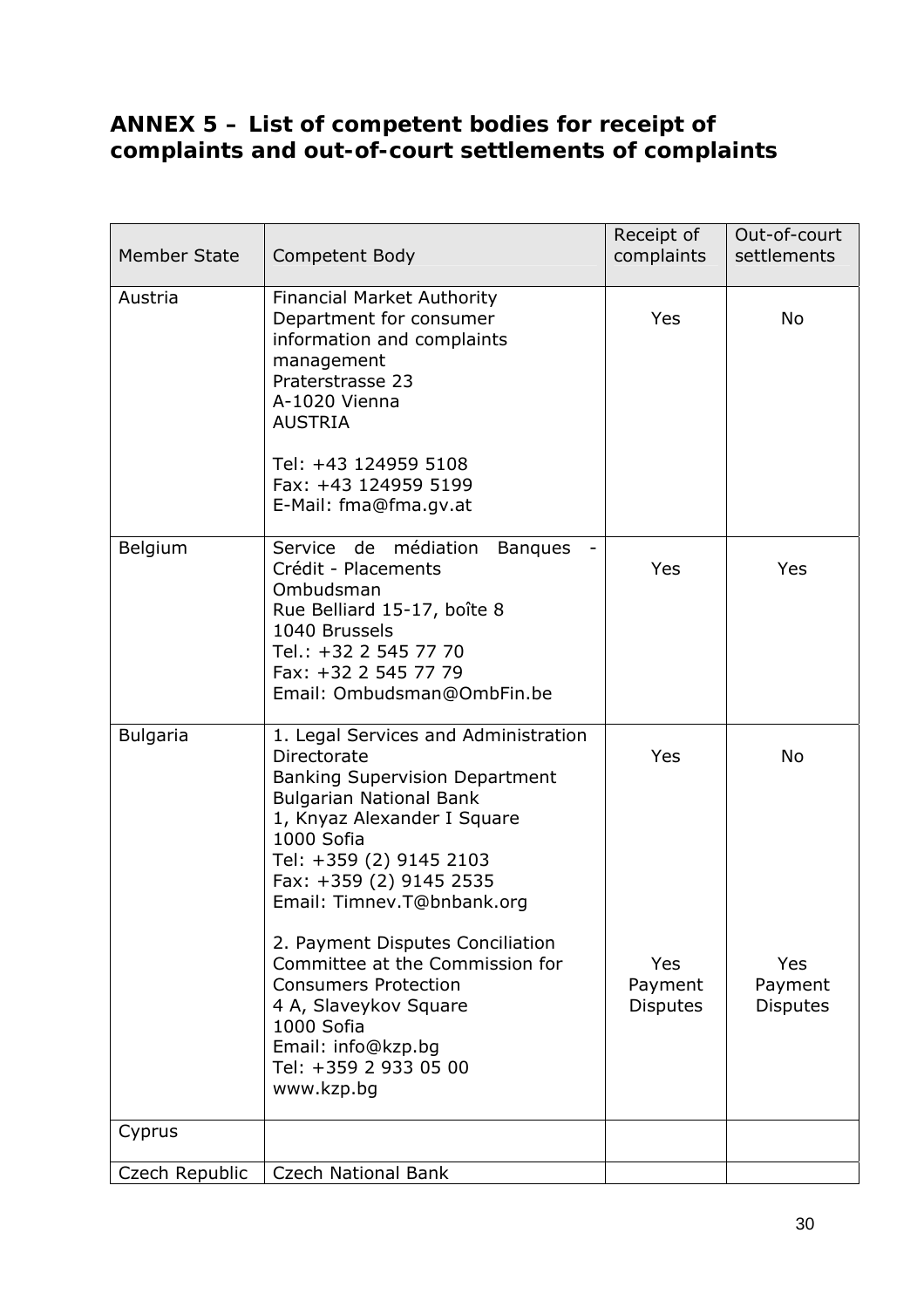|         | Na Přikopě 28<br>11503 Prague 1<br><b>CZECH REPUBLIC</b><br>Tel: +420 22441 2004<br>Fax: +420 22441 2922<br>Email: info@cnb.cz                                                                                              | Yes                             | <b>No</b>                       |
|---------|-----------------------------------------------------------------------------------------------------------------------------------------------------------------------------------------------------------------------------|---------------------------------|---------------------------------|
|         | Czech Financial Arbitrator<br>Washingtonova 25<br>110 00 Praha 1<br>Tel.: +420 221 674 600<br>Fax: +420 221 674 666<br>E-mail: arbitr@finarbitr.cz                                                                          | Yes (only<br>specific<br>cases) | Yes (only<br>specific<br>cases) |
| Denmark | Finanstilsynet<br>Aahusgade 110<br>2100 Copenhagen<br><b>Denmark</b><br>Tel: +45 3355 8282<br>Fax: +45 33558200<br>Email: Finanstilsynet@ftnet.dk                                                                           | Yes                             | No                              |
|         | Erhvervsankenaevnet@ftnet.dk / The<br><b>Commercial Appeal Board</b><br>Kampmannsgade 1<br>PO Box 2000<br>1780 Copenhagen<br><b>Denmark</b><br>Tel: +45 3330 7622<br>Fax: +45 3330 7600<br>Email: erhvervsankenaevn@eogs.dk | Yes                             | Yes                             |
| Estonia | Finantsisnpektsioon<br>Sakala 4<br>15030 Tallinn<br>Tel: (+372) 668 0500<br>Fax: (+372) 668 0535<br>e-mail: info@fi.ee                                                                                                      | Yes                             | No                              |
| Finland | Vakuutus- ja rahoitusneuvonta<br>Porkkalankatu 1<br>00180 Helsinki<br>Puhelin +358 9 6850 120<br>Faksi +359 09 6850 1220                                                                                                    | Yes                             | Yes                             |
| France  | Secrétariat<br>du<br><b>COMITE</b><br>DE<br>LA<br><b>MEDIATION BANCAIRE</b><br><b>BANQUE DE FRANCE</b>                                                                                                                      |                                 |                                 |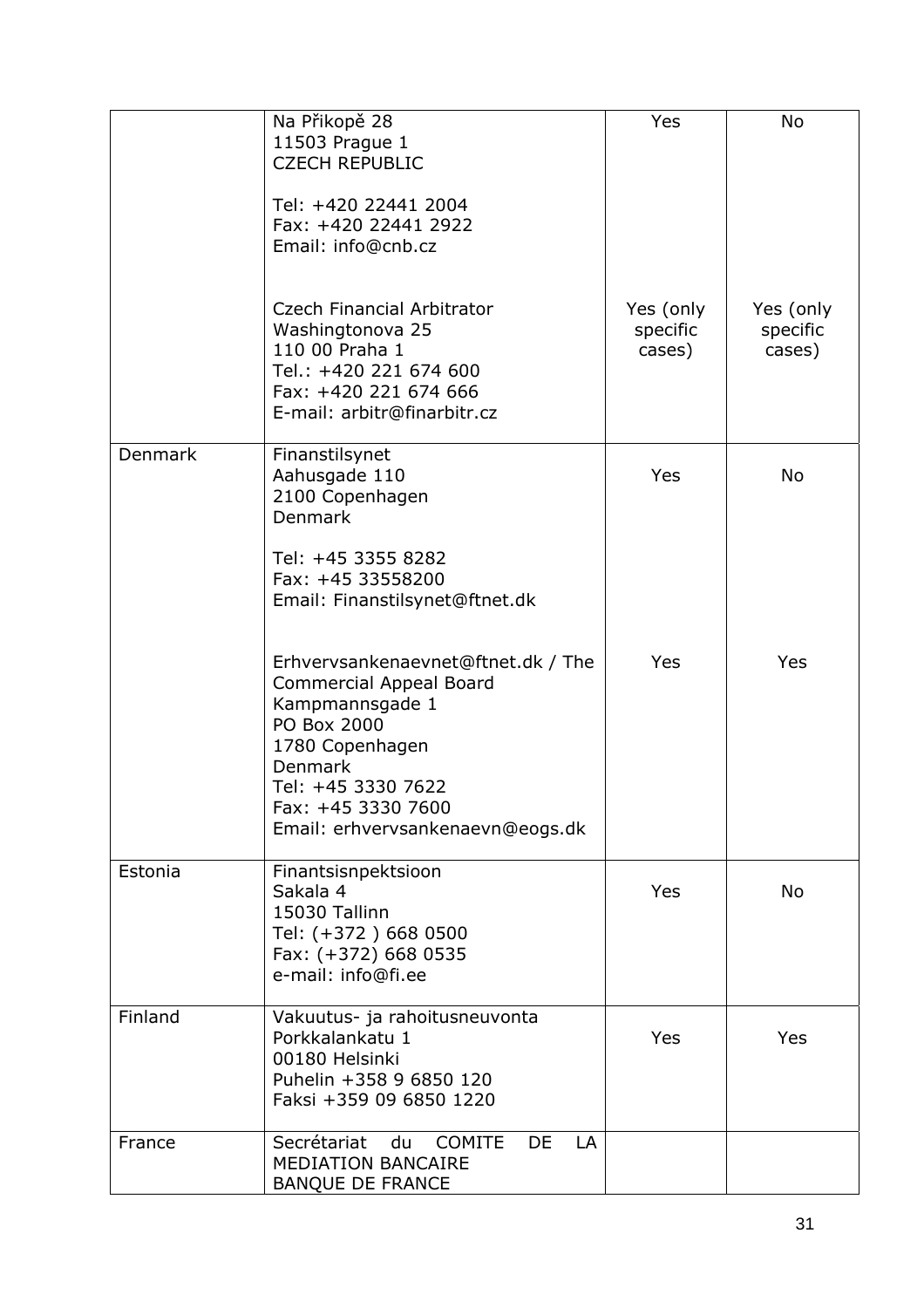|         | 31, rue Croix-des-Petits-Champs<br>CC 18-1173<br>75049 PARIS Cedex 01<br>ctemediation@banque-france.fr<br>Please note that the duty of this<br>Committee is to<br>regulate<br>the<br>mechanism of banking mediation. It<br>does not have any competence for<br>intervening directly in the settlement<br>of complaint.                                                                                                                                                                                                                                                                                                                                                    | <b>No</b> | <b>No</b> |
|---------|---------------------------------------------------------------------------------------------------------------------------------------------------------------------------------------------------------------------------------------------------------------------------------------------------------------------------------------------------------------------------------------------------------------------------------------------------------------------------------------------------------------------------------------------------------------------------------------------------------------------------------------------------------------------------|-----------|-----------|
|         | Banking mediation:                                                                                                                                                                                                                                                                                                                                                                                                                                                                                                                                                                                                                                                        |           |           |
|         | Each credit institution appoints an<br>ombudsman whose contact details<br>are available on: www.banque-<br>france.fr/fr/instit/services/protection<br>consommateur/mediation_bancaire.<br>htm répertoire des adresses de<br>saisine des médiateurs                                                                                                                                                                                                                                                                                                                                                                                                                        | Yes       | Yes       |
| Germany | Bundesanstalt für<br>Finanzdienstleistungsaufsicht<br>Referat Q 23<br>Graurheindorfer Str. 108<br>53117 Bonn<br>Email: kontakt-<br>bafin@noreply.bund.de<br>Ombudsmann der privaten Banken<br>Bundesverband deutscher Banken<br>Postfach 04 03 07<br>10062 Berlin<br>http://www.bankenombudsmann.de<br>Ombudsmann der öffentlichen<br><b>Banken</b><br>Bundesverband Öffentlicher Banken<br>Deutschlands<br>Postfach 11 02 72<br>10832 Berlin<br>http://www.voeb.de<br>Deutscher Sparkassen- und<br>Giroverband<br>Charlottenstraße 47<br>10117 Berlin<br>http://www.dsgv.de<br>Ombudsmann der<br>genossenschaftlichen Bankengruppe<br>Bundesverband der Deutschen Volks- | Yes       | Yes       |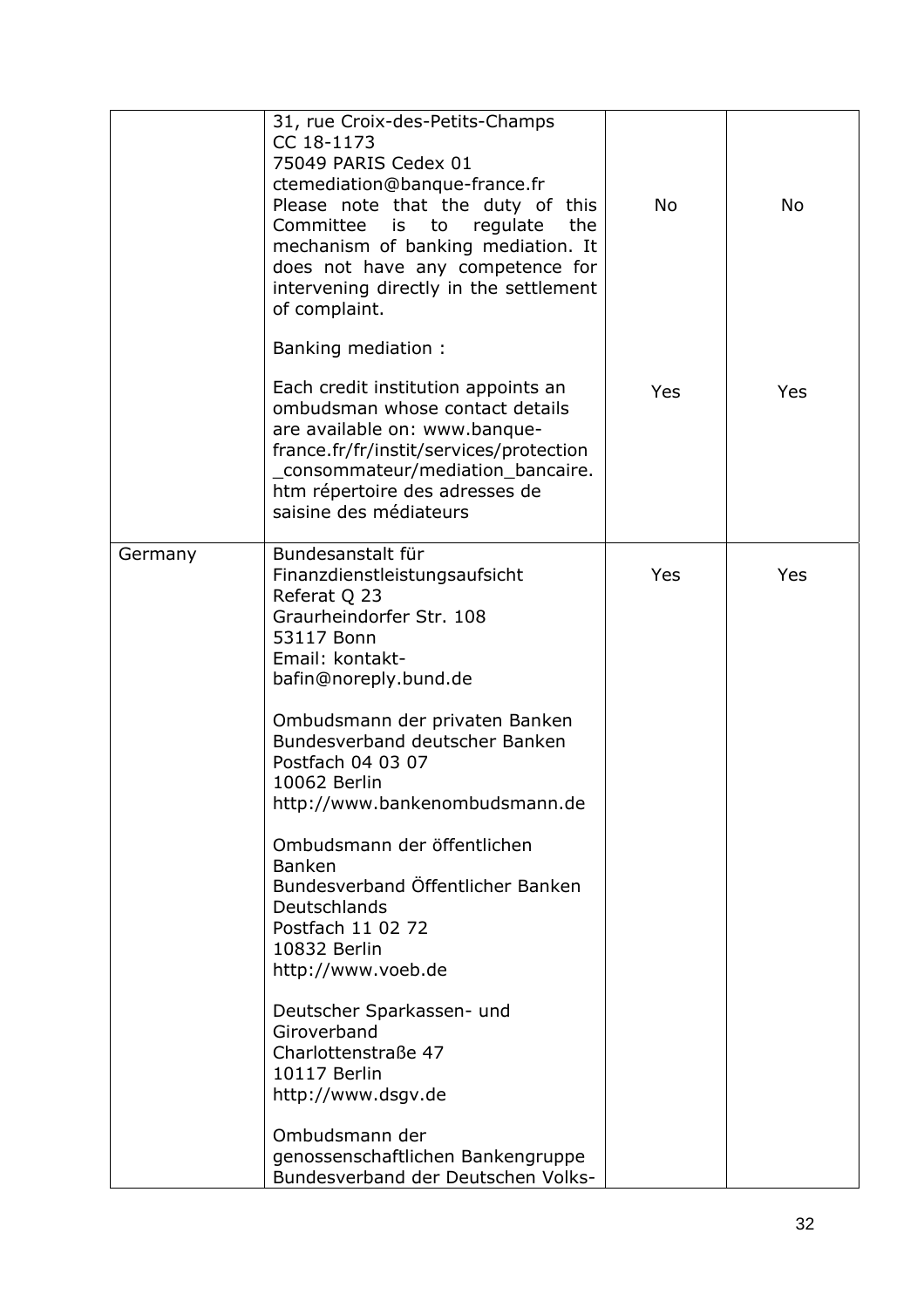|         | und Raiffeisenbanken<br>Postfach 30 92 63<br>10760 Berlin<br>http://www.bvr.de<br>Schlichtungsstelle der Deutschen<br><b>Bundesbank</b><br>Deutsche Bundesbank<br>Postfach 11 12 32<br>60047 Frankfurt am Main<br>http://www.bundesbank.de |            |           |
|---------|--------------------------------------------------------------------------------------------------------------------------------------------------------------------------------------------------------------------------------------------|------------|-----------|
| Greece  | Hellenic Ombudsman for Banking-<br><b>Investment Services</b><br>Massalias 1, 106 80 Athens<br>Tel: +30 210 337 6700<br>Fax: +30 210 3238821<br>Email: contact@bank-invest.omb.gr<br>P.O. Box 3391, GR-102 10, Athens<br>Greece            | Yes        | Yes       |
| Hungary | Hungarian Financial Supervisory<br>Authority<br>H-1013 Budapest Krisztina krt. 39.<br>Tel:489-06-40-203-776<br>E-mail: ugyfelszolgalat@pszaf.hu                                                                                            | Yes        | <b>No</b> |
| Iceland | Fjarmalaeftirlitið<br>Suðurlandsbraut 32<br>108 Reykjavik<br>Iceland<br>Tel: +354 525 2700<br>Fax: +354 525 2727<br>Email: linda@fme.is                                                                                                    | Yes        | <b>No</b> |
|         | Úrskurðarnefnd um viðskipti við<br>fjármálafyrirtæki<br>Suðurlandsbraut 32<br>108 Reykjavík<br>Iceland<br>Tel: +354 525 2700<br>Fax: +354 525 2727<br>urskfjarm@fme.is                                                                     | Yes        | Yes       |
| Ireland | Financial Services Ombudsman<br>3rd Floor, Lincoln House,<br>Lincoln Place,<br>Dublin 2                                                                                                                                                    | <b>Yes</b> | Yes       |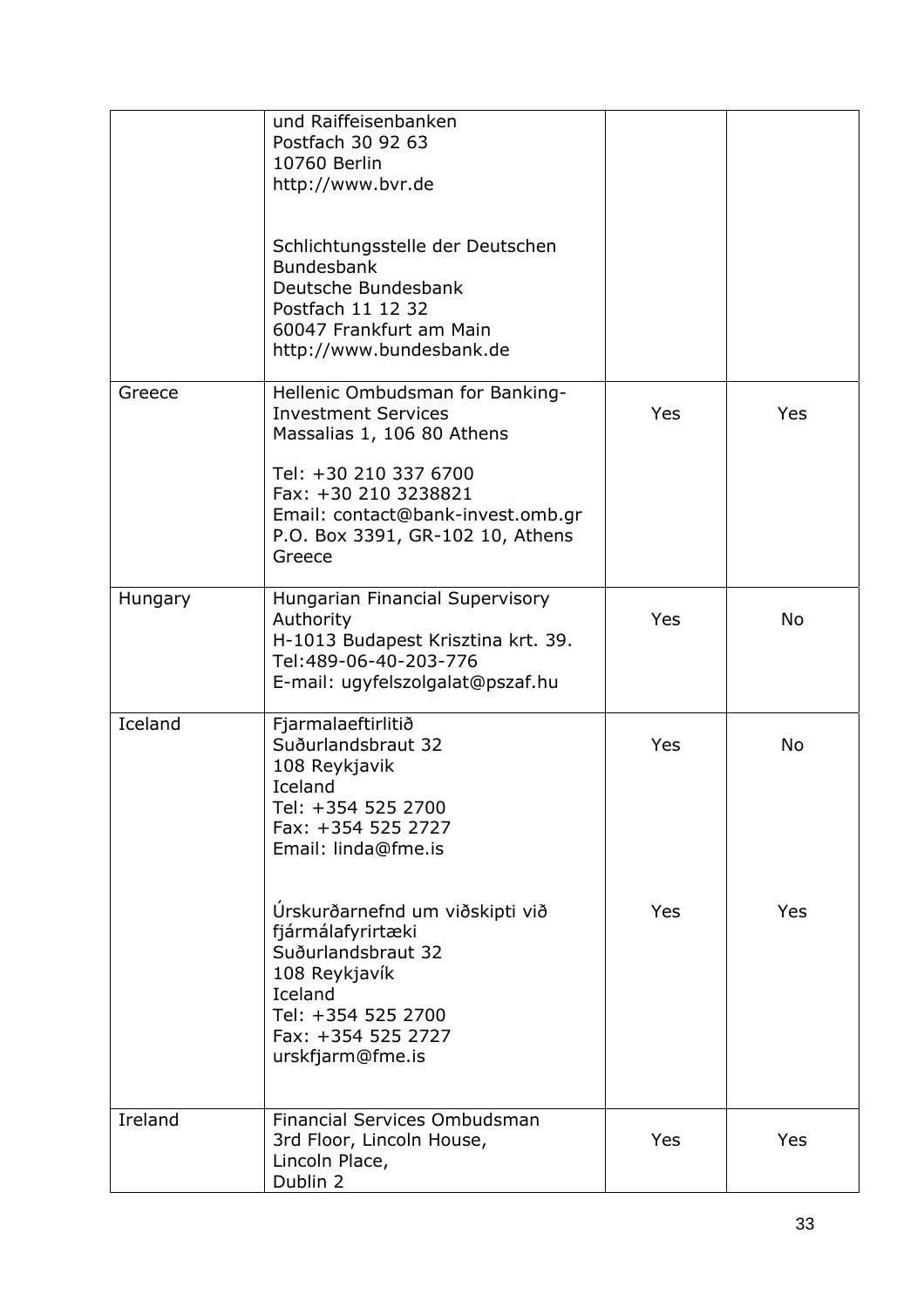|               | Local: 1890 88 20 90<br>Tel: +353 1 6620899<br>Fax: +353 1 6620890                                                                                                                                                                               |     |     |
|---------------|--------------------------------------------------------------------------------------------------------------------------------------------------------------------------------------------------------------------------------------------------|-----|-----|
| Italy         | Ombudsman Bancario<br>Via IV Novembre 114<br>00186 Roma<br><b>ITALY</b><br>Tel: +39 06 6767236<br>Fax: +39 06 6767400<br>Email: pm@abi.it                                                                                                        | Yes | Yes |
| Latvia        | Latvia Ombudsman of the<br><b>Association of Commercial Banks</b><br>Perses street 9/11<br>Riga, Latvia<br>Phone: +371 67284528,<br>Fax: +371 67828170<br>Email: office@bankasoc.lv                                                              | Yes | Yes |
| Liechtenstein | Bank Ombudsman of Liechtenstein<br>Mitteldorf 1<br>PO Box 343<br>9490 Vaduz<br>Principality of Liechtenstein<br>Phone: +423 238 10 30<br>Fax: +423 238 10 31<br>e-mail: info@bankenombudsmann.li                                                 | Yes | Yes |
| Lithuania     |                                                                                                                                                                                                                                                  |     |     |
| Luxembourg    | Commission de Surveillance du<br>Secteur Financier<br>110 route d'Arlon<br>L-2991 Luxembourg<br>Tel: +352 26 251-1<br>Fax: +352 26 251-601<br>Email: sg@cssf.lu                                                                                  | Yes | Yes |
| Malta         | <b>Consumer Complaints Manager</b><br>Malta Financial Services Authority,<br>Notabile Road,<br>Attard,<br><b>BKR 3000</b><br>Malta.<br>Tel. No: 0035621441155<br>Email: consumerinfo@mfsa.com.mt<br>web-site:<br>http://www.mfsa.com.mt/consumer | Yes | Yes |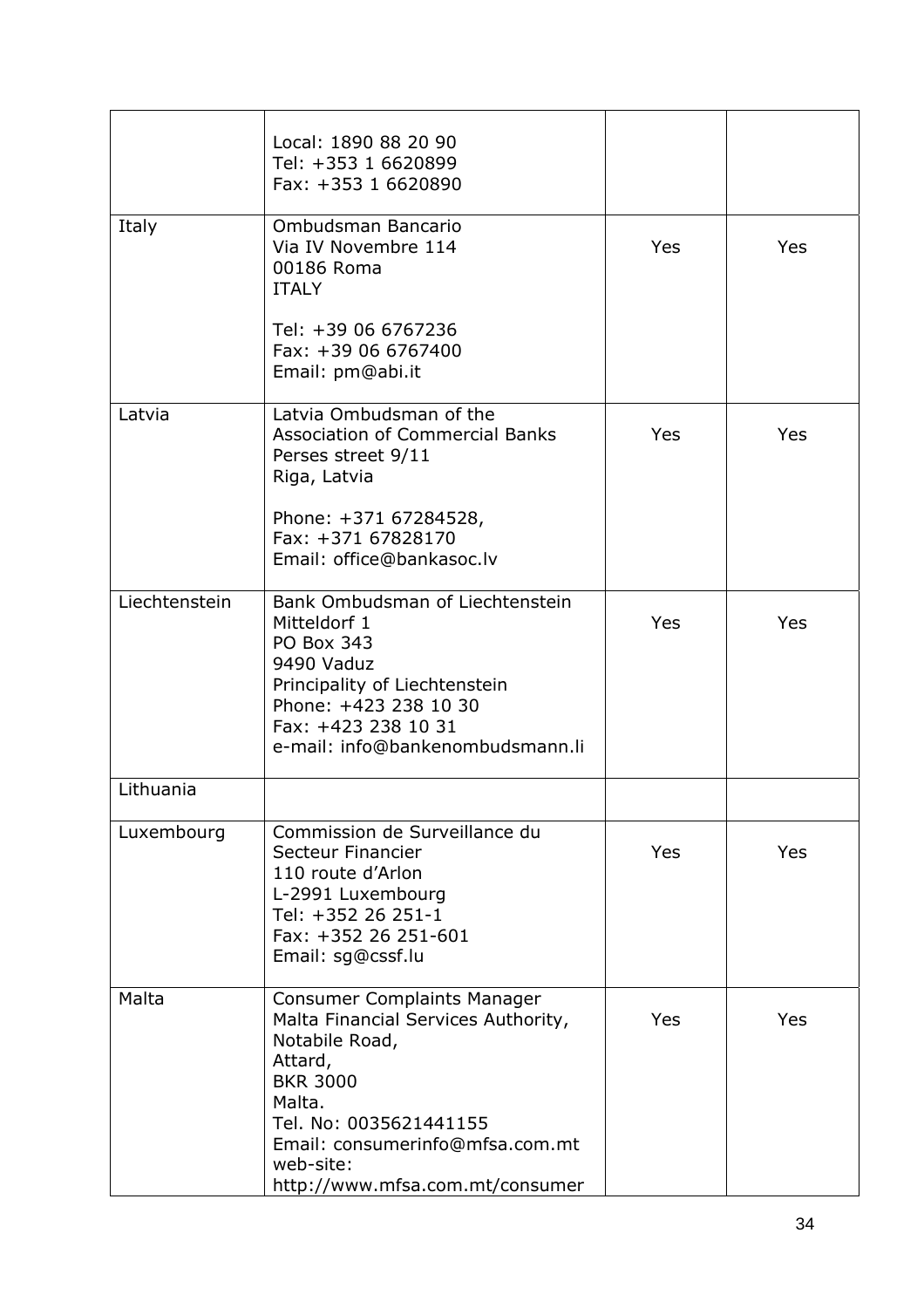| Netherlands | Klachteninstituut Financiële<br>Dienstverlening Kifid<br>Postbus 93257<br>2509 AG Den Haag<br>Tel: +31 70-333 8 999                                                                                                                                                      | Yes        | Yes |
|-------------|--------------------------------------------------------------------------------------------------------------------------------------------------------------------------------------------------------------------------------------------------------------------------|------------|-----|
| Norway      | Bankklagenemnda - The Complaints<br>Board for Consumers in banking,<br>finance and mutual fund matters<br>Universitetsgt 8, P.O. Box 6855 St.<br>Olavs Plass, N-0130 OSLO Norway<br>Telephone: +47 22 20 30 14<br>+47 22 20 31 90<br>Fax: Fax:<br>www.bankklagenemnda.no | <b>Yes</b> | Yes |
| Poland      | 1) Polish Financial Supervision<br>Authority, Plac Powstańców<br>Warszawy 1, 00-950 Warsaw, Poland<br>- Arbitration Court; ph: (+48 22) 26<br>24 054; email:<br>sad.polubowny@knf.gov.pl                                                                                 |            | Yes |
|             | - Consumer Protection Department;<br>ph: (+48 22) 262-40-54 ; fax: (+48<br>22) 262-40-74; email:<br>dok@knf.gov.pl                                                                                                                                                       | Yes        |     |
|             | 2) Office of Competition and<br>Consumer Protection; Pl.<br>Powstańców Warszawy 1, 00-950,<br>Warsaw, Poland, ph.: (+48 22) 826<br>34 14, (+48 22) 556 02 30 fax: (+48<br>22) 826 61 25, e-mail:<br>sp@uokik.gov.pl, ddk@uokik.gov.pl)                                   | Yes        | Yes |
|             | 3) Banking Ombudsman at the Polish<br>Bank Association: Bankowy Arbitraż<br>Konsumencki, ul.Kruczkowskiego 8<br>00-380 Warszawa telefon (+48 22)<br>48 68 400                                                                                                            | No         | Yes |
| Portugal    | Banco de Portugal<br>(Banking Supervision Department)<br>Rua Francisco Ribeiro, 2<br>1150-165 Lisbon<br><b>PORTUGAL</b><br>Tel: +351 21313 0000<br>Fax: +351 21353 2591                                                                                                  | Yes        | No  |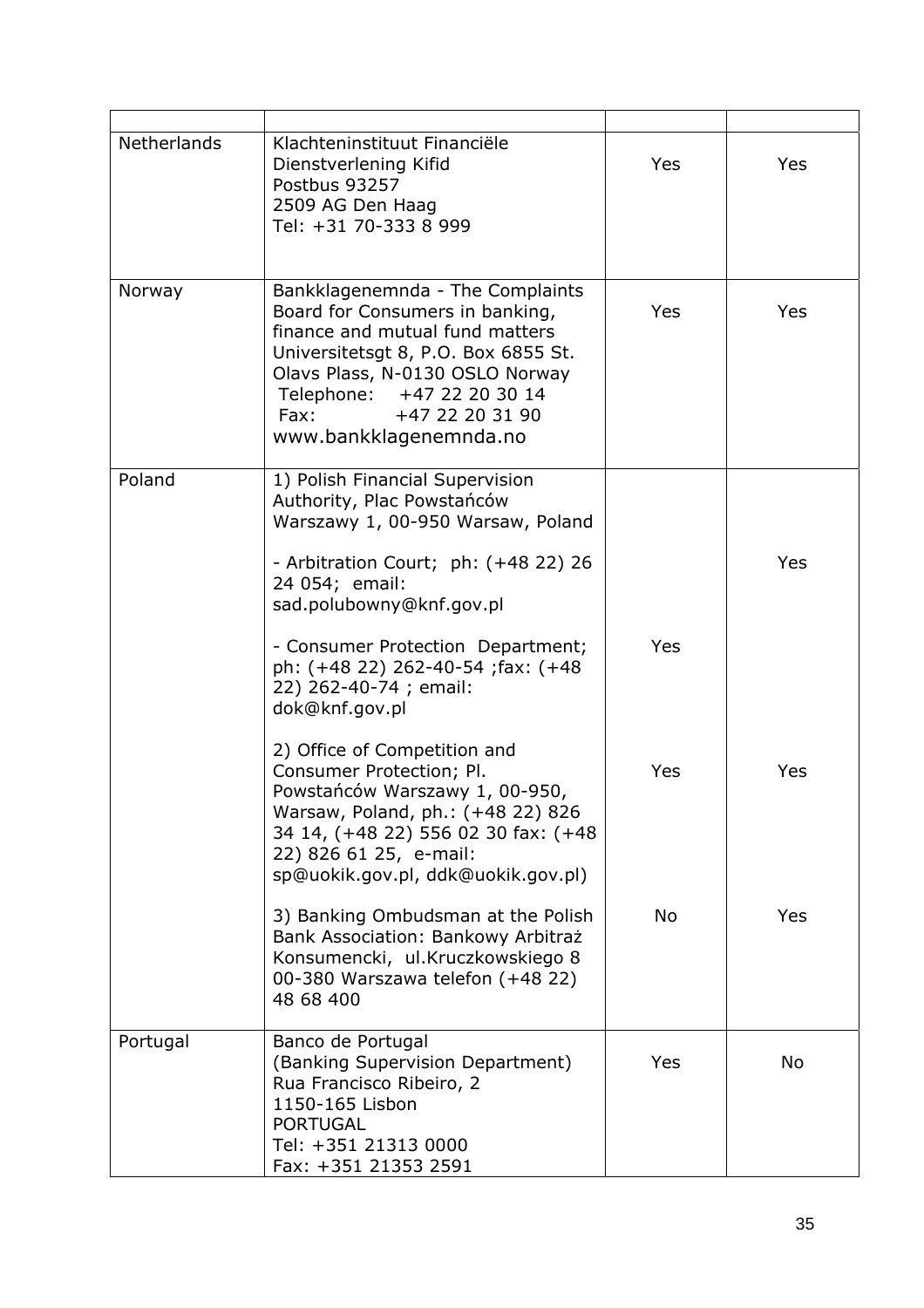| Romania         | National Authorityy for Consumers'<br>Protection<br>72 Bd. Aviatorilor Bucharest 1<br>Romania<br>Tel: +40 21 312 12 75<br>Fax: +40 21 314 34 62<br>e-mail: office@anpc.ro                                                                                                               | Yes | Yes       |
|-----------------|-----------------------------------------------------------------------------------------------------------------------------------------------------------------------------------------------------------------------------------------------------------------------------------------|-----|-----------|
| Slovak Republic | The National Bank of Slovakia<br>Imricha Karvaša 1<br>813 25 Bratislava<br><b>SLOVAK REPUBLIC</b><br>Tel: +421 2 5787 2860<br>Email: Peter_Balaz@nbs.sk                                                                                                                                 | Yes | <b>No</b> |
| Slovenia        | Settlement Council<br>at the Bank Association of Slovenia<br>in Out-of-Court<br>Settlement of Disputes between<br>Clients and the Bank<br>The Bank Association of Slovenia<br>Šubičeva ulica 2<br>1000 Ljubljana<br><b>SLOVENIA</b><br>Tel: + 386 1 24 29 700<br>Fax: + 386 1 24 29 713 | Yes | Yes       |
| Spain           | Banco de España<br>Servicio de Reclamaciones<br>Alcalá, 48, 28014 Madrid<br>Tel: 913 385 068 and 913 385 851<br>www.bde.es/servicio/reclama/reclam<br>ae.htm                                                                                                                            | Yes | No        |
| Sweden          | The Swedish National Board for<br>Consumer Complaints (Allmänna<br>reklamationsnämnden<br>Box 174<br>S-101 23 Stockholm<br><b>SWEDEN</b><br>Tel: +46 (0)8 508 860 00<br>Email: arn@arn.se<br>www.arn.se                                                                                 | Yes | Yes       |
|                 | The Swedish Financial Supervisory<br>Authority (Finansinspektionen)<br>Box 7821<br>SE-103 97 Stockholm<br><b>SWEDEN</b>                                                                                                                                                                 | Yes | <b>No</b> |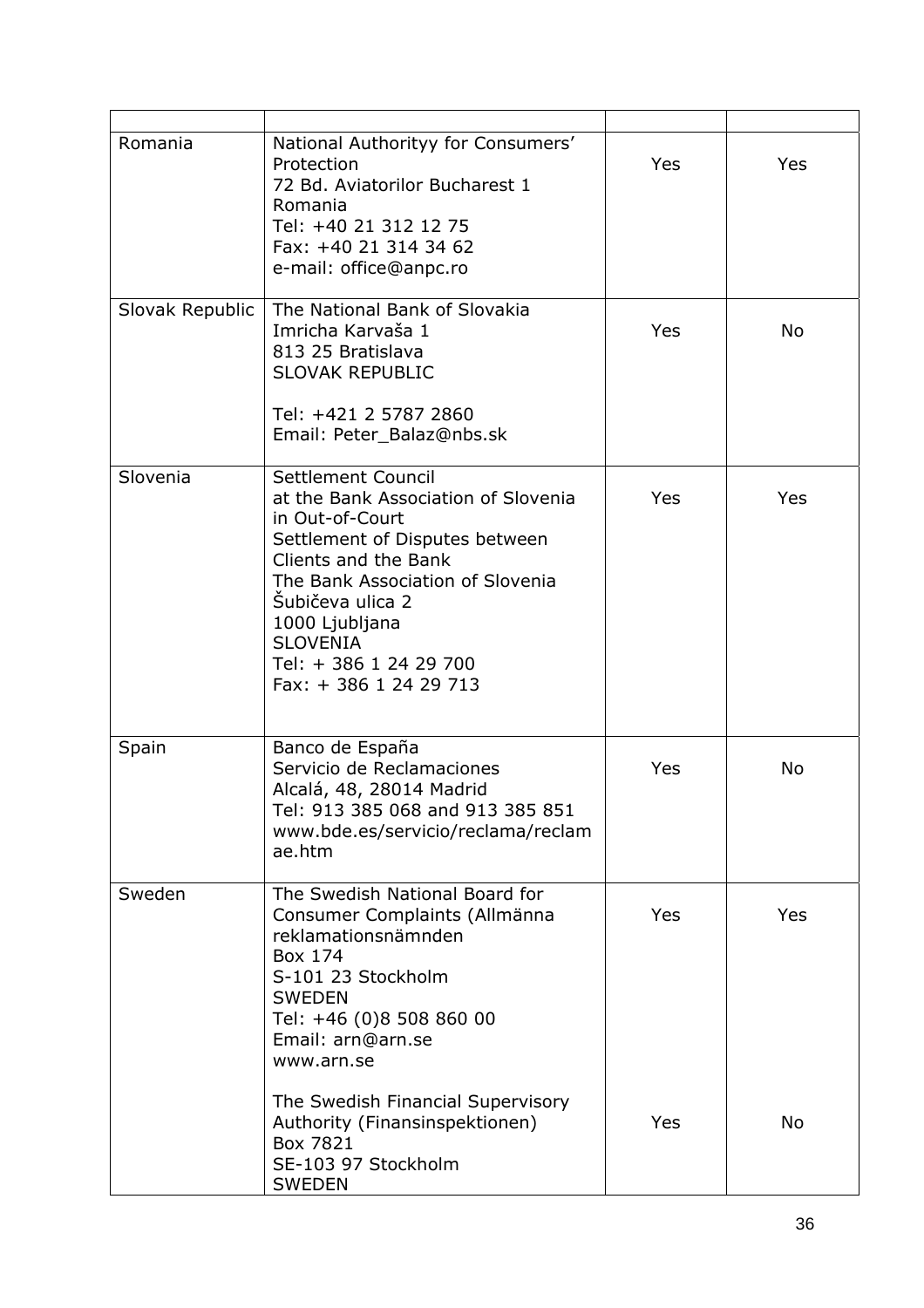|                | Tel: +46 (0)8 787 80 00<br>Email:<br>finansinspektionen@finansinspektion<br>en.se<br>www.fi.se                                                                                                                                      |     |           |
|----------------|-------------------------------------------------------------------------------------------------------------------------------------------------------------------------------------------------------------------------------------|-----|-----------|
|                | The Swedish Consumer Agency<br>(Konsumentverket)<br><b>Box 48</b><br>SE-651 02 Karlstad<br><b>SWEDEN</b><br>Tel: +46 (0)771 42 33 00<br>Email: konsumentverket@konsument<br>verket.se<br>www.konsumentverket.se                     | Yes | <b>No</b> |
|                | The Swedish Consumers Banking &<br>Finance Bureau (Konsumenternas<br>Bank- och finansbyrå)<br>Box 242 23<br>SE-104 51 Stockholm<br><b>SWEDEN</b><br>Tel: +46 (0)8 24 30 85<br>Fax: +46 (0)8 522 789 55<br>www.konsumentbankbyran.se | Yes | <b>No</b> |
| United Kingdom | Financial Ombudsman Service<br>South Quay Plaza<br>183 Marsh Wall<br>London<br><b>E14 9SR</b><br><b>UNITED KINGDOM</b><br>Tel: +44 (0)20 7964 1000<br>Email: complaint.info@financial-<br>ombudsman.org.uk                          | Yes | Yes       |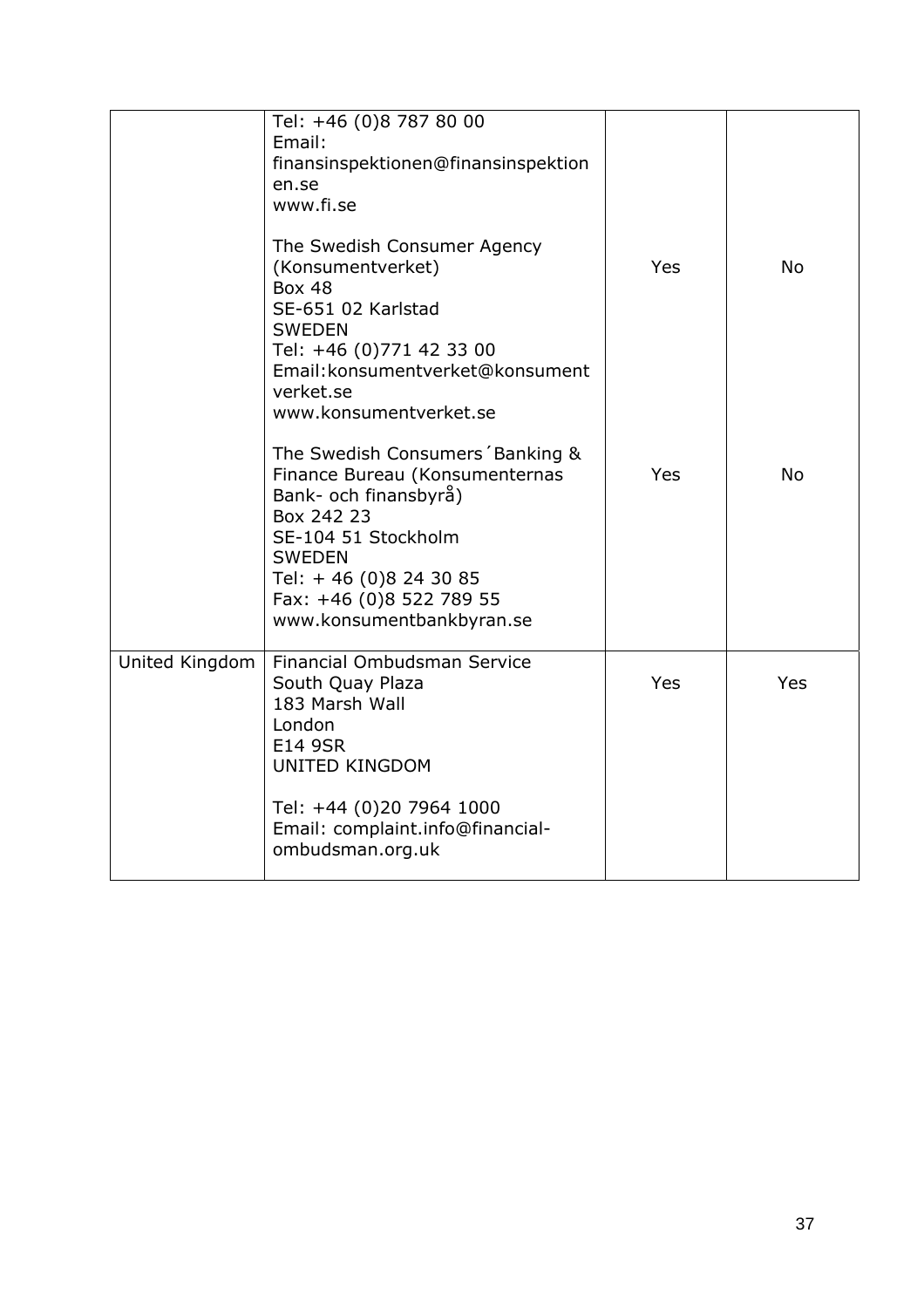# **ANNEX 6 – List of compensation schemes**

| Member<br><b>State</b> | <b>Compensation Scheme</b>                                                                                                                                                            |
|------------------------|---------------------------------------------------------------------------------------------------------------------------------------------------------------------------------------|
| Austria                | Einlagensicherung der Banken & Bankiers<br>Gesellschaft m.b.H.<br>A-1013 Wien<br>Börsegasse 11<br>Tel: +43 (1) 533 98 03-0<br>Fax: +43 (1) 533 98 03-5<br>office@einlagensicherung.at |
|                        | HYPO-Haftungs Gesellschaft m.b.H<br>A-1040 Wien<br>Brucknerstraße 8<br>Tel: +43 (1) 505 87 32-0<br>Fax: +43 (1) 505 87 32-20<br>verband@hypoverband.at                                |
|                        | Österreichische Raiffeisen-Einlagensicherung regGenmbH<br>A-1030 Wien<br>Am Stadtpark 9<br>Tel: +43 (1) 71707-1884 01<br>Fax: +43 (1) 71707-2496<br>johannes.schuster@rzb.at          |
|                        | Schultze-Delitzsch-Haftungsgenossenschaft reg.GenmbH<br>A-1013 Wien<br>Löwelstraße 14<br>Tel: +43 (1) 31328-28<br>Fax: +43 (1) 31328-58<br>kurt_grossauer@oegv.volksbank.at           |
|                        | Sparkassen-Haftungs AG<br>A-1030 Wien<br>Grimmelshausengasse 1<br>Tel: +43(0)5 0100 - 28455<br>Fax: $+43(0)50100 - 28536$<br>hans.riefel@sv.sparkasse.at                              |
| Belgium                | Protection fund for deposits and financial instruments<br>boulevard de Berlaimont 14<br>1000 Brussels<br>Email: protectionfund@nbb.be<br>Tel: 32.2.221.38.92<br>www.protectionfund.be |
| <b>Bulgaria</b>        | Bulgarian Deposit Insurance Fund (BDIF)                                                                                                                                               |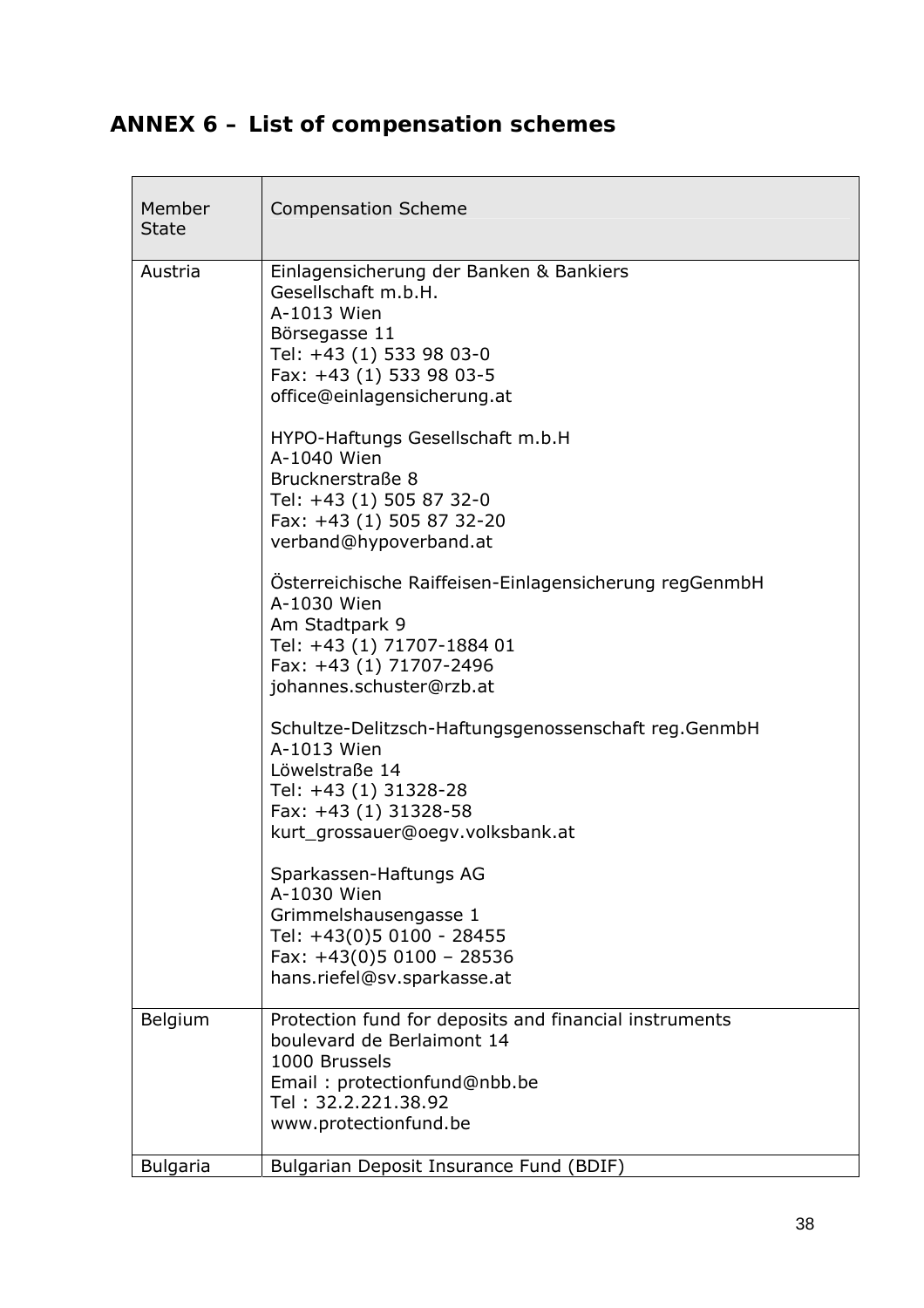|          | 27, Vladaiska Street                                           |
|----------|----------------------------------------------------------------|
|          | 1606 Sofia                                                     |
|          | Tel: +359 (2) 953 1217                                         |
|          | Fax: +359 (2) 953 1318                                         |
|          | Email: contact@dif.bg                                          |
|          | www.dif.bg                                                     |
|          |                                                                |
| Cyprus   | Management Committee                                           |
|          | <b>Investor Compensation Fund for Clients of Banks</b>         |
|          | P.O. Box 25529,                                                |
|          | $1395 -$ Nicosia                                               |
|          | Tel: 22 714100 Fax: 22 378049                                  |
|          | Email: info@centralbank.gov.cy                                 |
|          |                                                                |
|          | Management Committee,                                          |
|          | <b>Deposit Protection Scheme</b>                               |
|          | P.O. Box 25529,                                                |
|          | 1395 Nicosia                                                   |
|          | Email: info@centralbank.gov.cy                                 |
|          | Tel: 22 714100 Fax: 22 378049                                  |
|          | Email: info@centralbank.gov.cy                                 |
|          |                                                                |
| Czech    | Fond pojištění vkladů (Deposit Insurance Fund)                 |
| Republic | Růžová 15                                                      |
|          | 110 00 Prague 1                                                |
|          | Fax: +420 225375309                                            |
|          | www.fpv.cz                                                     |
|          |                                                                |
| Denmark  | Indskydergarantifonden / The Guarantee fund for Depositors and |
|          | Investros                                                      |
|          | PO Box 2082                                                    |
|          | 1013 Copenhagen                                                |
|          | Denmark                                                        |
|          |                                                                |
|          | Tel: +45 3314 6245                                             |
|          | Fax: $+ 45$ 3314 9437                                          |
|          | Email: gii@gii.dk                                              |
| Estonia  | Tagatisfond                                                    |
|          | Roosikrantsi 2                                                 |
|          | 10119 Tallinn                                                  |
|          | Tel: (+372) 611 0730                                           |
|          | Fax: (+372) 611 0732                                           |
|          | www.tf.ee                                                      |
|          |                                                                |
| Finland  | The Deposit Guarantee Fund                                     |
|          | c/o Federation of Finnish Financial Services                   |
|          | Bulevardi 28                                                   |
|          | FI-00120 Helsinki                                              |
|          | Phone +358 20 793 4245, fax +358 20 793 4202                   |
|          |                                                                |
| France   | Fonds de garantie des dépôts                                   |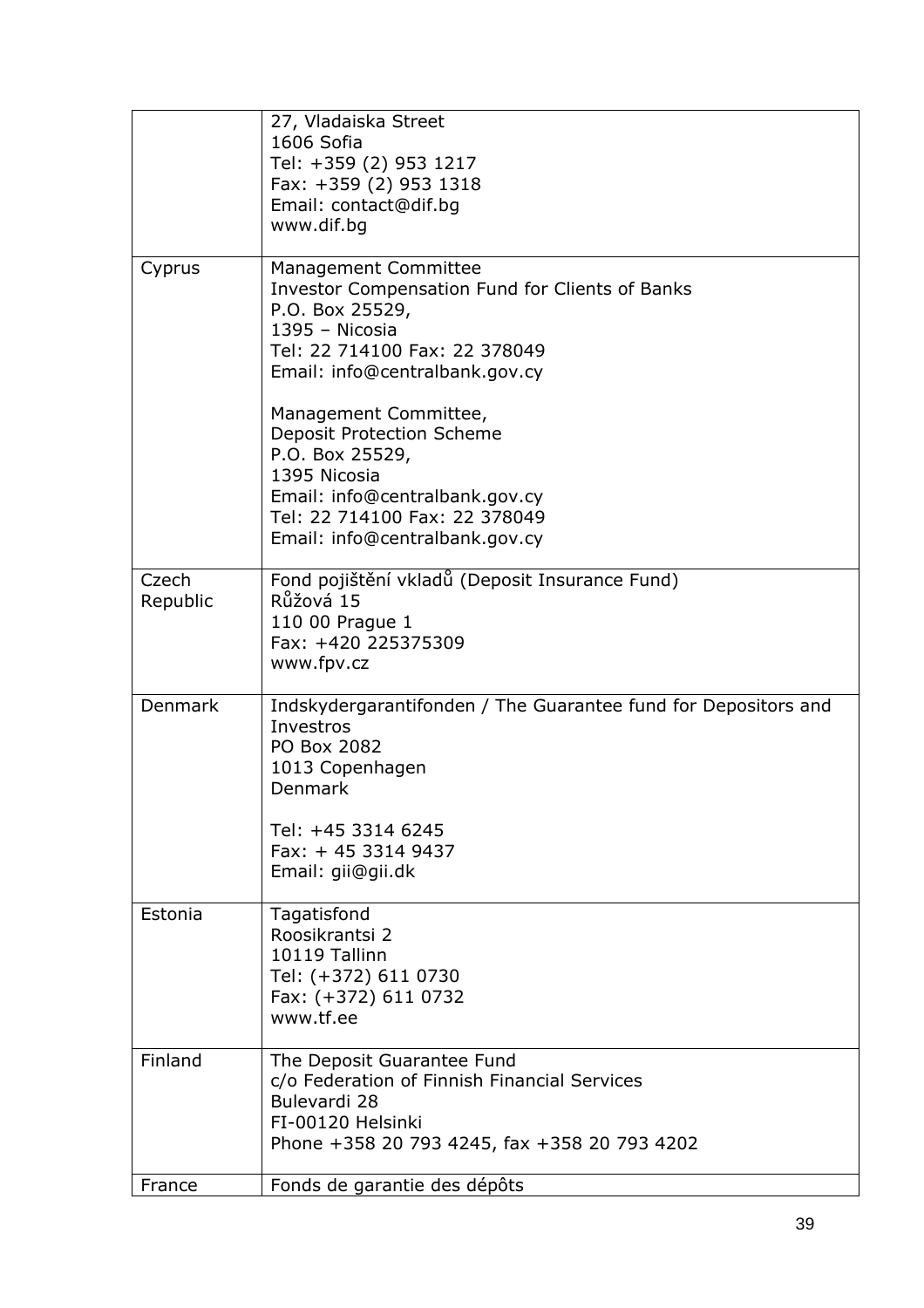|         | 4 rue Halévy<br>75009 PARIS<br>Tel: +33 1 58 18 38 08<br>Fax: +33 1 58 18 38 00<br>www.garantiedesdepots.fr                                                                                                                                                                                                                                                                                                  |
|---------|--------------------------------------------------------------------------------------------------------------------------------------------------------------------------------------------------------------------------------------------------------------------------------------------------------------------------------------------------------------------------------------------------------------|
| Germany | Entschädigungseinrichtung deutscher Banken GmbH<br>Burgstraße 28<br>10178 Berlin<br>Tel: +49 30 59 00 11 960<br>Telefax: +49 30 59 00 11 969<br>Email: info@edb-banken.de<br>Entschädigungseinrichtung des Bundesverbandes Öffentlicher<br><b>Banken Deutschlands GmbH</b><br>Lennéstr. 11<br>10785 Berlin<br>Telefon: +49 30 30 81 92-0<br>Telefax: +49 30 30 81 92-222<br>Email: einlagensicherung@voeb.de |
| Greece  | Hellenic Deposit and Investment Guarantee Fund<br>Amerikis 6, 2 <sup>nd</sup> floor, 10671 Athens<br>Tel: (+30)210 3639933, (+30) 2103635433<br>$(+30)$ 2103638339, $(+30)$ 2103637972<br>Fax: (+30)210 3635582<br>Email: info@hdgf.gr                                                                                                                                                                       |
| Hungary | Országos Betétbiztosítási Alap/National Deposit Insurance Fund<br>1027 Budapest, Csalogany u. 9-11.<br>Tel: (00-36) 1-214-0661<br>Fax: (00-36) 1-214-0665<br>Email: info@oba.hu                                                                                                                                                                                                                              |
| Iceland | Depositors' and Investors' Guarantee Fund<br>Borgartun 26,<br>105 Reykjavik<br>Iceland<br>Tel: +354 540 1200<br>e-mail: tif@tif.is                                                                                                                                                                                                                                                                           |
| Ireland | Central Bank & Financial Services Authority of Ireland<br><b>PO Box 559</b><br>Dame Street<br>Dublin 2<br>Ireland<br>Telephone: + 353 1 224 6000<br>Fax: $+35316716561$                                                                                                                                                                                                                                      |
|         | http://www.centralbank.ie/index.asp                                                                                                                                                                                                                                                                                                                                                                          |
| Italy   | F.I.T.D. - FONDO INTERBANCARIO DI TUTELA DEI DEPOSITI                                                                                                                                                                                                                                                                                                                                                        |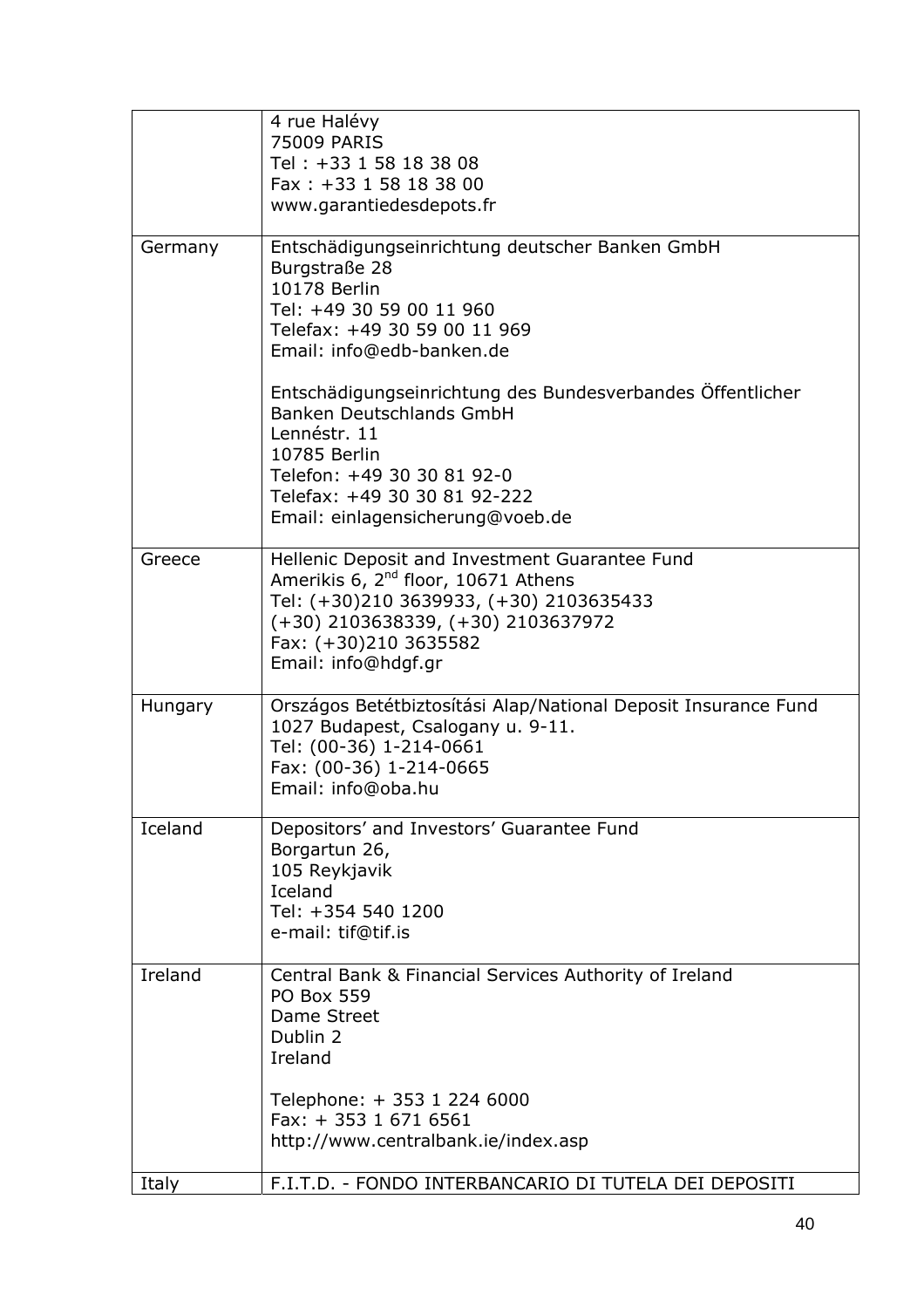|                    | VIA DEL PLEBISCITO, 102 - ROMA -<br>Tel. 06-699861<br>Fax 06-6798916<br>www.fitd.it                                                                                                                                                                                  |
|--------------------|----------------------------------------------------------------------------------------------------------------------------------------------------------------------------------------------------------------------------------------------------------------------|
| Latvia             | Financial and Capital Market Commission<br>1 Kungu Street<br>Riga LV 1050<br>LATVIA<br>Tel: +371 6777 4800<br>Fax: +371 6722 5755<br>Email: fktk@fktk.lv                                                                                                             |
| Liechtenstein      | Deposit Guarantee and Investor Protection Foundation<br>c/o Liechtenstein Bankers Association<br>Pflugstrasse 20<br><b>PO Box 254</b><br>9490 Vaduz<br>Principality of Liechtenstein<br>Phone: +423 230 13 23<br>Fax: +423 230 13 24<br>Email: info@bankenverband.li |
| Lithuania          |                                                                                                                                                                                                                                                                      |
| Luxembourg         | Association pour la Garantie des Dépôts Luxembourg (AGDL)<br>B.P. 241<br>L-2012 Luxembourg<br>Tel: +352 46 36 60-1<br>Fax: +352 46 09 21<br>E-mail: info@agdl.lu                                                                                                     |
| Malta              | <b>Depositor Compensation Scheme</b><br>c/o Malta Financial Services Authority<br>Notabile Road,<br>Attard,<br>BKR 3000,<br>Malta<br>e-mail: info@compensationschemes.org.mt<br>web-site: http://www.compensationschemes.org.mt                                      |
| <b>Netherlands</b> | De Nederlandsche Bank NV<br>Westeinde 1<br>PO Box 98<br>1000 AB Amsterdam<br><b>NETHERLANDS</b><br>Tel: +31 0800 - 020 1068<br>Email: info@dnb.nl                                                                                                                    |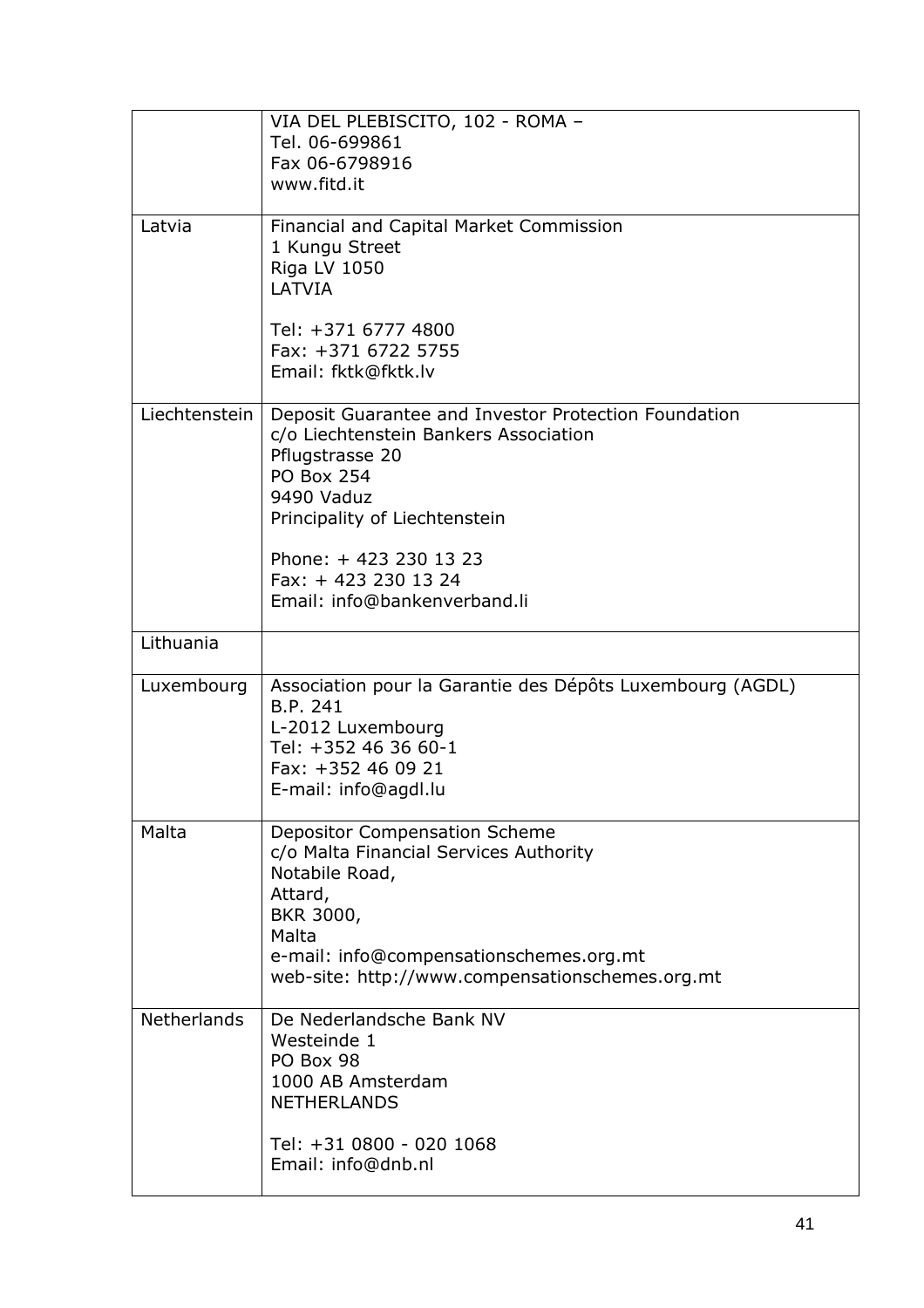| Norway             | Bankenes Sikringsfond - The Norwegian Bank' Guarantee Fund<br>Universitetsgt 8, P.O.Box 6805 St Olavs Plass, N-0130 Oslo<br>Norway<br>Tel: +47 22 11 00 75<br>Fax: +47 22 11 07 69<br>E-mail: firmapost@sikringsfondet.no<br>www.bankenessikringsfond.no |
|--------------------|----------------------------------------------------------------------------------------------------------------------------------------------------------------------------------------------------------------------------------------------------------|
| Poland             | <b>Bank Guarantee Fund</b><br>Ks.Ignacego Jana Skorupki St.4<br>00-546 Warsaw<br>Poland                                                                                                                                                                  |
| Portugal           | Fundo de Garantia de Depósitos<br>Avenida da República, 57 - 8°<br>1050-189 LISBOA<br><b>PORTUGAL</b><br>Tel: +351 21 792 5735<br>Fax: +351 21 794 2001<br>Email: ajaguas@sgfpbp.pt                                                                      |
| Romania            | Deposit Guarantee Fund in the Banking System<br>3 Negru Vodă Str., corp A3, et.2, București 3, cod 030774<br>Tel: +40 213.205.120, +40 213.205.122<br>Fax: +40314.232.800<br>Email: office@fgdb.ro                                                       |
| Slovak<br>Republic |                                                                                                                                                                                                                                                          |
| Slovenia           | <b>Bank of Slovenia</b><br>Slovenska 35<br>S1-1505 Ljubljana<br><b>SLOVENIA</b><br>Tel: + 386 1 47 19 000<br>Fax: + 386 1 25 15 516                                                                                                                      |
| Spain              | Fondos de Garantía de Depósitos<br>C/ José Ortega y Gasset, 22 - 5ª planta. 28006 Madrid<br>Tel: +34 91 431 66 45 - Fax: +34 91 575 57 28<br>Email: fogade@fgd.es<br>www.fgd.es<br>Fondo de Garantía de Inversiones.                                     |
|                    | Paseo de la Habana, 82, 1º Dcha. 28036 Madrid.<br>Telephone: + 34 91 443 06 50.<br>www.fogain.com/apartado/4                                                                                                                                             |
| Sweden             | The Swedish National Dept Office (Riksgälden)<br>Deposit guarantee and Investor Compensation<br>SE-103 74 Stockholm                                                                                                                                      |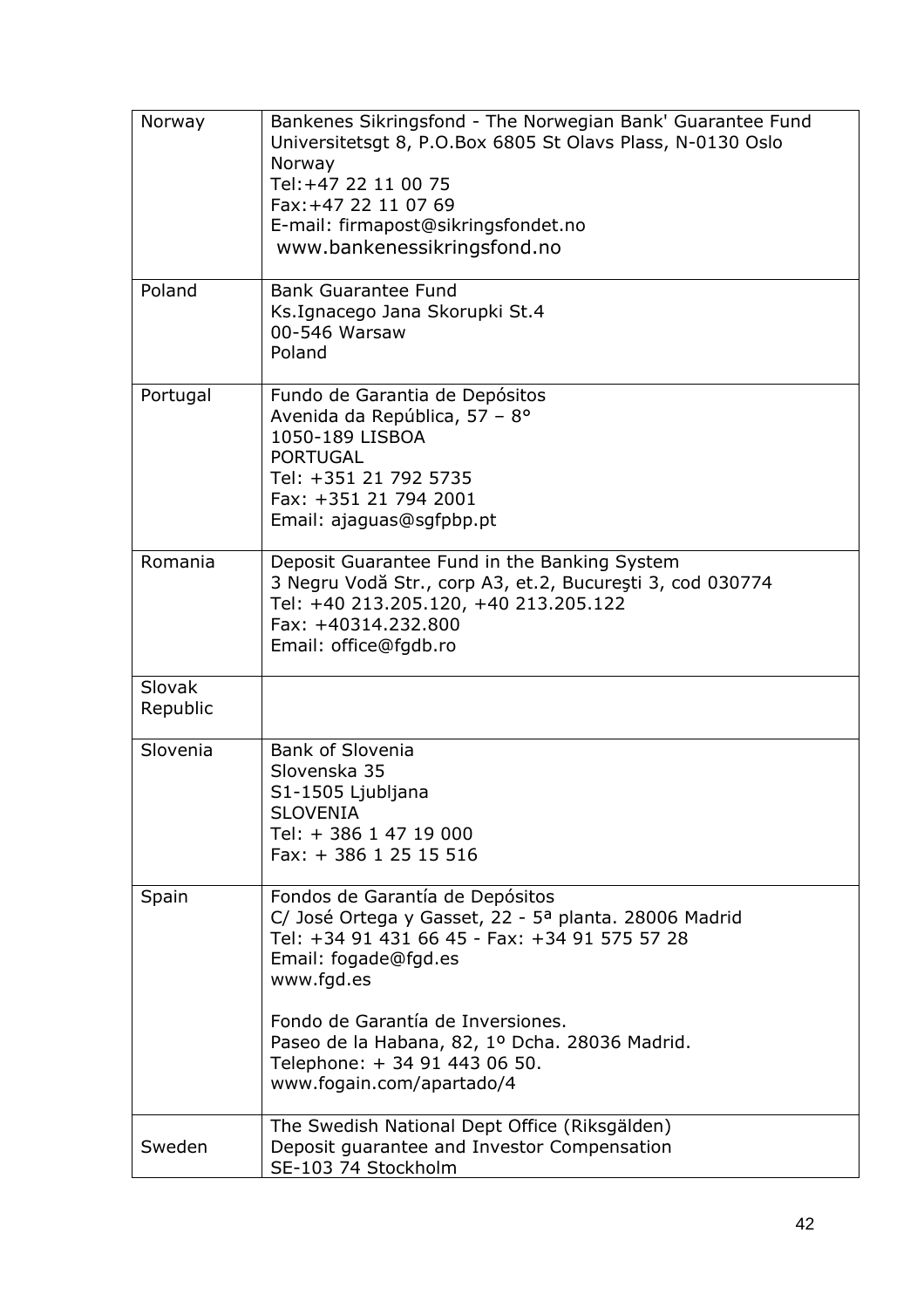|                   | <b>SWEDEN</b><br>Tel: +46 (0)8 613 52 00<br>Email: ig@riksgalden.se<br>www.rgk.se<br>www.insattningsgarantin.se                                                                                                                    |
|-------------------|------------------------------------------------------------------------------------------------------------------------------------------------------------------------------------------------------------------------------------|
| United<br>Kingdom | <b>Financial Services Compensation Scheme</b><br>7th floor, Lloyds Chambers<br>Portsoken Street<br>London<br><b>E1 8BN</b><br><b>UNITED KINGDOM</b><br>Tel: +44 (0)20 7892 7300<br>Email: enquiries@fscs.org.uk<br>www.fscs.org.uk |